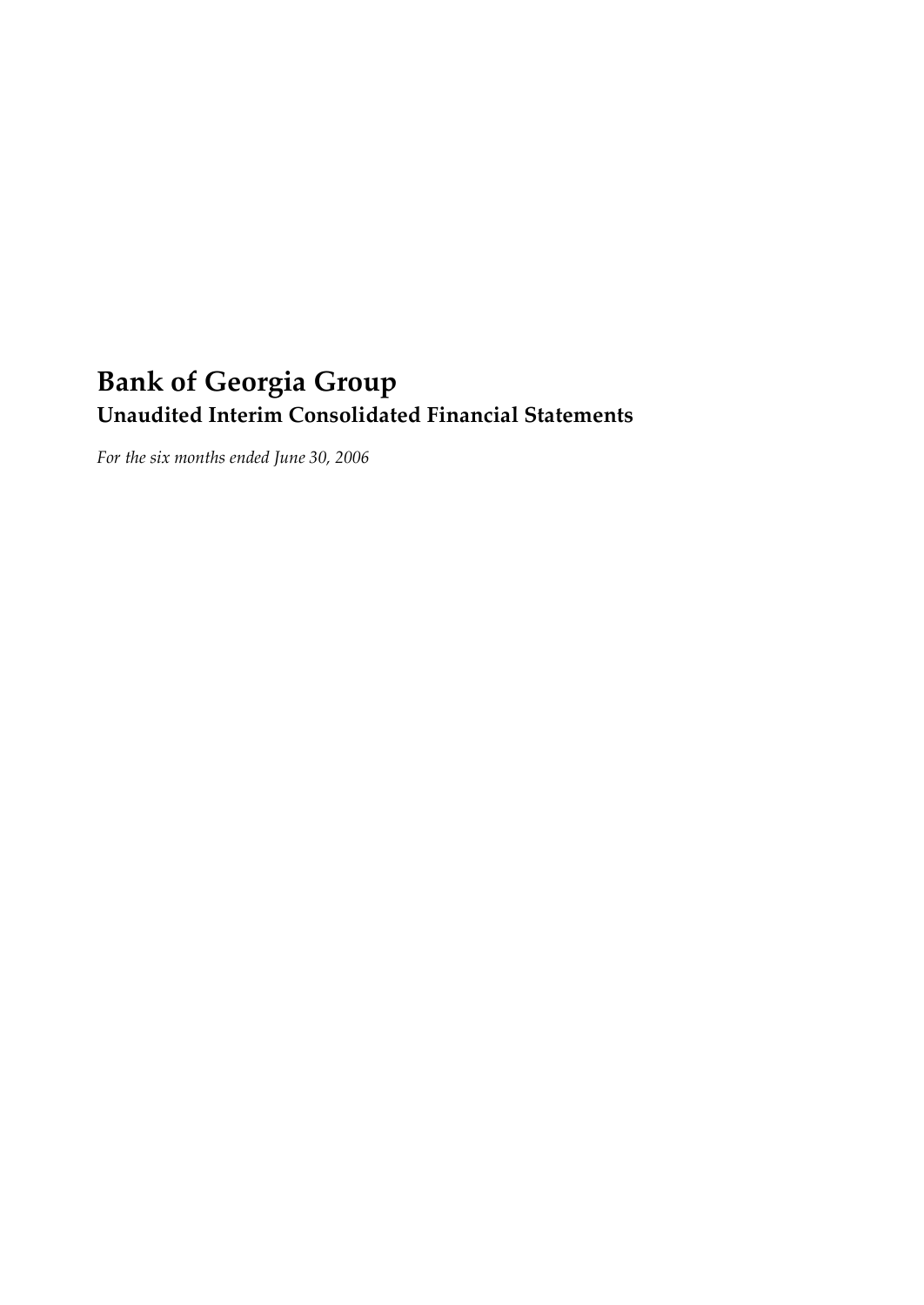# **CONTENTS**

### REPORT ON REVIEW OF UNAUDITED INTERIM CONSOLIDATED FINANCIAL STATEMENTS

### NOTES TO UNAUDITED INTERIM CONSOLIDATED FINANCIAL STATEMENTS

| 2.  |  |
|-----|--|
| 3.  |  |
| 4.  |  |
| 5.  |  |
| 6.  |  |
|     |  |
| 8.  |  |
| 9.  |  |
| 10. |  |
| 11. |  |
| 12. |  |
| 13. |  |
| 14. |  |
| 15. |  |
| 16. |  |
| 17. |  |
| 18. |  |
| 19. |  |
| 20. |  |
| 21. |  |
| 22. |  |
| 23. |  |
| 24. |  |
| 25. |  |
| 26. |  |
| 27. |  |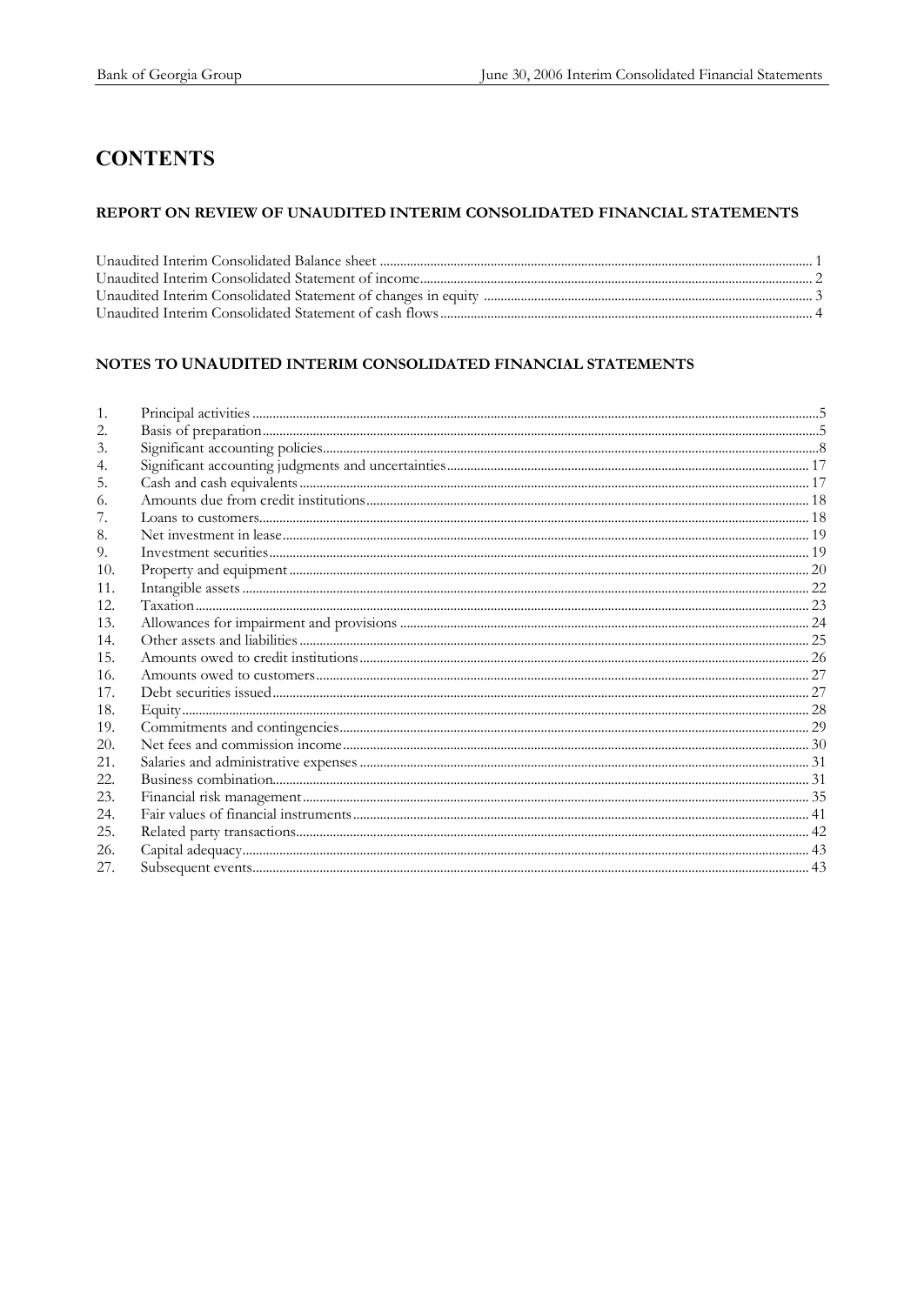# **JI ERNST & YOUNG**

Ernst & Young Audit, LLC Leselidze Street, 44 Tbilis: 0105 , Georgia Tel: 995 (32) 75-1064<br>Fax: 995 (32) 75-1066

■ შ.ა.ს. ერნსტ ენდ იანე აუდიტი<br>- საქართვვდუ, - 0105 საბილისი<br>- ლესელიძის ქუნა, 44<br>- ტვდ. - - 995-132) 75-1064<br>- ფაქსი - 995-132) 75-1066

### **Report on Review of Unaudited Interim Consolidated Financial Statements**

To the Shareholders and the Board of Directors of JSC Bank of Georgia –

#### **Introduction**

We have reviewed the accompanying interim consolidated balance sheet of JSC Bank of Georgia (the "Bank") and its subsidiaries (together the "Group") as at 30 June 2006 and the related interim consolidated statements of income, changes in equity and cash flows for the six-month period then ended, and a summary of significant accounting policies and other explanatory notes. Management is responsible for the preparation and fair presentation of these interim consolidated financial statements in accordance with International Financial Reporting Standard IAS 34, Interim Financial Reporting ("IAS 34"). Our responsibility is to express a conclusion on these interim consolidated financial statements based on our review.

#### **Scope of Review**

We conducted our review in accordance with the International Standard on Review Engagements 2410, Review of Interim Financial Information Performed by the Independent Auditor of the Entity. A review of interim financial information consists of making inquiries, primarily of persons responsible for financial and accounting matters, and applying analytical and other review procedures. A review is substantially less in scope than an audit conducted in accordance with International Standards on Auditing and consequently does not enable us to obtain assurance that we would become aware of all significant matters that might be identified in an audit. Accordingly, we do not express an audit opinion.

#### **Conclusion**

Based on our review, nothing has come to our attention that causes us to believe that the accompanying interim consolidated financial statements do not present fairly, in all material respects, the consolidated financial position of the Group as at 30 June 2006 and of its financial performance and its cash flows for the six-month period then ended in accordance with IAS 34.

Ernst & Jaung Hudit LLC

August 31, 2006 Tbilisi, Georgia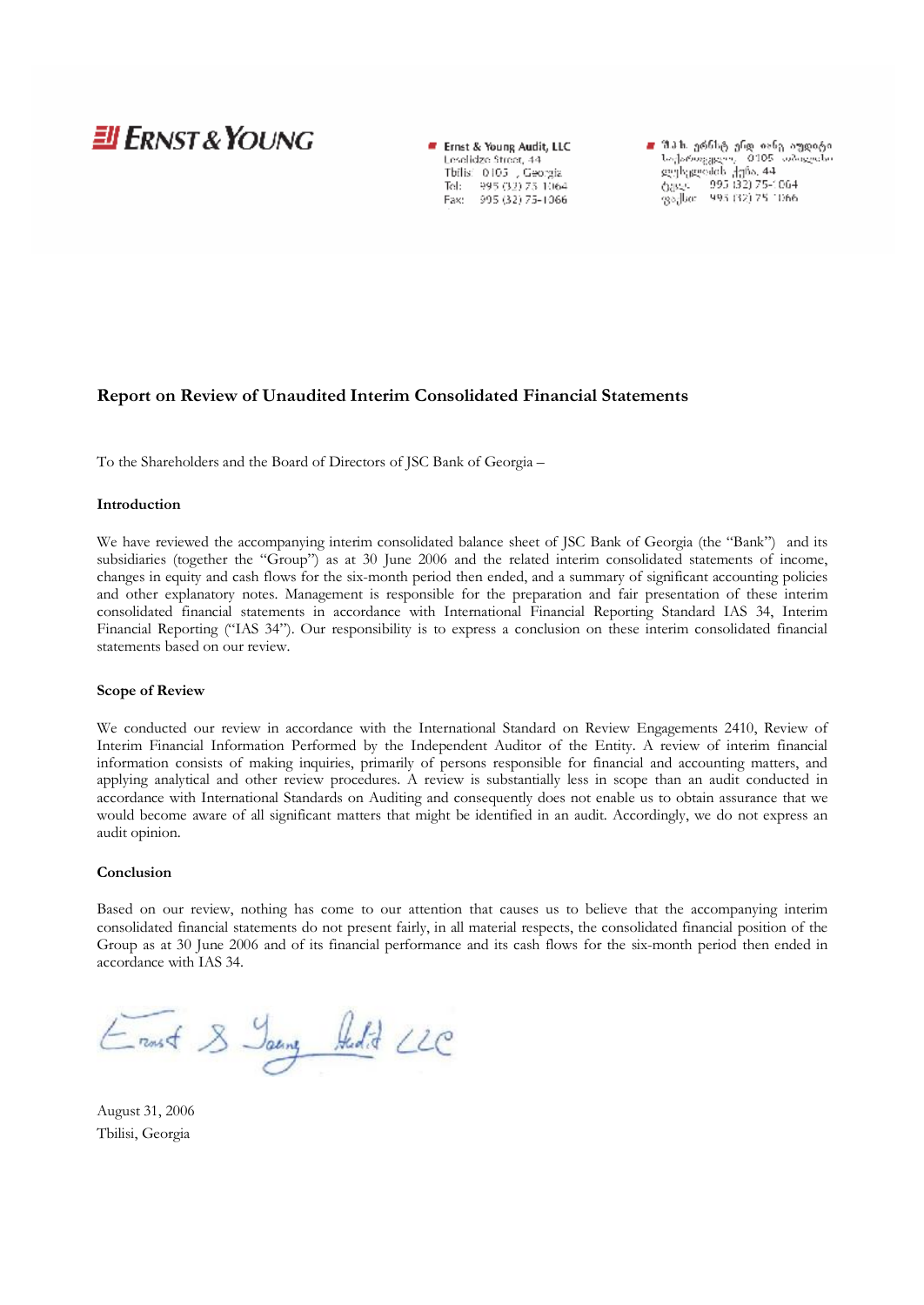### **UNAUDITED INTERIM CONSOLIDATED BALANCE SHEET**

### **As of June 30, 2006**

*(Thousands of Georgian Lari)* 

|                                           | <b>Notes</b>   | 30 June<br>2006 | 31 December<br>2005 |
|-------------------------------------------|----------------|-----------------|---------------------|
|                                           |                | Unaudited       | Audited             |
| Assets                                    |                |                 |                     |
| Cash and cash equivalents                 | 5              | 108,160         | 57,236              |
| Amounts due from credit institutions      | 6              | 47,954          | 33,398              |
| Loans to customers, net                   | 7              | 447,883         | 297,376             |
| Net investment in lease                   | 8              | 4,958           | 4,314               |
| Investment securities:                    |                |                 |                     |
| - available-for-sale                      | $\overline{9}$ | 2,083           | 8,327               |
| - held-to-maturity                        | 9              | 200             | 2,280               |
| Property and equipment, net               | 10             | 48,509          | 35,815              |
| Intangible assets, net                    | 11             | 25,254          | 7,685               |
| Income tax assets                         | 12             | 309             | 2,570               |
| Prepayments                               |                | 3,274           | 455                 |
| Other assets                              | 14             | 26,999          | 11,114              |
| <b>Total assets</b>                       |                | 715,583         | 460,570             |
| Liabilities                               |                |                 |                     |
| Amounts owed to credit institutions       | 15             | 138,308         | 78,873              |
| Amounts owed to customers                 | 16             | 444,889         | 269,952             |
| Debt securities issued                    | 17             | 1,333           | 1,143               |
| Income tax liabilities                    | 12             | 2,825           | 2,087               |
| Provisions                                | 13             |                 | 975                 |
| Other liabilities                         | 14             | 21,337          | 16,078              |
| <b>Total liabilities</b>                  |                | 608,692         | 369,108             |
| Equity                                    | 18             |                 |                     |
| Share capital                             |                | 15,538          | 14,729              |
| Share premium                             |                | 37,382          | 32,922              |
| Treasury shares                           |                | (155)           | (81)                |
| Retained earnings                         |                | 47,828          | 37,427              |
| Other reserves                            |                | 5,313           | 5,369               |
| Total equity attributable to shareholders |                | 105,906         | 90,366              |
| Minority interest                         |                | 985             | 1,096               |
| Total equity                              |                | 106,891         | 91,462              |
| Total liabilities and equity              |                | 715,583         | 460,570             |

**Signed and authorized for release on behalf of the Management Board of JSC Bank of Georgia:** 

Irakli Gilauri General Director Irakli Burdiladze Chief Financial Officer

August 31, 2006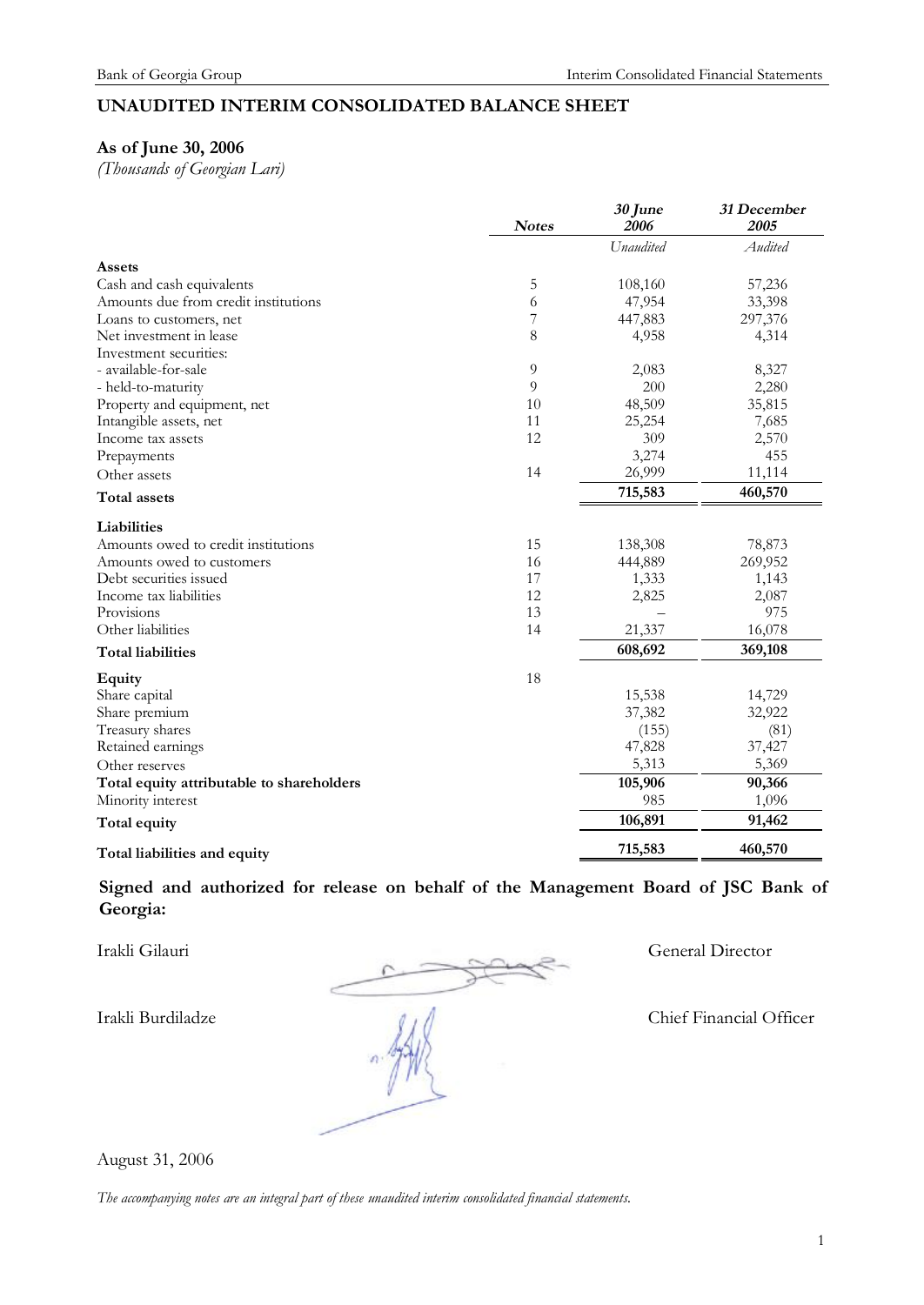# **UNAUDITED INTERIM CONSOLIDATED STATEMENT OF INCOME**

# **For the six months ended June 30, 2006**

*(Thousands of Georgian Lari)* 

|              | For the six months ended 30 June |                                                                                                                                                                                                                |  |
|--------------|----------------------------------|----------------------------------------------------------------------------------------------------------------------------------------------------------------------------------------------------------------|--|
| <b>Notes</b> | 2006                             | 2005                                                                                                                                                                                                           |  |
|              |                                  |                                                                                                                                                                                                                |  |
|              |                                  | 21,427                                                                                                                                                                                                         |  |
|              |                                  | 902                                                                                                                                                                                                            |  |
|              |                                  | 1,601                                                                                                                                                                                                          |  |
|              |                                  | 110                                                                                                                                                                                                            |  |
|              |                                  | 24,040                                                                                                                                                                                                         |  |
|              |                                  |                                                                                                                                                                                                                |  |
|              | 7,665                            | 4,141                                                                                                                                                                                                          |  |
|              | 4,783                            | 1,564                                                                                                                                                                                                          |  |
|              | 50                               |                                                                                                                                                                                                                |  |
|              |                                  | 5,705                                                                                                                                                                                                          |  |
|              | 25,895                           | 18,335                                                                                                                                                                                                         |  |
| 13           | 7,085                            | 3,622                                                                                                                                                                                                          |  |
|              |                                  |                                                                                                                                                                                                                |  |
|              |                                  | 14,713                                                                                                                                                                                                         |  |
|              | 11,912                           | 7,112                                                                                                                                                                                                          |  |
|              | 1,665                            | 1,065                                                                                                                                                                                                          |  |
| 20           | 10,247                           | 6,047                                                                                                                                                                                                          |  |
|              |                                  |                                                                                                                                                                                                                |  |
|              |                                  | 1,349                                                                                                                                                                                                          |  |
|              |                                  | 1,289                                                                                                                                                                                                          |  |
|              |                                  | 1,781                                                                                                                                                                                                          |  |
|              |                                  | 297                                                                                                                                                                                                            |  |
|              |                                  | 4,716                                                                                                                                                                                                          |  |
|              |                                  |                                                                                                                                                                                                                |  |
| 21           | 13,351                           | 11,007                                                                                                                                                                                                         |  |
| 21           | 8,254                            | 5,108                                                                                                                                                                                                          |  |
| 10, 11       | 2,530                            | 2,014                                                                                                                                                                                                          |  |
|              |                                  | 474                                                                                                                                                                                                            |  |
|              |                                  | (555)                                                                                                                                                                                                          |  |
|              |                                  | 666                                                                                                                                                                                                            |  |
|              |                                  | 18,714                                                                                                                                                                                                         |  |
|              | 14,237                           | 6,762                                                                                                                                                                                                          |  |
| 12           |                                  | 593                                                                                                                                                                                                            |  |
|              | 11,026                           | 6,169                                                                                                                                                                                                          |  |
|              |                                  |                                                                                                                                                                                                                |  |
|              |                                  | 6,288                                                                                                                                                                                                          |  |
|              |                                  | (119)                                                                                                                                                                                                          |  |
|              |                                  |                                                                                                                                                                                                                |  |
|              |                                  | 6,169                                                                                                                                                                                                          |  |
|              |                                  | 0.55                                                                                                                                                                                                           |  |
|              |                                  | 0.55                                                                                                                                                                                                           |  |
|              | 13<br>18                         | Unaudited<br>36,351<br>1,227<br>430<br>385<br>38,393<br>12,498<br>18,810<br>4,954<br>(352)<br>3,749<br>1,014<br>9,365<br>813<br>(1, 155)<br>392<br>24,185<br>3,211<br>11,121<br>(95)<br>11,026<br>0.73<br>0.73 |  |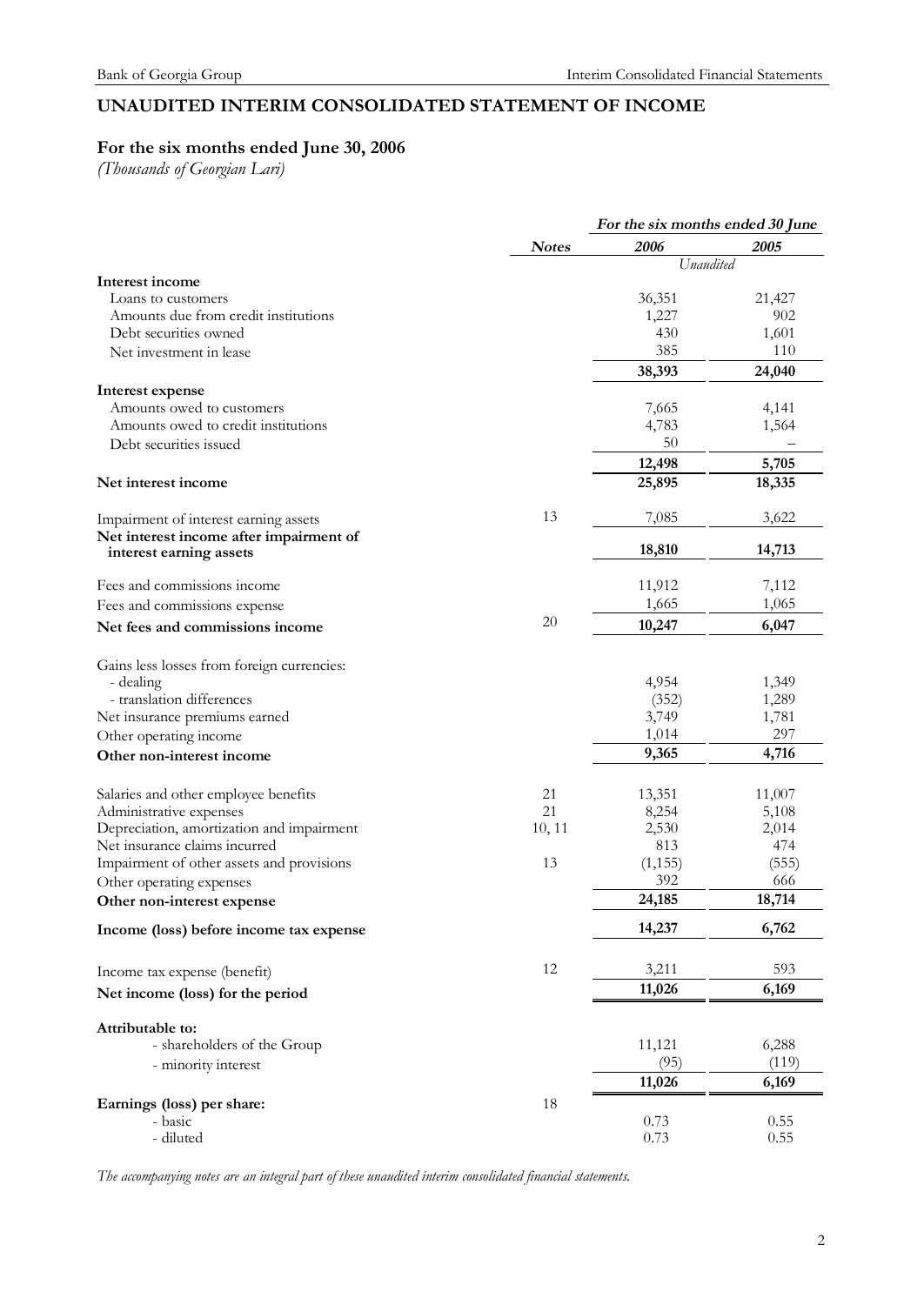# **UNAUDITED INTERIM CONSOLIDATED STATEMENT OF CHANGES IN EQUITY**

# **For the six months ended June 30, 2006**

*(Thousands of Georgian Lari)* 

|                                                                                         | Attributable to shareholders of the Group |                                 |                    |                          |                   |              |                          |                        |
|-----------------------------------------------------------------------------------------|-------------------------------------------|---------------------------------|--------------------|--------------------------|-------------------|--------------|--------------------------|------------------------|
|                                                                                         | <b>Share</b><br>capital                   | <b>Share</b><br>premium         | Treasury<br>shares | Retained<br>earnings     | Other<br>reserves | <b>Total</b> | Minority<br>interest     | <b>Total</b><br>equity |
| December 31, 2005                                                                       | 14,729                                    | 32,922                          | (81)               | 37,427                   | 5,369             | 90,366       | 1,096                    | 91,462                 |
| Depreciation of revaluation reserve,<br>net of tax                                      |                                           |                                 |                    | 56                       | (56)              |              |                          |                        |
| Total income and expense recognised<br>directly in equity                               |                                           |                                 |                    | 56                       | (56)              |              |                          |                        |
| Net income (loss) for the year                                                          |                                           |                                 |                    | 11,121                   |                   | 11,121       | (95)                     | 11,026                 |
| Total income and expense for the year                                                   |                                           |                                 |                    | 11,177                   | (56)              | 11,121       | (95)                     | 11,026                 |
| Issuance of share capital (Note 18)                                                     | 809                                       | 5,307                           |                    |                          |                   | 6,116        |                          | 6,116                  |
| Dividends declared (Note 18)                                                            |                                           |                                 |                    | (776)                    |                   | (776)        |                          | (776)                  |
| Minority interest through acquisition<br>Acquisition of minority interests              |                                           |                                 |                    |                          |                   |              | 86                       | 86                     |
| in existing subsidiaries                                                                |                                           |                                 |                    |                          |                   |              | (102)                    | (102)                  |
| Purchase of the treasury<br>shares by subsidiary                                        |                                           | (847)                           | (74)               |                          |                   | (921)        |                          | (921)                  |
| <b>June 30, 2006</b> ( <i>unaudited</i> )                                               | 15,538                                    | 37,382                          | (155)              | 47,828                   | 5,313             | 105,906      | 985                      | 106,891                |
|                                                                                         | 11,273                                    | 13,376                          | (73)               | 23,911                   | 5,492             | 53,979       | 1,481                    | 55,460                 |
| December 31, 2004<br>Depreciation of revaluation reserve,                               |                                           |                                 |                    |                          |                   |              |                          |                        |
| net of tax                                                                              |                                           |                                 |                    | 56                       | (56)              |              |                          |                        |
| Total income and expense recognised                                                     |                                           |                                 |                    |                          |                   |              |                          |                        |
| directly in equity<br>Net income (loss) for the year                                    |                                           |                                 |                    | 56<br>6,288              | (56)              | 6,288        | (119)                    | 6,169                  |
| Total income and expense for the year                                                   |                                           |                                 |                    | 6,344                    | (56)              | 6,288        | (119)                    | 6,169                  |
| Issuance of share capital (Note 18)                                                     | 192                                       | 404                             |                    |                          |                   | 596          |                          | 596                    |
| Acquisition of additional interest in existing<br>subsidiaries by minority shareholders |                                           |                                 |                    |                          |                   |              | 365                      | 365                    |
| Acquisition of minority interests<br>in existing subsidiaries                           |                                           | $\overbrace{\phantom{1232211}}$ | $\qquad \qquad -$  | (405)                    |                   | (405)        | (380)                    | (785)                  |
| Sale of the treasury shares by subsidiary                                               |                                           | 37                              | 11                 | $\overline{\phantom{0}}$ |                   | 48           | $\overline{\phantom{0}}$ | 48                     |
| June 30, 2005 (unaudited)                                                               | 11,465                                    | 13,817                          | (62)               | 29,850                   | 5,436             | 60,506       | 1,347                    | 61,853                 |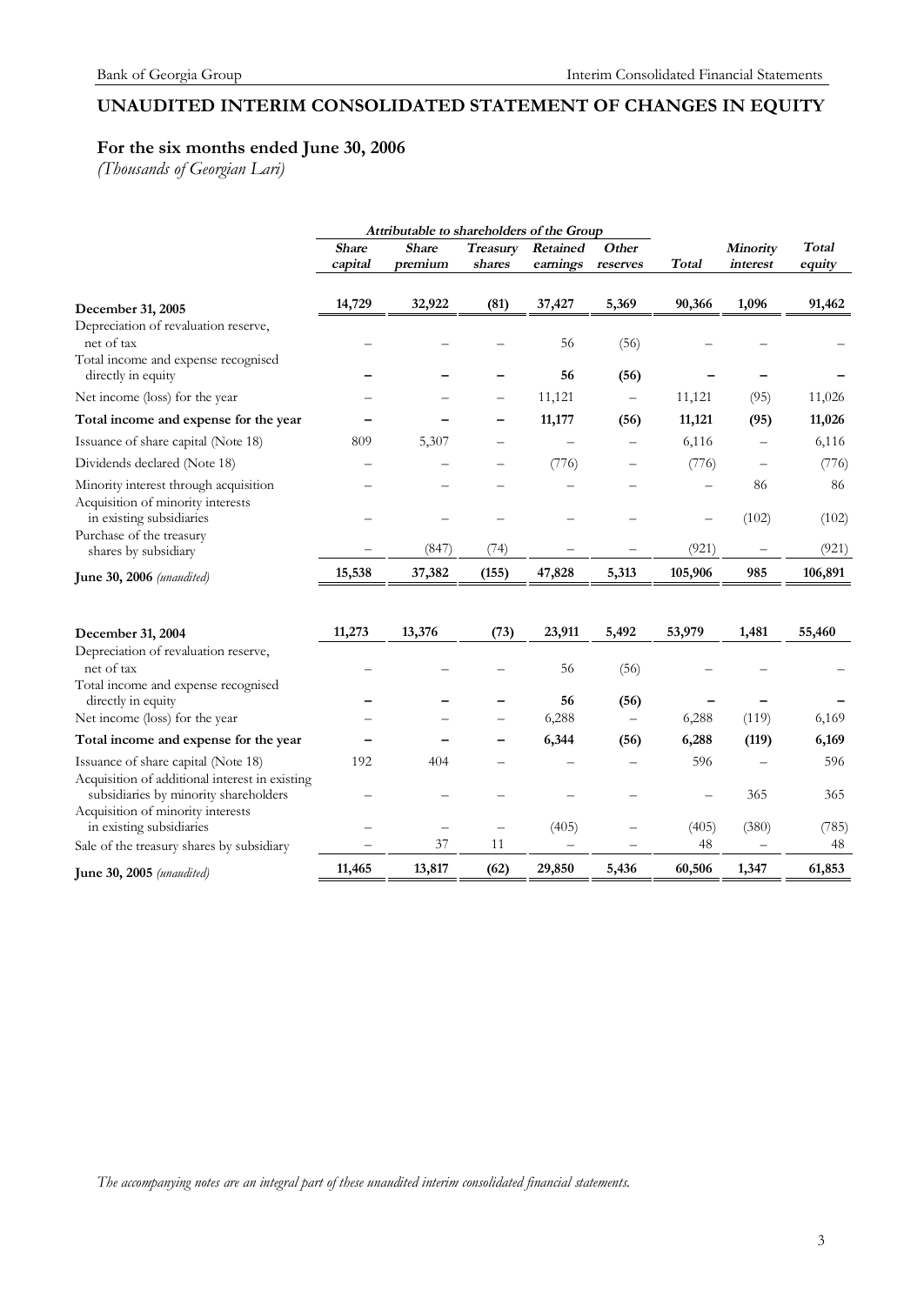# **UNAUDITED INTERIM CONSOLIDATED STATEMENT OF CASH FLOWS**

# **For the six months ended June 30, 2006**

*(Thousands of Georgian Lari)* 

|                                                                                   |              | For the six months ended 30 June |           |  |
|-----------------------------------------------------------------------------------|--------------|----------------------------------|-----------|--|
|                                                                                   | <b>Notes</b> | 2006                             | 2005      |  |
|                                                                                   |              | Unaudited                        |           |  |
| Cash flows from operating activities<br>Interest received                         |              | 33,863                           | 20,627    |  |
| Interest paid                                                                     |              |                                  |           |  |
|                                                                                   |              | (9,899)                          | (4,878)   |  |
| Fees and commissions received                                                     |              | 11,912                           | 7,112     |  |
| Fees and commissions paid                                                         |              | (1,665)                          | (1,065)   |  |
| Recoveries of assets previously written off                                       |              | 332                              | 1,037     |  |
| Insurance premiums received                                                       |              | 4,428                            | 2,617     |  |
| Insurance claims paid                                                             |              | (870)                            | (416)     |  |
| Realized gains less losses from dealing in foreign currencies                     |              | 4,954                            | 1,349     |  |
| Other operating income received                                                   |              | 959                              | 117       |  |
| Salaries and benefits paid                                                        |              | (13,351)                         | (11,007)  |  |
| Administrative and other operating expenses                                       |              | (8,645)                          | (5,773)   |  |
| Cash flows from operating activities                                              |              |                                  |           |  |
| before changes in operating assets and liabilities                                |              | 22,018                           | 9,720     |  |
| Net (increase)/ decrease in operating assets                                      |              |                                  |           |  |
| Amounts due from credit institutions                                              |              | (10,731)                         | (4,351)   |  |
| Loans to customers                                                                |              | (146, 891)                       | (47, 973) |  |
| Net investment in lease                                                           |              | (644)                            | (1,706)   |  |
| Other assets                                                                      |              | (11, 822)                        | (2,138)   |  |
| Net increase / (decrease) in operating liabilities                                |              |                                  |           |  |
| Amounts owed to credit institutions                                               |              | 51,653                           | 5,579     |  |
| Amounts owed to customers                                                         |              | 135,063                          | (3,103)   |  |
| Other liabilities                                                                 |              | (3,679)                          | 418       |  |
| Net cash flows from operating activities before income tax                        |              | 34,967                           | (43, 556) |  |
|                                                                                   |              |                                  |           |  |
| Income tax paid                                                                   |              | (204)                            | (79)      |  |
| Net cash (used in)/from operating activities                                      |              | 34,763                           | (43, 635) |  |
| Cash flows from investing activities                                              |              |                                  |           |  |
| Acquisition of subsidiaries, net of cash acquired                                 | 22           | 10,049                           |           |  |
| Proceeds from sale (purchase) of investment securities                            |              | 9,368                            | (4,950)   |  |
| Sale (purchase) of investments in associates                                      |              | (350)                            | (11)      |  |
| Sale (purchase) of property and intangible assets                                 |              | 128                              | 403       |  |
| Sale (purchase) of property and intangible assets                                 | 10, 11       | (8, 149)                         | (2,736)   |  |
|                                                                                   |              | 11,046                           | (7, 292)  |  |
| Net cash (used in)/ from investing activities                                     |              |                                  |           |  |
| Cash flows from financing activities                                              |              |                                  |           |  |
| Proceeds from issue of share capital                                              |              | 6,019                            | 220       |  |
| Purchase of treasury shares                                                       |              | (921)                            |           |  |
| Purchase of additional interest by the minority shareholder,                      |              |                                  |           |  |
| net of cash acquired<br>Purchase of additional interest in existing subsidiaries, |              |                                  | 365       |  |
| net of cash acquired                                                              |              |                                  | (490)     |  |
| Sale of treasury shares                                                           |              |                                  | 48        |  |
| Proceeds from debt securities issued                                              |              | 190                              |           |  |
| Dividends paid to shareholders of the Bank                                        |              | (552)                            | (1)       |  |
| Net cash (used in)/ from financing activities                                     |              | 4,736                            | 142       |  |
| Effect of exchange rates changes on cash and cash equivalents                     |              | 379                              | (1,247)   |  |
| Net increase/(decrease) in cash and cash equivalents                              |              | 50,924                           | (52, 032) |  |
| Cash and cash equivalents, beginning                                              |              | 57,236                           | 102,747   |  |
| Cash and cash equivalents, ending                                                 | 5            | 108,160                          | 50,715    |  |
|                                                                                   |              |                                  |           |  |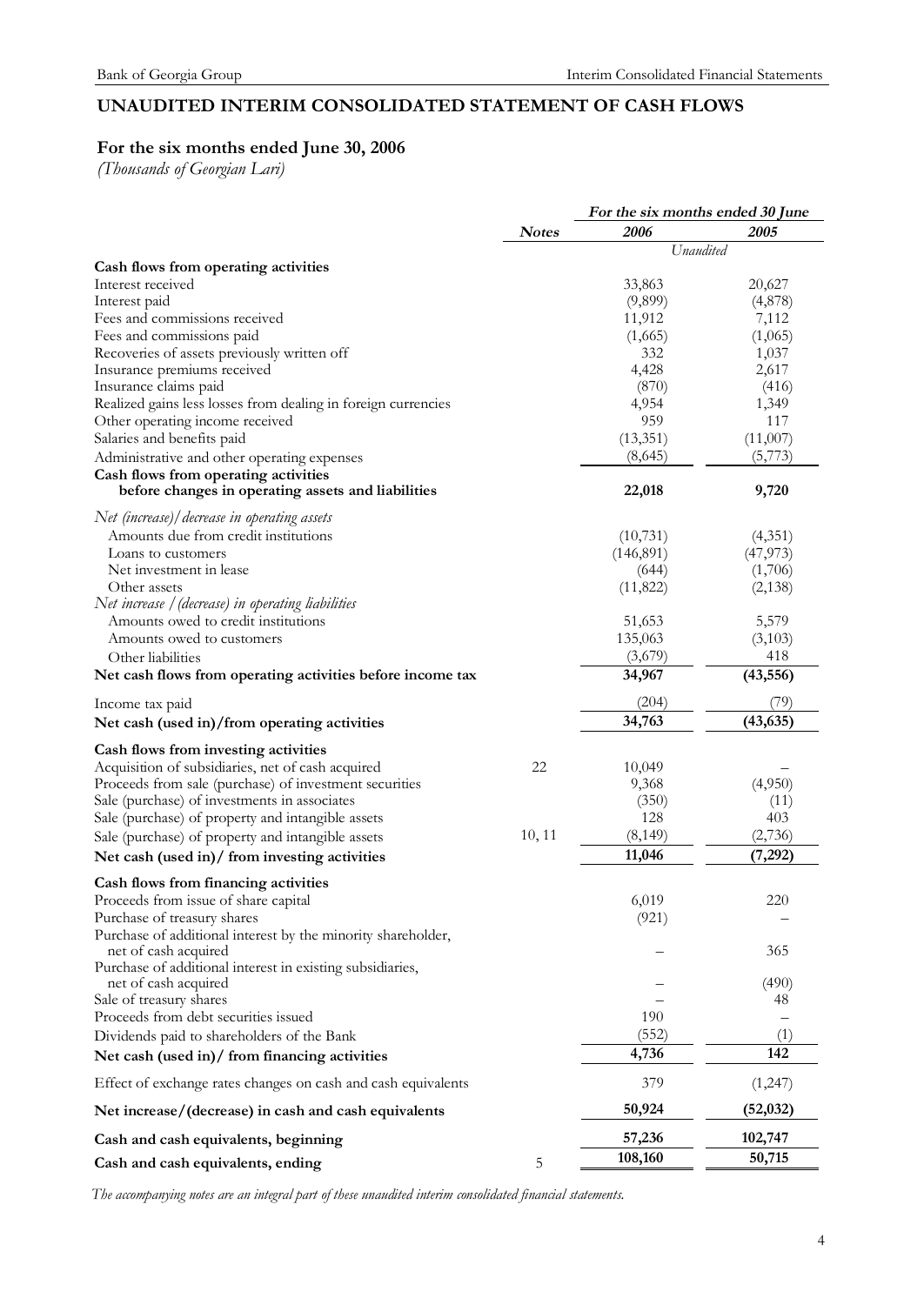### **1. Principal activities**

Bank of Georgia (the "Bank") is a joint stock company, formed on the basis of the former State Bank Binsotsbanki on October 21, 1994, under the laws of Georgia. The Bank operates under a general banking license issued by the National Bank of Georgia ("NBG") on December 15, 1994. The Bank is the ultimate parent of a group of companies (the "Group") incorporated in Georgia, whose activity includes providing leasing, insurance and brokerage services to corporate and individual customers. The list of companies included in the Group is provided in Note 2. The Bank is the Group's main operating unit and accounts for most of the Group's activities.

The Bank accepts deposits from the public and extends credit, transfers payments in Georgia and abroad and exchanges currencies. Its main office is in Tbilisi and it has 71 operating outlets in all major cities of Georgia. The Bank's registered legal address is Pushkin Street 3, Tbilisi 0105, Georgia.

As of June 30, 2006 the following shareholders owned more than 5% of the outstanding shares of the Bank. Other shareholders individually owned less than 5% of the outstanding shares.

| <b>Shareholder</b>               | <b>June 30, 2006, %</b> | December 31, 2005, % |
|----------------------------------|-------------------------|----------------------|
| Bank Austria Creditanstalt       | 23%                     | 10%                  |
| Firebird Avrora Fund             | 9%                      | 9%                   |
| Firebird Republics Fund          | 9%                      | 9%                   |
| Victor Gelovani                  | 8%                      | 12%                  |
| East Capital Holding             | $5\%$                   | 6%                   |
| East Capital Bering Russia Fund  | $5\%$                   | 5%                   |
| East Capital Bering Ukraine Fund | $4\%$                   | 5%                   |
| Firebird Global Master Fund      | $4\%$                   | $4\%$                |
| <b>EBRD</b>                      |                         | 12%                  |
| Other                            | 33%                     | 28%                  |
| Total                            | 100%                    | $100\%$              |

### **2. Basis of preparation**

#### **General**

These interim consolidated financial statements have been prepared in accordance with International Financial Reporting Standard IAS 34 "Interim Financial Reporting".

The Bank and its subsidiaries are required to maintain their records and prepare their financial statements for regulatory purposes in Georgian Lari in accordance with International Financial Reporting Standards ("IFRS"). These interim consolidated financial statements are prepared under the historical cost convention modified for the measurement at fair value of financial assets and liabilities held for trading, as well as available-for-sale securities and revaluation of property.

These interim consolidated financial statements are presented in thousands of Georgian Lari ("GEL"), except per share amounts and unless otherwise indicated. Transactions in currencies other than the Lari are treated as transactions in foreign currencies.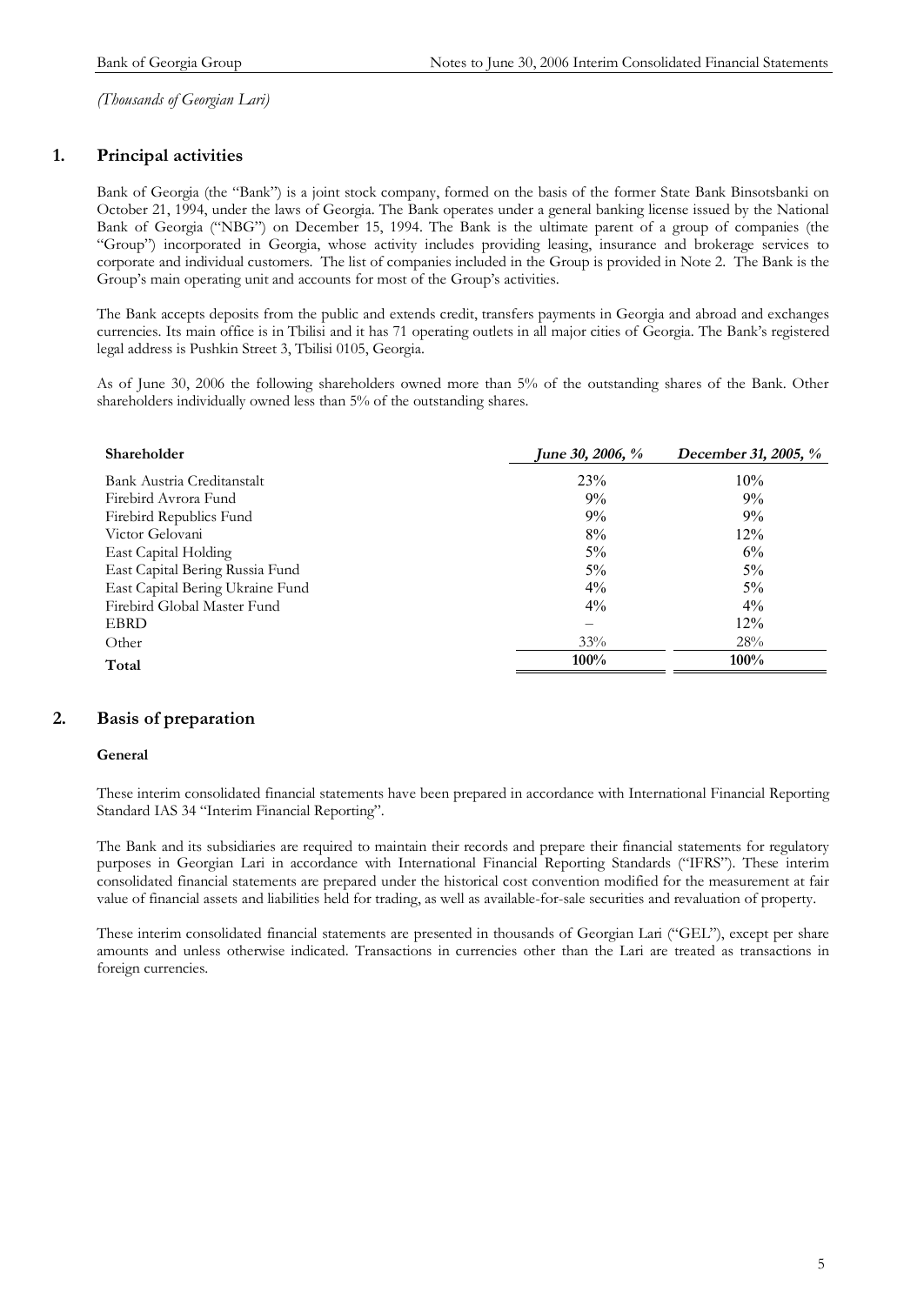### **2. Basis of preparation (continued)**

#### **Subsidiaries**

The interim consolidated financial statements include the following subsidiaries:

#### **June 30, 2006**

| Subsidiary                    | Ownership/<br>Voting, % | Country | Date of<br>incorporation | Industry                            | Date of<br>acquisition |
|-------------------------------|-------------------------|---------|--------------------------|-------------------------------------|------------------------|
| JSC Insurance Company - BCI   | $100.0\%$               | Georgia | 11/08/2001               | Insurance                           | 30/12/2004             |
| JSC Galt & Taggart Securities | 100.0%                  | Georgia | 19/12/1995               | Brokerage and<br>asset management   | 28/12/2004             |
| Georgian Leasing Company LLC  | $100.0\%$               | Georgia | 29/10/2001               | Leasing                             | 31/12/2004             |
| <b>JSC</b> Europace           | $100.0\%$               | Georgia | 26/07/2004               | Insurance<br>(non life)             | 18/10/2005             |
| JSC Intellect Bank            | 100.0%                  | Georgia | 12/06/1995               | Banking                             | 20/02/2006             |
| JSC Galt & Taggart Capital    | 100.0%                  | Georgia | 24/05/2006               | Investment<br>company<br>Investment |                        |
| JSC SB Energy                 | $100.0\%$               | Georgia | 09/06/2006               | company                             |                        |
| Hedji LLC                     | $100.0\%$               | Georgia | 22/05/2002               | Brokerage                           | 17/04/2006             |
| Tavazi LLC                    | $100.0\%$               | Georgia | 31/03/2001               | <b>Brokerage</b>                    | 20/04/2006             |
| JSC Georgian Card             | 55.4%                   | Georgia | 25/11/1996               | Card processing                     | 20/10/2004             |
| Intertour LLC                 | 87.5%                   | Georgia | 29/03/1996               | Travel agency                       | 25/03/2006             |
| Nautilus LLC                  | 100.0%                  | Georgia | 25/03/2004               | Fitness centre                      | 25/04/2006             |
| JSC SB Register               | 100.0%                  | Georgia | 29/05/2006               | Registrar                           |                        |
| Metro Service + LLC           | $100.0\%$               | Georgia | 10/05/2006               | Business servicing                  |                        |
| Direct Debit Georgia LLC      | 100.0%                  | Georgia | 22/02/2006               | E-commerce                          |                        |
| JSC BCI Health Centre         | $60.0\%$                | Georgia | 3/10/2005                | Healthcare                          |                        |

#### **December 31, 2005**

| Subsidiary                    | Ownership/<br>Voting, $\%$ | Country | Date of<br>incorporation | Industry                         | Date of<br>acquisition |
|-------------------------------|----------------------------|---------|--------------------------|----------------------------------|------------------------|
| JSC Europace                  | $100.0\%$                  | Georgia | 26/07/2004               | Insurance<br>(non life)          | 18/10/2005             |
| JSC Georgian Card             | $55.4\%$                   | Georgia | 25/11/1996               | Card processing<br>Brokerage and | 20/10/2004             |
| JSC Galt & Taggart Securities | $100.0\%$                  | Georgia | 19/12/1995               | asset management                 | 28/12/2004             |
| Georgian Leasing Company LLC  | $75.0\%$                   | Georgia | 29/10/2001               | Leasing                          | 31/12/2004             |
| JSC Insurance Company - BCI   | $100.0\%$                  | Georgia | 11/08/2001               | Insurance                        | 30/12/2004             |

During the six months ended June 30, 2006, the Group increased its interest in Georgian Leasing Company LLC to 100% and acquired five new subsidiaries, specifically – JSC Intellect Bank, Nautilus LLC, Intertour LLC, Hedji LLC and Tavazi LLC (refer to Note 22 on Business combinations). In addition during the period from December 31, 2005 through June 30, 2006 the Group has incorporated the following five new legal entities for different business purposes: JSC SB Register, Metro Service + LLC, JSC SB Energy, Direct Debit Georgia LLC and JSC Galt & Taggart Capital. A further subsidiary JSC BCI Health Centre, which is immaterial to the Group, has been consolidated for the first time in these interim consolidated financial statements.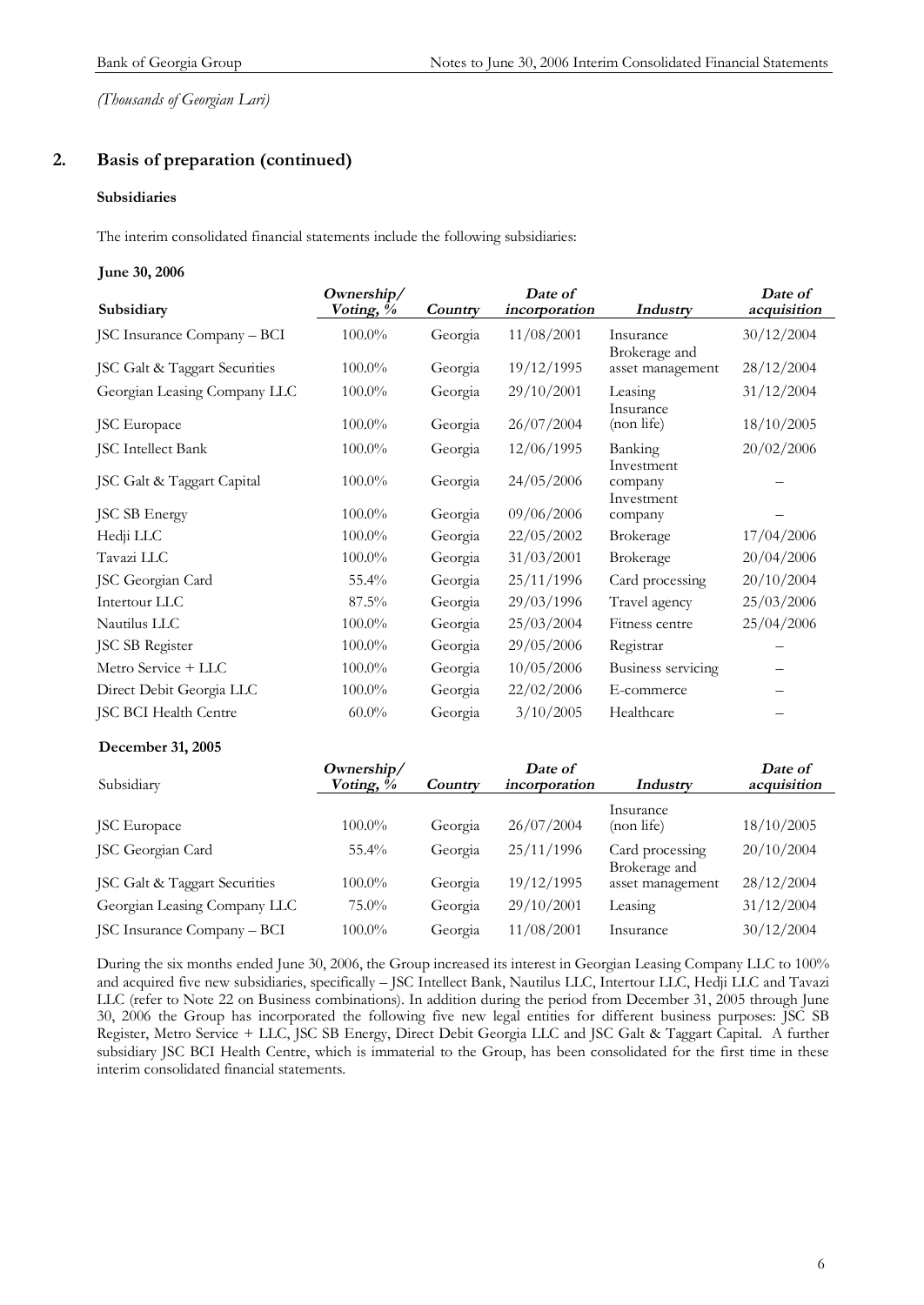### **2. Basis of preparation (continued)**

#### **Changes in accounting policies**

The accounting policies adopted in the preparation of the interim condensed consolidated financial statements are consistent with those followed in the preparation of the Group's annual financial statements for the year ended 31 December, 2005, except for the adoption of the following amendments mandatory for annual periods beginning on or after 1 January 2006:

- IAS 39 Financial Instruments: Recognition and Measurement ("IAS 39") Amendment for financial guarantee contracts – which amended the scope of IAS 39 to include financial guarantee contracts issued. The amendment addresses the treatment of financial guarantee contracts by the issuer. Under IAS 39 as amended financial guarantee contracts are recognized initially at fair value and generally re-measured at the higher of the amount determined in accordance with IAS 37 Provisions, Contingent Liabilities and Contingent Assets and the amount initially recognized less, when appropriate, cumulative amortisation recognized in accordance with IAS 18, Revenue;
- IAS 39 Amendment for hedges of forecast intragroup transactions which amended IAS 39 to permit the foreign currency risk of a highly probable intragroup forecast transaction to qualify as the hedged item in a cash flow hedge, provided that the transaction is denominated in a currency other that the functional currency of the entity entering into that transaction and that the foreign currency risk will affect the financial statements;
- IAS 39 Amendment for the fair value option which restricted the use of the option to designate any financial asset or any financial liability to be measured at fair value through profit and loss; and

The adoption of these amendments did not affect the Group results of operations or financial position.

#### **IFRSs and IFRIC interpretations not yet effective**

The Group has not applied the following IFRSs and Interpretations of the International Financial Reporting Interpretations Committee (IFRIC) that have been issued but are not yet effective:

IFRS 7 "Financial Instruments: Disclosures";

IFRIC 4 "Determining whether an Arrangement contains a Lease";

IFRIC 5 "Rights to Interests arising from Decommissioning, Restoration and Environmental Rehabilitation Funds".

The Group expects that the adoption of the pronouncements listed above will have no significant impact on the Group's financial statements in the period of initial application.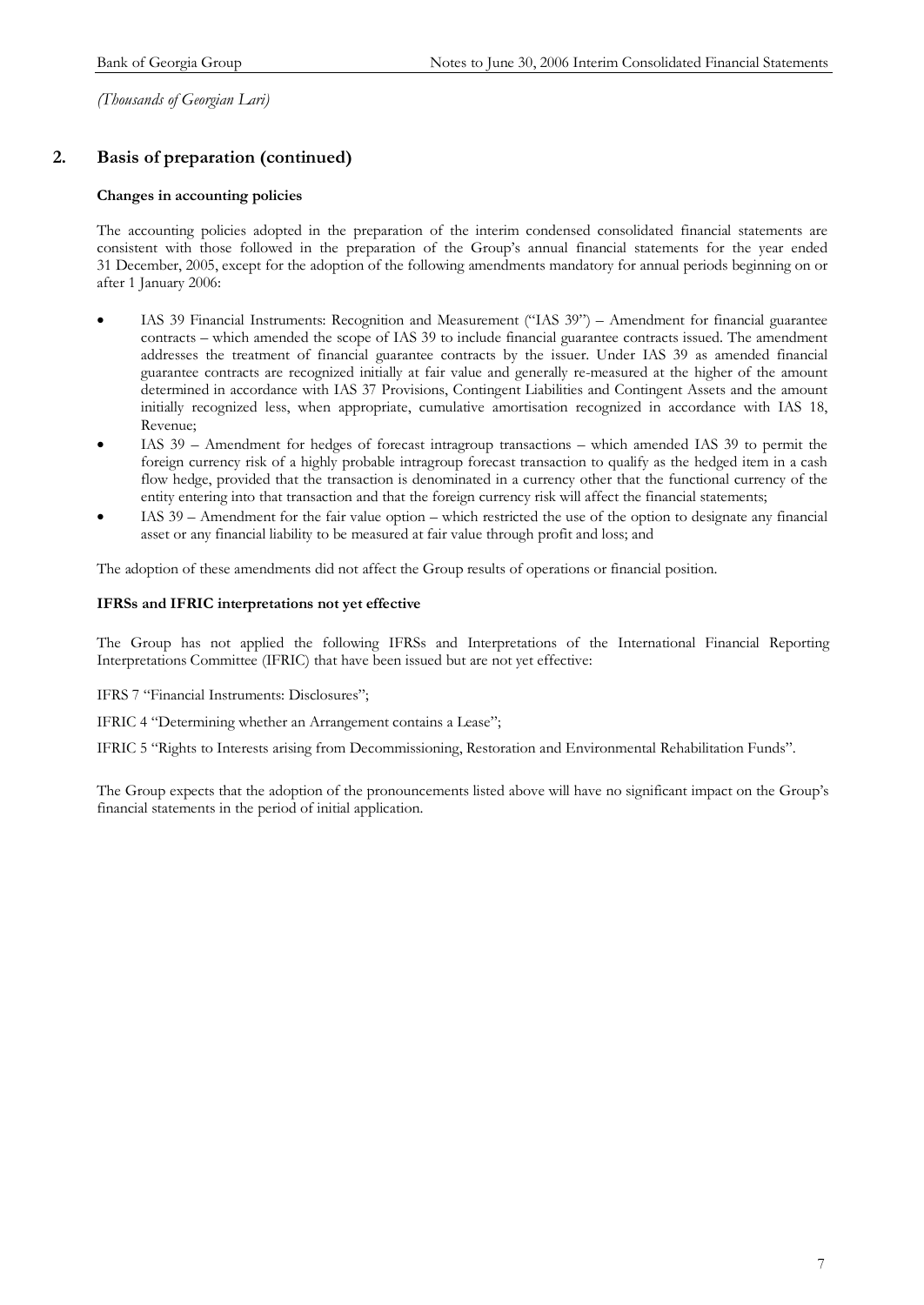### **3. Significant accounting policies**

#### **Subsidiaries**

Subsidiaries, which are those entities in which the Group has an interest of more than one half of the voting rights, or otherwise has power to exercise control over their operations, are consolidated. Subsidiaries are consolidated from the date on which control is transferred to the Group and are no longer consolidated from the date that control ceases. All inter company transactions, balances and unrealized gains on transactions between group companies are eliminated; unrealized losses are also eliminated unless the transaction provides evidence of an impairment of the asset transferred and where necessary, accounting policies for subsidiaries have been changed to ensure consistency with the policies adopted by the Group.

#### **Acquisition of subsidiaries**

The purchase method of accounting is used to account for the acquisition of subsidiaries by the Group. Identifiable assets acquired and liabilities and contingent liabilities assumed in a business combination are measured initially at their fair values at the acquisition date, irrespective of the extent of any minority interest.

The excess of purchase consideration over the fair value of the Group's share of identifiable net assets is recorded as goodwill. If the cost of the acquisition is less than the fair value of the Group's share of identifiable net assets of the subsidiary acquired the difference is recognized directly in the consolidated statement of income.

Minority interest is the interest in subsidiaries not held by the Group. Minority interest at the balance sheet date represents the minority shareholders' portion of the fair value of the identifiable assets and liabilities of the subsidiary at the acquisition date and the minorities' portion of movements in equity since the date of the combination. Minority interest is presented within equity.

Losses allocated to minority interest do not exceed the minority interest in the equity of the subsidiary unless there is a binding obligation of the minority to fund the losses. All such losses are allocated to the Group.

#### **Increases in ownership interests in subsidiaries**

The differences between the carrying values of net assets attributable to interests in subsidiaries acquired and the consideration given for such increases are charged or credited to retained earnings.

#### **Investments in associates**

Associates are entities in which the Group has between 20% and 50% of the voting rights, or is otherwise able to exercise significant influence, but which it does not control or jointly control. Investments in associates are accounted for under the equity method and are initially recognized at cost, including goodwill. Subsequent changes in the carrying value reflect the post-acquisition changes in the Group's share of net assets of the associate. The Group's share of its associates' profits or losses is recognized in the consolidated statement of income, and its share of movements in reserves is recognized in equity. However, when the Group's share of losses in an associate equals or exceeds its interest in the associate, the Group does not recognize further losses, unless the Group is obliged to make further payments to, or on behalf of, the associate.

Unrealized gains on transactions between the Group and its associates are eliminated to the extent of the Group's interest in the associates; unrealized losses are also eliminated unless the transaction provides evidence of an impairment of the asset transferred.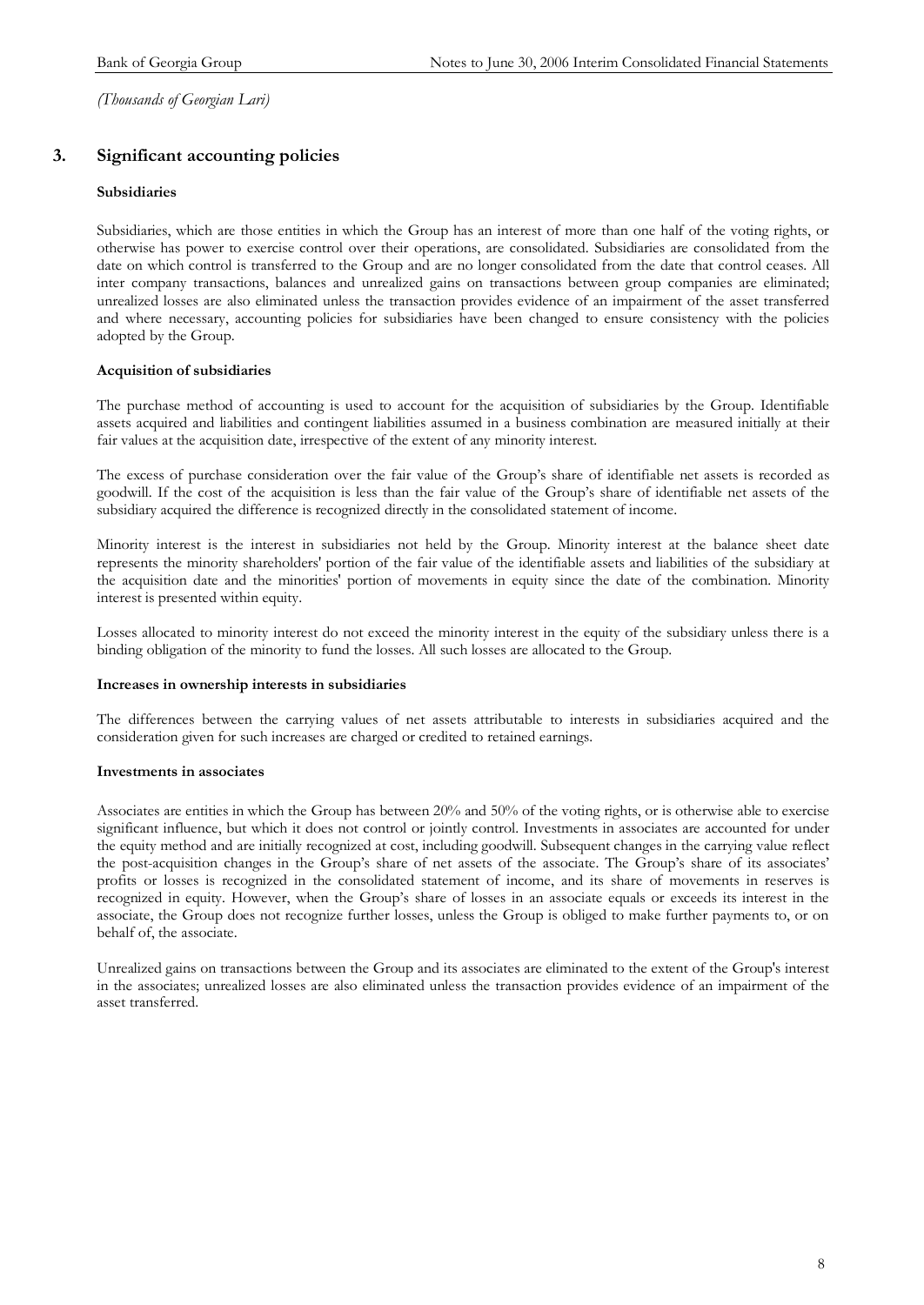### **3. Significant accounting policies (continued)**

#### **Financial assets**

Financial assets in the scope of IAS 39 are classified as either financial assets at fair value through profit or loss, loans and receivables, held-to-maturity investments, or available-for-sale financial assets, as appropriate. When financial assets are recognized initially, they are measured at fair value, plus, in the case of investments not at fair value through profit or loss, directly attributable transaction costs. The Group determines the classification of its financial assets after initial recognition.

All regular way purchases and sales of financial assets are recognized on the trade date i.e. the date that the Group commits to purchase the asset. Regular way purchases or sales are purchases or sales of financial assets that require delivery of assets within the period generally established by regulation or convention in the marketplace.

#### *Financial assets at fair value through profit or loss*

Financial assets classified as held for trading are included in the category 'financial assets at fair value through profit or loss'. Financial assets are classified as held for trading if they are acquired for the purpose of selling in the near term. Derivatives are also classified as held for trading unless they are designated and effective hedging instruments. Gains or losses on financial assets held for trading are recognized in the consolidated statement of income.

#### *Held-to-maturity investments*

Non-derivative financial assets with fixed or determinable payments and fixed maturity are classified as held-to-maturity when the Group has the positive intention and ability to hold to maturity. Investments intended to be held for an undefined period are not included in this classification. Held-to-maturity investments are subsequently measured at amortized cost. This cost is computed as the amount initially recognized minus principal repayments, plus or minus the cumulative amortization using the effective interest method of any difference between the initially recognized amount and the maturity amount. This calculation includes all fees and points paid or received between parties to the contract that are an integral part of the effective interest rate, transaction costs and all other premiums and discounts. For investments carried at amortized cost, gains and losses are recognized in the consolidated statement of income when the investments are de-recognized or impaired, as well as through the amortization process.

#### *Loans and receivables*

Loans and receivables are non-derivative financial assets with fixed or determinable payments that are not quoted in an active market. Such assets are carried at amortized cost using the effective interest method. Gains and losses are recognized in the consolidated statement of income when the loans and receivables are derecognized or impaired, as well as through the amortization process.

#### *Available-for-sale financial assets*

Available-for-sale financial assets are those non-derivative financial assets that are designated as available-for-sale or are not classified in any of the three preceding categories. After initial recognition available-for-sale financial assets are measured at fair value with gains or losses being recognized as a separate component of equity until the investment is derecognized or until the investment is determined to be impaired at which time the cumulative gain or loss previously reported in equity is included in the consolidated statement of income. However, interest calculated using the effective interest method is recognized in the consolidated statement of income. Dividends on an available-for-sale equity instrument are recognised in profit or loss when the entity's right to receive payment is established.

Fair value of investments that are actively traded in organized financial markets is determined by reference to quoted market bid prices at the close of business on the balance sheet date. For investments where there is no active market, fair value is determined using valuation techniques. Such techniques include using recent arm's length market transactions, reference to the current market value of another instrument, which is substantially the same, and discounted cash flow analysis.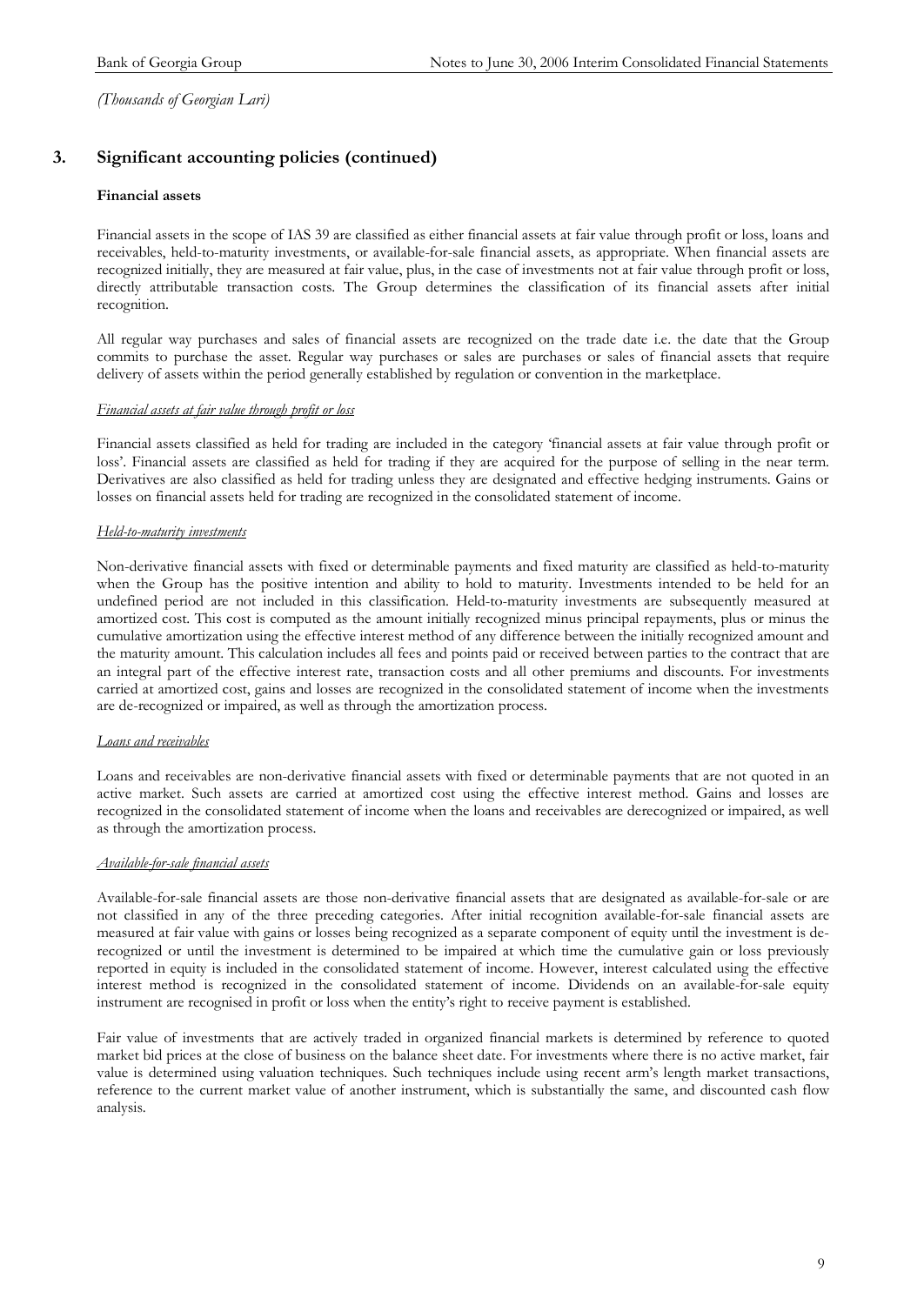### **3. Significant accounting policies (continued)**

#### **Offsetting**

Financial assets and liabilities are offset and the net amount is reported in the consolidated balance sheet when there is a legally enforceable right to set off the recognized amounts and there is an intention to settle on a net basis, or to realize the asset and settle the liability simultaneously.

#### **Cash and cash equivalents**

Cash and cash equivalents consist of cash on hand, amounts due from the National Bank of Georgia ("NBG"), excluding obligatory reserves, and amounts due from credit institutions that mature within ninety days of the date of origination and are free from contractual encumbrances.

#### **Promissory notes**

Promissory notes purchased are included in trading securities, or in amounts due from credit institutions or in loans to customers or in available-for-sale securities, depending on their substance and are accounted for in accordance with the accounting policies for these categories of assets.

#### **Borrowings**

Borrowings, which include amounts due to NBG and state entities, amounts due to credit institutions, amounts due to customers, debt securities issued, are initially recognized at the fair value of the consideration received less directly attributable transaction costs. After initial recognition, borrowings are subsequently measured at amortized cost using the effective interest method. Gains and losses are recognized in the consolidated income statement when the liabilities are de-recognized as well as through the amortization process.

#### **Leases**

#### *Finance - Group as lessor*

The Group recognizes lease receivables at a value equal to the net investment in the lease, starting from the date of commencement of the lease term. The net investment in a lease is calculated as the present value of the minimum lease payments. In calculating the present value of the minimum lease payments the discount factor used is the interest rate implicit in the lease. Initial direct costs are included in the initial measurement of the lease receivables. Lease payments received are apportioned between the finance income and the reduction of the outstanding lease receivable. Finance income is based on a pattern reflecting a constant periodic rate of return on the net investment outstanding.

#### *Operating - Group as lessee*

Leases of assets under which the risks and rewards of ownership are effectively retained by the lessor are classified as operating leases. Lease payments under an operating lease are recognized as expenses on a straight-line basis over the lease term and included into other administrative and operating expenses.

#### *Operating - Group as lessor*

The Group presents assets subject to operating leases in the consolidated balance sheet according to the nature of the asset. Lease income from operating leases is recognized in the consolidated statement of income on a straight-line basis over the lease term as other income. The aggregate cost of incentives provided to lessees is recognized as a reduction of rental income over the lease term on a straight-line basis. Initial direct costs incurred specifically to earn revenues from an operating lease are added to the carrying amount of the leased asset.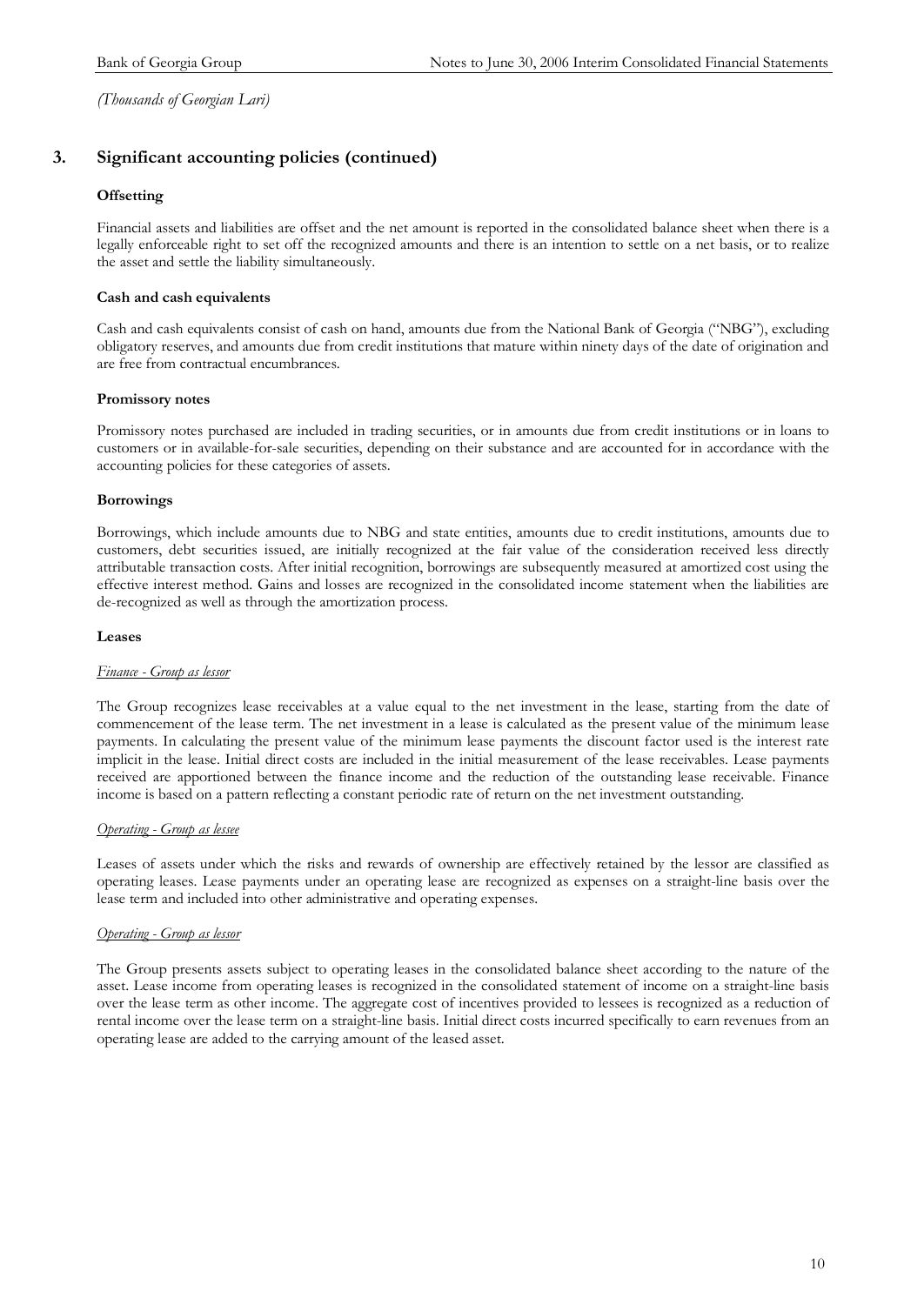### **3. Significant accounting policies (continued)**

#### **Allowances for impairment of financial assets**

The Group assesses at each balance sheet date whether a financial asset or group of financial assets is impaired.

#### *Assets carried at amortized cost*

If there is objective evidence that an impairment loss on financial assets carried at amortized cost has been incurred, the amount of the loss is measured as the difference between the asset's carrying amount and the present value of estimated future cash flows (excluding future credit losses that have not been incurred) discounted at the financial asset's original effective interest rate (i.e. the effective interest rate computed at initial recognition). The carrying amount of the asset shall be reduced through use of an allowance account. The amount of the loss shall be recognized in the consolidated statement of income.

The calculation of the present value of the estimated future cash flows of a collateralized financial asset reflects the cash flows that may result from foreclosure less costs for obtaining and selling the collateral, whether or not the foreclosure is probable.

The Group first assesses whether objective evidence of impairment exists individually for financial assets that are individually significant, and individually or collectively for financial assets that are not individually significant. If it is determined that no objective evidence of impairment exists for an individually assessed financial asset, whether significant or not, the asset is included in a group of financial assets with similar credit risk characteristics and that group of financial assets is collectively assessed for impairment. Assets that are individually assessed for impairment and for which an impairment loss is or continues to be recognized are not included in a collective assessment of impairment.

If, in a subsequent period, the amount of the impairment loss decreases and the decrease can be related objectively to an event occurring after the impairment was recognized, the previously recognized impairment loss is reversed. Any subsequent reversal of an impairment loss is recognized in the consolidated statement of income, to the extent that the carrying value of the asset does not exceed its amortized cost at the reversal date.

When a loan is uncollectible, is it written off against the related allowance for loan impairment. Such loans are written off after all necessary procedures have been completed and the amount of the loss has been determined. Subsequent recoveries of amounts previously written off decrease the amount of allowance for loan impairment in the consolidated statement of income.

#### *Available-for-sale financial assets*

If an available-for-sale asset is impaired, an amount comprising the difference between its cost (net of any principal payment and amortization) and its current fair value, less any impairment loss previously recognized in the consolidated statement of income, is transferred from equity to the consolidated statement of income. Reversals in respect of equity instruments classified as available-for-sale are not recognized in the consolidated statement of income. Reversals of impairment losses on debt instruments are reversed through the consolidated statement of income if the increase in fair value of the instrument can be objectively related to an event occurring after the impairment loss was recognized in profit or loss.

#### **De-recognition of financial assets and liabilities**

#### *Financial assets*

A financial asset (or, where applicable a part of a financial asset or part of a group of similar financial assets) is derecognized where:

- the rights to receive cash flows from the asset have expired;
- the Group has transferred its rights to receive cash flows from the asset, or retained the right to receive cash flows from the asset, but has assumed an obligation to pay them in full without material delay to a third party under a 'pass-through' arrangement; and
- the Group either has transferred substantially all the risks and rewards of the asset, or has neither transferred nor retained substantially all the risks and rewards of the asset, but has transferred control of the asset.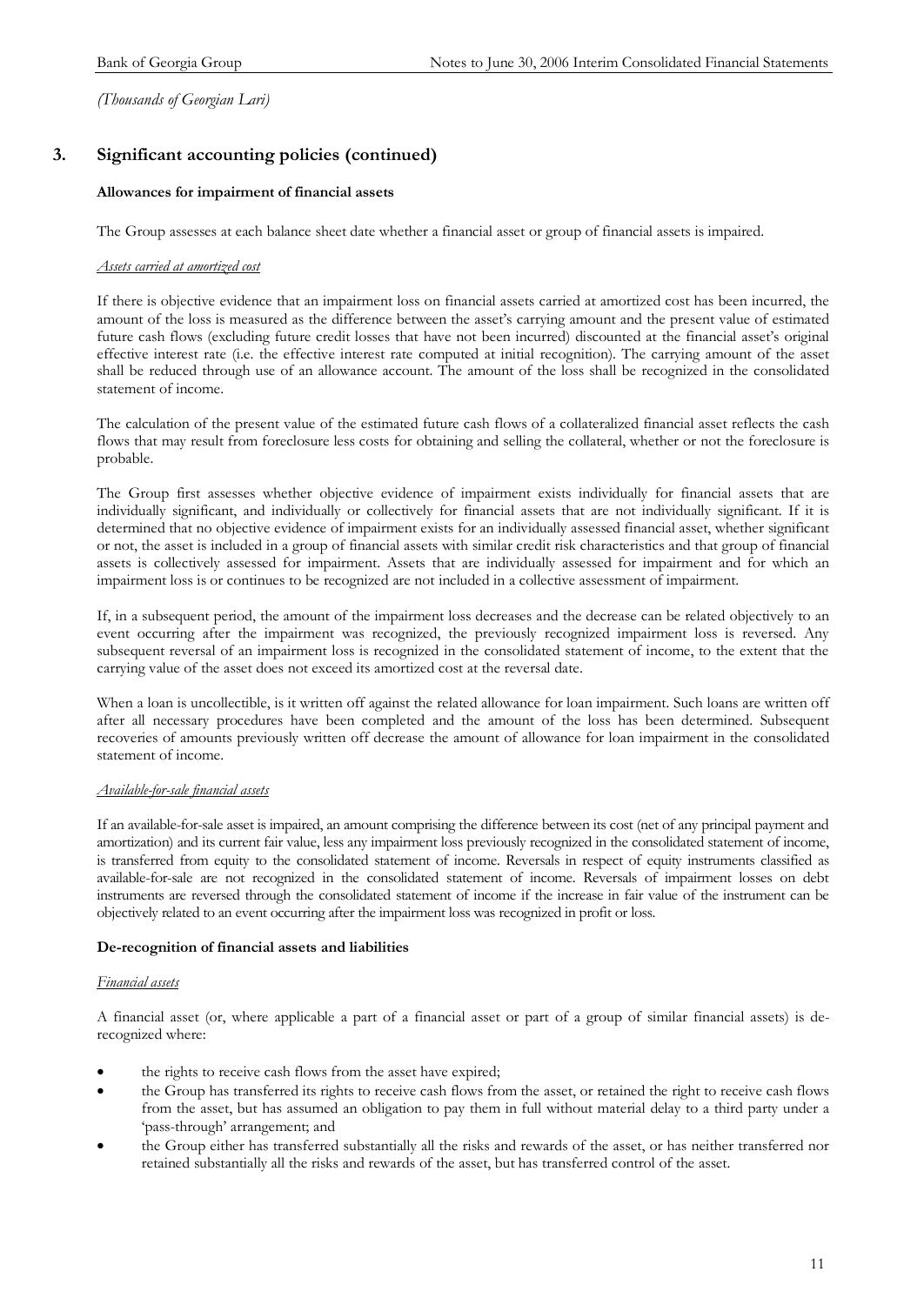### **3. Significant accounting policies (continued)**

#### **De-recognition of financial assets and liabilities (continued)**

Where the Group has transferred its rights to receive cash flows from an asset and has neither transferred nor retained substantially all the risks and rewards of the asset nor transferred control of the asset, the asset is recognized to the extent of the Group's continuing involvement in the asset. Continuing involvement that takes the form of a guarantee over the transferred asset is measured at the lower of the original carrying amount of the asset and the maximum amount of consideration that the Group could be required to repay.

Where continuing involvement takes the form of a written and/or purchased option (including a cash-settled option or similar provision) on the transferred asset, the extent of the Group's continuing involvement is the amount of the transferred asset that the Group may repurchase, except that in the case of a written put option (including a cash-settled option or similar provision) on an asset measured at fair value, the extent of the Group's continuing involvement is limited to the lower of the fair value of the transferred asset and the option exercise price.

#### *Financial liabilities*

A financial liability is de-recognized when the obligation under the liability is discharged or cancelled or expires.

Where an existing financial liability is replaced by another from the same lender on substantially different terms, or the terms of an existing liability are substantially modified, such an exchange or modification is treated as a de-recognition of the original liability and the recognition of a new liability, and the difference in the respective carrying amounts is recognized in the consolidated statement of income.

#### **Taxation**

The current income tax expense is calculated in accordance with the regulations of Georgian Tax Code.

Deferred tax assets and liabilities are calculated in respect of temporary differences using the liability method. Deferred income taxes are provided for all temporary differences arising between the tax bases of assets and liabilities and their carrying values for financial reporting purposes, except where the deferred income tax arises from the initial recognition of goodwill or of an asset or liability in a transaction that is not a business combination and, at the time of the transaction, affects neither the accounting profit nor taxable profit or loss.

A deferred tax asset is recorded only to the extent that it is probable that taxable profit will be available against which the deductible temporary differences can be utilized. Deferred tax assets and liabilities are measured at tax rates that are expected to apply to the period when the asset is realized or the liability is settled, based on tax rates that have been enacted or substantively enacted at the balance sheet date.

Deferred income tax is provided on temporary differences arising on investments in subsidiaries, associates and joint ventures, except where the timing of the reversal of the temporary difference can be controlled and it is probable that the temporary difference will not reverse in the foreseeable future.

Georgia also has various operating taxes that are assessed on the Group's activities. These taxes are included as a component of other operating expenses.

#### **Property and equipment**

Property and equipment is carried at cost less accumulated depreciation and any accumulated impairment in value. Such cost includes the cost of replacing part of plant and equipment when that cost is incurred if the recognition criteria are met. Buildings are measured at fair value less depreciation and impairment charged subsequent to the date of the revaluation.

The carrying values of property and equipment are reviewed for impairment when events or changes in circumstances indicate that the carrying value may not be recoverable.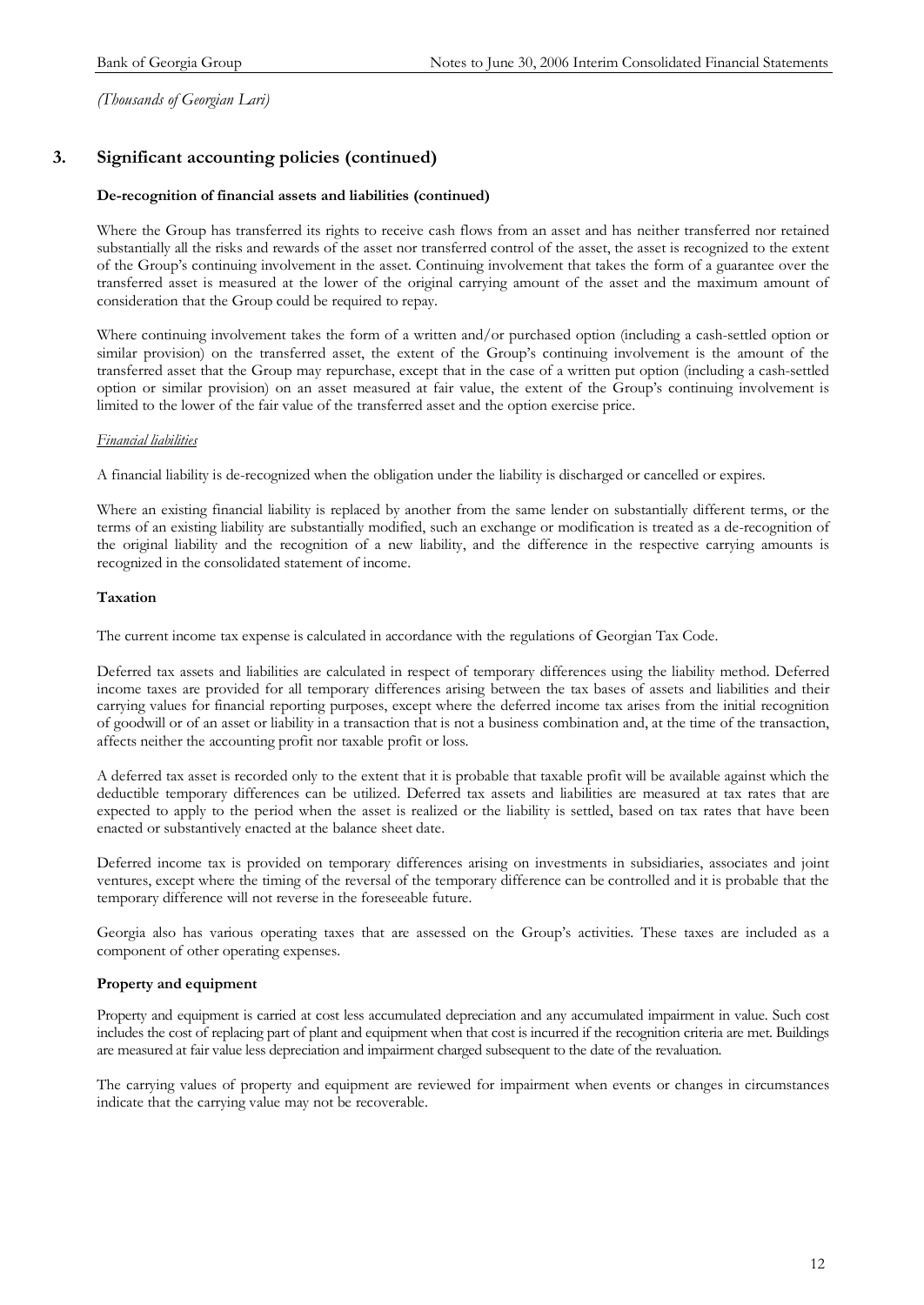### **3. Significant accounting policies (continued)**

#### **Property and equipment (continued)**

Following initial recognition at cost, buildings are carried at a revalued amount, which is the fair value at the date of the revaluation less any subsequent accumulated depreciation on buildings and subsequent accumulated impairment losses. Valuations are performed frequently enough to ensure that the fair value of a revalued asset does not differ materially from its carrying amount.

Any revaluation surplus is credited to the asset revaluation reserve included in the equity section of the consolidated balance sheet, except to the extent that it reverses a revaluation decrease of the same asset previously recognized in the consolidated statement of income, in which case the increase is recognized in the consolidated statement of income. A revaluation deficit is recognized in the consolidated statement of income, except that a deficit directly offsetting a previous surplus on the same asset is directly offset against the surplus in the asset revaluation reserve.

An annual transfer from the asset revaluation reserve to retained earnings is made for the difference between depreciation based on the revalued carrying amount of the assets and depreciation based on the assets original cost. Additionally, accumulated depreciation as at the revaluation date is eliminated against the gross carrying amount of the asset and the net amount is restated to the revalued amount of the asset. Upon disposal, any revaluation reserve relating to the particular asset being sold is transferred to retained earnings.

Depreciation of assets under construction and those not placed in service commences from the date the assets are placed into service. Depreciation is calculated on a straight-line basis over the following estimated useful lives:

|                                | Years |
|--------------------------------|-------|
| <b>Buildings</b>               | 50    |
| Furniture and fixtures         | 10    |
| Computers and office equipment |       |
| Motor vehicles                 |       |

Leasehold improvements are amortized over the life of the related leased asset. The assets residual values, useful lives and methods are reviewed, and adjusted as appropriate, at each financial year-end.

Costs related to repairs and renewals are charged when incurred and included in other operating expenses, unless they qualify for capitalization.

#### **Goodwill**

Goodwill acquired in a business combination represents the excess of the cost of the business combination over the Group's interest in the net fair value of the identifiable assets, liabilities and contingent liabilities of the acquired subsidiary or associate at the date of acquisition. Goodwill on an acquisition of a subsidiary is included in intangible assets. Goodwill on an acquisition of an associate is included in the investments in associates. Following initial recognition, goodwill is measured at cost less any accumulated impairment losses.

Goodwill is reviewed for impairment, annually or more frequently if events or changes in circumstances indicate that the carrying amount may be impaired. For the purpose of impairment testing, goodwill acquired in a business combination is, from the acquisition date, allocated to each of the Group's cash-generating units, or groups of cash-generating units, that are expected to benefit from the synergies of the combination, irrespective of whether other assets or liabilities of the Group are assigned to those units or groups of units. Each unit or group of units to which the goodwill is so allocated:

- · represents the lowest level within the Group at which the goodwill is monitored for internal management purposes; and
- is not larger than a segment based on either the Group's primary or the Group's secondary reporting format determined in accordance with IAS 14 "Segment Reporting".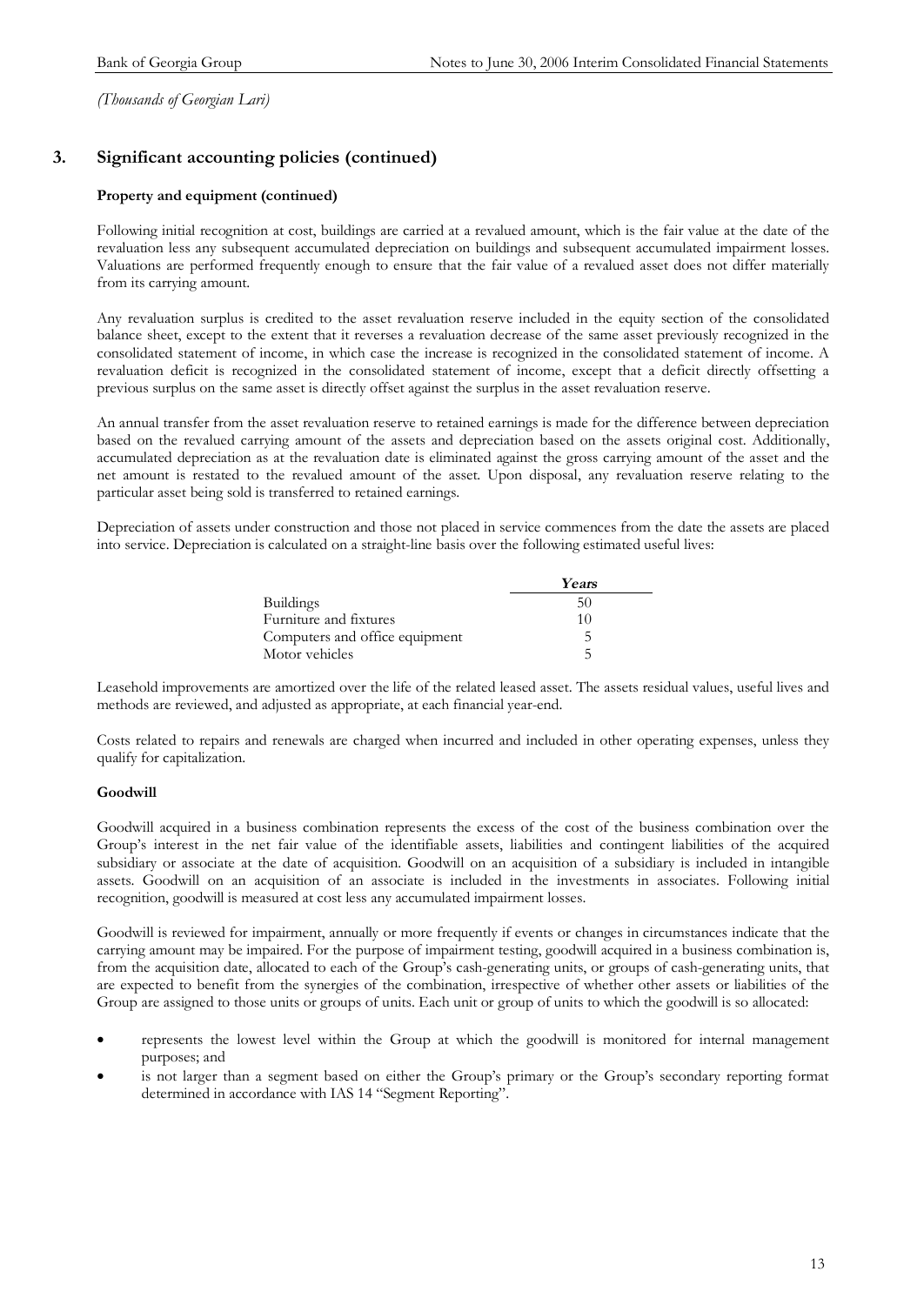### **3. Significant accounting policies (continued)**

#### **Goodwill (continued)**

Impairment is determined by assessing the recoverable amount of the cash-generating unit (group of cash-generating units), to which the goodwill relates. Where the recoverable amount of the cash-generating unit (group of cash-generating units) is less than the carrying amount, an impairment loss is recognized. Where goodwill forms part of a cash-generating unit (group of cash-generating units) and part of the operation within that unit is disposed of, the goodwill associated with the operation disposed of is included in the carrying amount of the operation when determining the gain or loss on disposal of the operation. Goodwill disposed of in this circumstance is measured based on the relative values of the operation disposed of and the portion of the cash-generating unit retained.

#### **Other intangible assets**

The Group's other intangible assets comprise computer software. Computer software is recognized at cost and amortized using the straight-line method over its useful life, but not exceeding a period of ten years.

Intangible assets acquired separately are measured on initial recognition at cost. The cost of intangible assets acquired in a business combination is fair value as at the date of acquisition. Following initial recognition, intangible assets are carried at cost less any accumulated amortization and any accumulated impairment losses. The useful lives of intangible assets are assessed to be either finite or indefinite. Intangible assets with finite lives are amortized over the useful economic lives of 4 to 10 years and assessed for impairment whenever there is an indication that the intangible asset may be impaired. Amortization periods and methods for intangible assets with finite useful lives are reviewed at least at each financial yearend.

Intangible assets with indefinite useful lives are not amortized, but tested for impairment annually either individually or at the cash-generating unit level. The useful life of an intangible asset with an indefinite life is reviewed annually to determine whether indefinite life assessment continues to be supportable.

Costs associated with maintaining computer software programs are recorded as an expense as incurred. Software development costs (relating to the design and testing of new or substantially improved software) are recognized as intangible assets only when the Group can demonstrate the technical feasibility of completing the software so that it will be available for use or sale, its intention to complete and its ability to use or sell the asset, how the asset will generate future economic benefits, the availability of resources to complete and the ability to measure reliably the expenditure during the development. Other software development costs are recognized as an expense as incurred.

#### **Provisions**

Provisions are recognized when the Group has a present legal or constructive obligation as a result of past events, and it is probable that an outflow of resources embodying economic benefits will be required to settle the obligation and a reliable estimate of the amount of obligation can be made.

#### **Insurance liabilities**

#### *General insurance liabilities*

General contract liabilities are based on the estimated ultimate cost of all claims incurred but not settled at the balance sheet date, whether reported or not, together with related claims handling costs and reduction for the expected value of salvage and other recoveries. Significant delays can be experienced in the notification and settlement of certain type of general insurance claims, particularly in respect of liability business, environmental and pollution exposures, therefore the ultimate cost of which cannot be known with certainty at the balance sheet date.

#### *Provision for unearned premiums*

The proportion of written premiums, gross of commission payable to intermediaries, attributable to subsequent periods is deferred as unearned premium. The change in the provision for unearned premium is taken to the consolidated income statement in order that revenue is recognized over the period of risk or, for annuities, the amount of expected future benefit payments.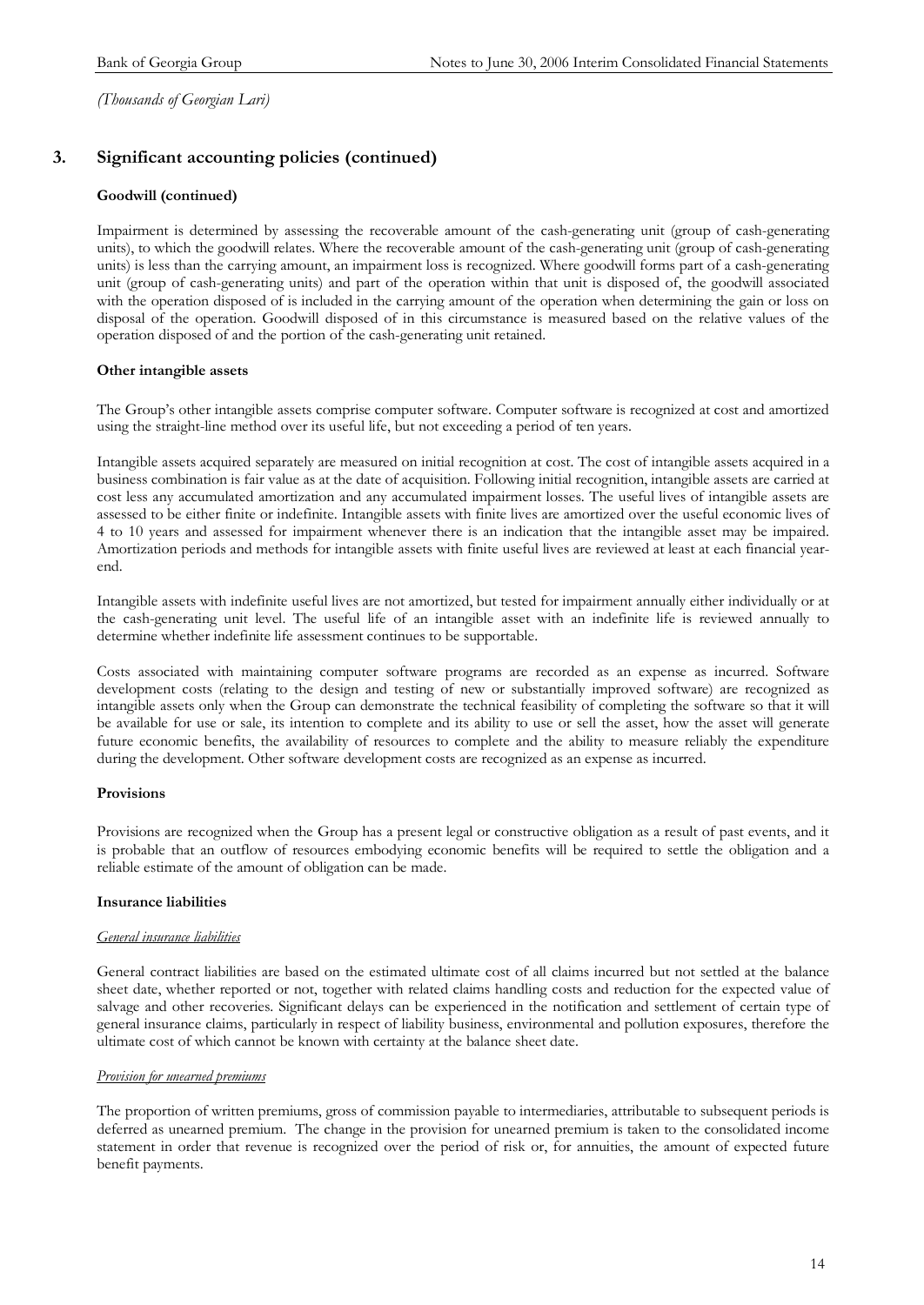### **3. Significant accounting policies (continued)**

#### **Insurance liabilities (continued)**

#### *Liability adequacy test*

At each balance sheet date, a liability adequacy test is performed, to ensure the adequacy of unearned premiums net of related deferred acquisition costs. In performing the test, current best estimates of future contractual cash flows, claims handling and policy administration expenses, as well as investment income from assets backing such liabilities, are used. Any inadequacy is immediately charged to the consolidated income statement by establishing an unexpired risk provision.

#### **Retirement and other employee benefit obligations**

The Group does not have any pension arrangements separate from the State pension system of Georgia, which requires current contributions by the employer calculated as a percentage of current gross salary payments; such expense is charged in the period the related salaries are earned. In addition, the Group has no post-retirement benefits or significant other compensated benefits requiring accrual.

#### **Share-based payment transactions**

Employees (including senior executives) of the Group receive share-based remuneration, whereby employees render services as consideration for the equity instruments ('equity settled transactions').

#### *Equity-settled transactions*

The cost of equity settled transactions with employees is measured by reference to the fair value at the date on which they are granted.

The cost of equity settled transactions is recognized together with the corresponding increase in equity, over the period in which the performance /and or service conditions are fulfilled, ending on the date when the relevant employee is fully entitled to the award ('the vesting date'). The cumulative expense recognized for equity settled transactions at each reporting date until the vesting date reflects the extent to which the vesting period has expired and the Group's best estimate of the number of equity instruments that will ultimately vest. The consolidated income statement charge or credit for the period represents the movement in cumulative expense recognized as at the beginning and end of that period.

Expense is recognized for the awards where vesting is conditional upon market conditions which are treated as vesting irrespective of whether or not the market condition is satisfied, provided that all other performance conditions are satisfied.

Where the terms of an equity settled award are modified, as the minimum an expense is recognized as if the terms had not been modified. In addition an expense is recognized for any modification which increases the total fair value of the share based payment arrangement, or is otherwise beneficial to the employee as measured at the date of the modification.

Where an equity-settled award is cancelled, it is treated as if it has vested on the date of cancellation, and any expense not yet recognized for the award is recognized immediately. However if a new award is substituted for the cancelled award, and designated as the replacement award on the date that it is granted, the cancelled and the new awards are treated as if they were a modification of the original award, as described in the previous paragraph.

#### **Segment reporting**

The Group's operations are highly integrated and primarily constitute a single industry segment, retain and commercial banking, that accounts for more than 98% of the Group's business. Despite the fact that Group provides commercial and investments banking and insurance services to its commercial and retail customers these activities only constitute a minor portion of the Group's operations. Accordingly for the purposes of IAS 14 "Segment Reporting" the Group is treated as one business segment. The Group's assets are concentrated primarily in Georgia, and the majority of the Group's revenues and net income is derived from operations in, and connected with, Georgia. As a consequence, no segment reporting disclosure is required.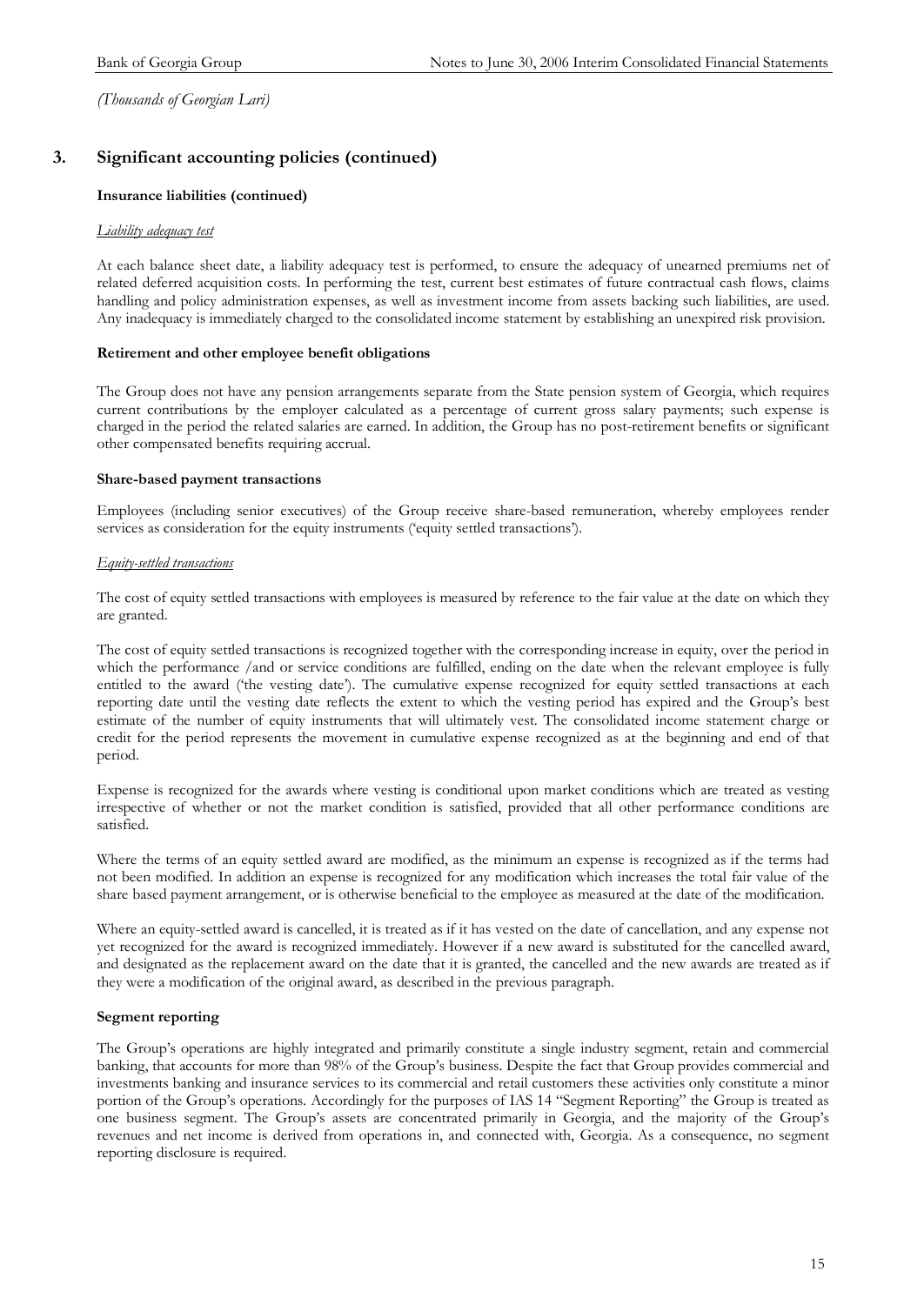### **3. Significant accounting policies (continued)**

#### **Share capital**

Ordinary shares are classified as equity. External costs directly attributable to the issue of new shares, other than on a business combination, are shown as a deduction from the proceeds in equity. Any excess of the fair value of consideration received over the par value of shares issued is recognized as share premium.

#### **Treasury shares**

Where the Group or its subsidiaries purchases the Group's shares, the consideration paid including any attributable transaction costs net of income taxes is deducted from total shareholders' equity as treasury shares until they are cancelled or reissued. Where such shares are subsequently sold or reissued, any consideration received is included in shareholders' equity. Treasury shares are stated at par value, with adjustment of premiums against share premium.

#### **Dividends**

Dividends are recognized as a liability and deducted from equity at the balance sheet date only if they are declared before or on the balance sheet date. Dividends are disclosed when they are proposed before the balance sheet date or proposed or declared after the balance sheet date but before the financial statements are authorized for issue.

#### **Contingencies**

Contingent liabilities are not recognized in the consolidated financial statements unless it is probable that an outflow of resources will be required to settle the obligation and a reliable estimate can be made. A contingent asset is not recognized in the consolidated financial statements but disclosed when an inflow of economic benefits is probable.

#### **Income and expense recognition**

Interest income and expense are recognized on an accrual basis calculated using the effective interest method. Loan origination fees for loans issued to customers are deferred (together with related direct costs) and recognized as an adjustment to the effective yield of the loans. Fees, commissions and other income and expense items are generally recorded on an accrual basis when the service has been provided. Portfolio and other management advisory and service fees are recorded based on the applicable service contracts.

#### *Premium income*

For non-life business, premiums written are recognized at policy inception and earned on a pro rata basis over the term of the related policy coverage. Estimates of premiums written as at the balance sheet date but not yet received, are assessed based on estimates from underwriting or past experience and are included in premiums earned.

#### *Claims*

General insurance claims incurred include all claim losses occurring during the year, whether reported or not, including the related handling costs and reduction for the value of salvage and other recoveries and any adjustments to claims outstanding from previous years.

Claims handling costs include internal and external costs incurred in connection with the negotiation and settlement of claims. Internal costs include direct expenses of the claims department and any part of the general administrative costs directly attributable to the claims function.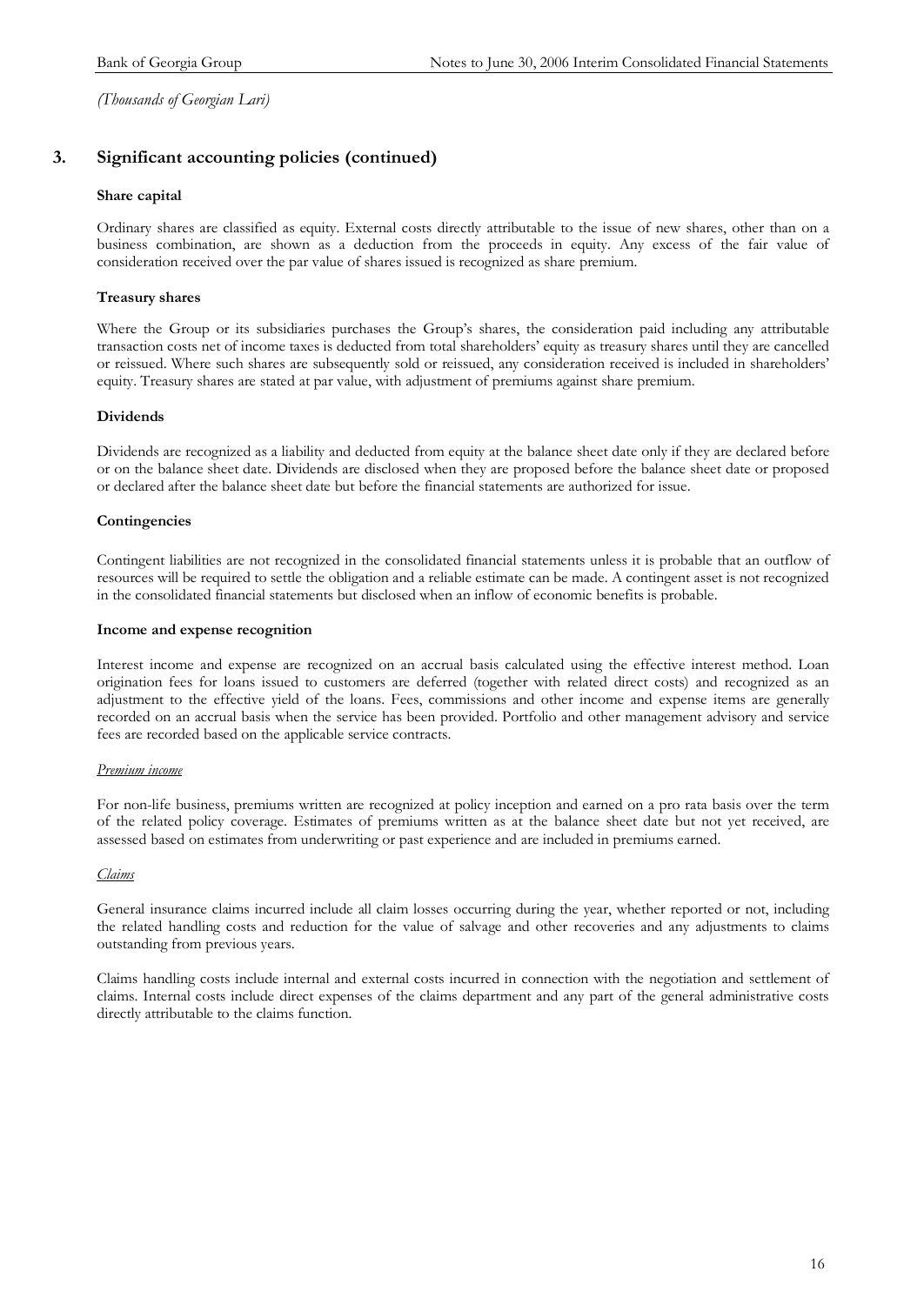### **3. Significant accounting policies (continued)**

#### **Foreign currency translation**

The consolidated financial statements are presented in Georgian Lari, which is the Group's functional and presentation currency. Foreign currency transactions are accounted for at the exchange rates prevailing at the date of the transaction. Monetary assets and liabilities denominated in foreign currencies are translated into Georgian Lari at official NBG exchange rates at the balance sheet date. Gains and losses resulting from the translation of foreign currency transactions are recognized in the consolidated statement of income as gains less losses from foreign currencies (translation differences).

Differences between the contractual exchange rate of a certain transaction and the NBG exchange rate on the date of the transaction are included in gains less losses from foreign currencies (dealing). The official NBG exchange rates at June 30, 2006 and 2005 were 1.773 Lari and 1.813 Lari to 1 USD, respectively.

#### **4. Significant accounting judgments and uncertainties**

#### **Estimation uncertainty**

The key assumptions concerning the future and other key sources of estimation uncertainty at the balance sheet date, that have a significant risk of causing a material adjustment to the carrying amounts of assets and liabilities within the next financial year are discussed below:

#### *Allowance for impairment of loans and receivables*

The Group regularly reviews its loans and receivables to assess impairment. The Group uses its judgment to estimate the amount of any impairment loss in cases where a borrower is in financial difficulties and there are few available sources of historical data relating to similar borrowers. Similarly, the Group estimates changes in future cash flows based on the observable data indicating that there has been an adverse change in the payment status of borrowers in a group, or national or local economic conditions that correlate with defaults on assets in the group. Management uses estimates based on historical loss experience for assets with credit risk characteristics and objective evidence of impairment similar to those in the group of loans and receivables. The Group uses its judgment to adjust observable data for a group of loans or receivables to reflect current circumstances.

### *Impairment of goodwill*

The Group determines whether goodwill is impaired at least on an annual basis. This requires an estimation of the value in use of the cash-generating units to which the goodwill is allocated. Estimating the value in use requires the Group to make an estimate of the expected future cash flows from the cash-generating unit and also to choose a suitable discount rate in order to calculate the present value of those cash flows. The carrying amount of goodwill as of June 30, 2006 was GEL 23,437 (December 31, 2005 - GEL 5,730). More details are provided in Note 11.

### **5. Cash and cash equivalents**

As of June 30, 2006 and December 31, 2005 cash and cash equivalents comprise:

|                                                                              | 2006    | <i>2005</i> |
|------------------------------------------------------------------------------|---------|-------------|
| Cash on hand                                                                 | 37,421  | 24,908      |
| Current and deposit accounts with the National Bank of Georgia               | 16,098  | 4,273       |
| Current accounts with other credit institutions                              | 13,565  | 4,475       |
| Time deposits with credit institutions with effective maturity up to 90 days | 41,076  | 23,580      |
| Cash and cash equivalents                                                    | 108,160 | 57,236      |

As of June 30, 2006, GEL 29,158 (December 31, 2005 – GEL 9,808) was placed on current and term deposit accounts with internationally recognized and OECD banks that are the counter parties of the Group in performing international settlements. Of these amounts, GEL 606 (December 31, 2005 – GEL 538) were pledged with counterparties as security for open commitments.

During 2005, the Group placed with and received short-term funds in various currencies from Georgian banks as well as banks located in Commonwealth of Independent States ("CIS"). As of June 30, 2006, the Group had an equivalent of GEL 1,950 (December 31, 2005 – nil) in US Dollars placed as term deposits with Georgian banks.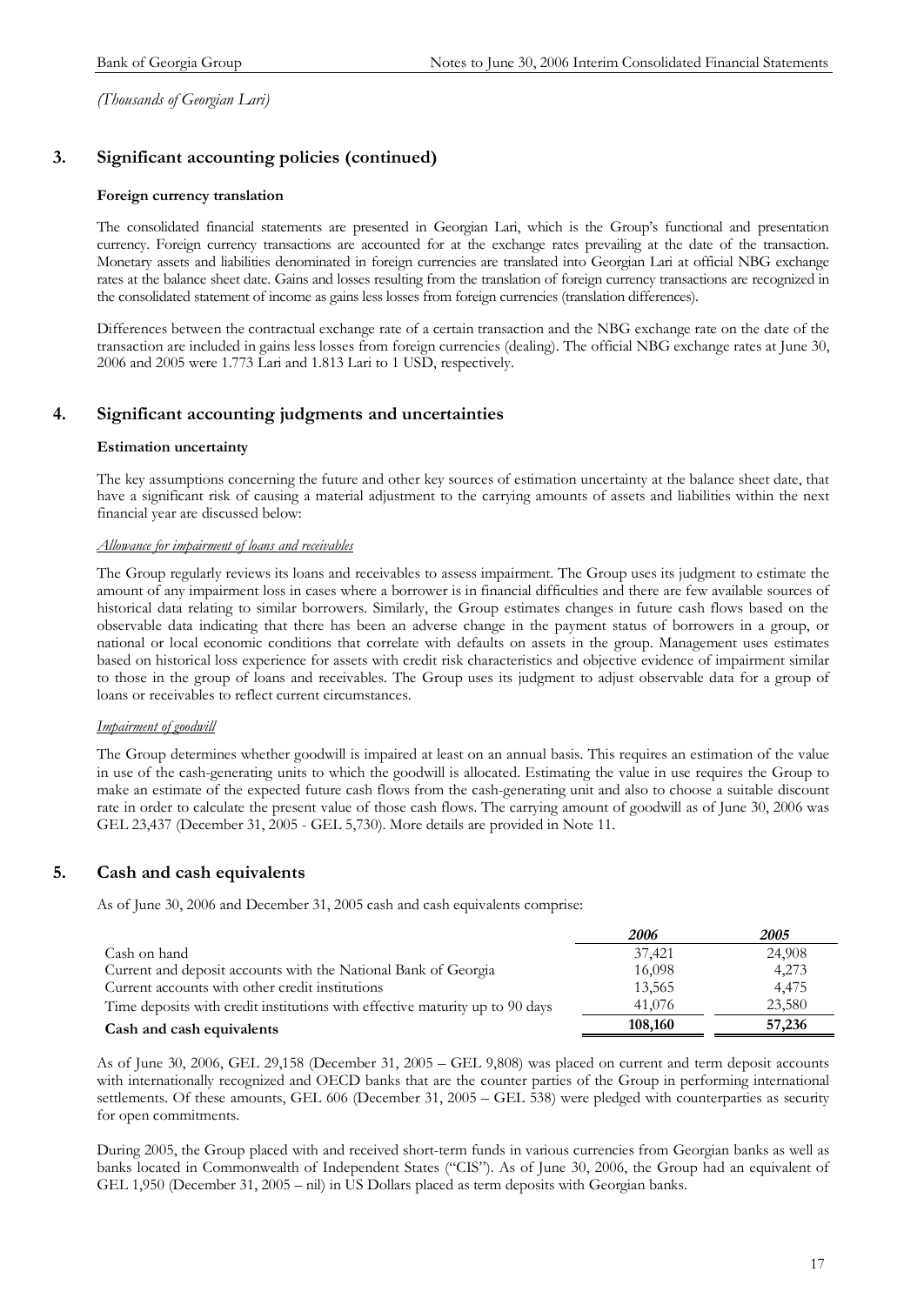### **6. Amounts due from credit institutions**

As of June 30, 2006 and December 31, 2005 amounts due from credit institutions comprise:

|                                                            | 2006   | <i>2005</i> |
|------------------------------------------------------------|--------|-------------|
| Obligatory reserve with the National Bank of Georgia       | 39,428 | 28,977      |
| Time deposits with effective maturity of more than 90 days | 2,092  | 2,099       |
| Inter-bank loans receivable                                | 6.434  | 2,368       |
|                                                            | 47,954 | 33,444      |
| Less – Allowances for impairment (Note 13)                 |        | (46)        |
| Amounts due from credit institutions                       | 47,954 | 33,398      |

Obligatory reserve with NBG represents amounts deposited with NBG relating to daily settlements and other activities. Credit institutions are required to maintain an interest earning cash deposit (obligatory reserve) with NBG, the amount of which depends on the level of funds attracted by the credit institution. The Group's ability to withdraw this deposit is not restricted by legislation.

As of June 30, 2006, time deposits and inter-bank loans include GEL 1,116 (December 31, 2005 – 3,468) placed with JSC ProCredit Bank.

### **7. Loans to customers**

As of June 30, 2006 and December 31, 2005 loans have been extended to the following types of customers:

|                    | 2006    | 2005    |
|--------------------|---------|---------|
| Private entities   | 281,851 | 174,492 |
| Individuals        | 167.219 | 114,427 |
| State entities     | 22,936  | 25.397  |
| Loans to customers | 472,006 | 314,316 |

As of June 30, 2006, concentration of the Group's investments in outstanding loans receivable from ten largest third party borrowers comprised GEL 66,792 accounting for 14% of gross loan portfolio of the Group (December 31, 2005 – GEL 51,197 or 16%). An allowance of GEL 3,784 (December 31, 2005 – GEL 3,091) was created against these loans.

As of June 30, 2006 and December 31, 2005 loans are principally issued within Georgia, and their distribution by industry sectors is as follows:

|                                                 | 2006      | 2005     |
|-------------------------------------------------|-----------|----------|
| Trade and services                              | 198,644   | 144,489  |
| Individuals                                     | 167,219   | 114,427  |
| Construction                                    | 36,626    | 12,668   |
| Transport and communication                     | 14,007    | 13,646   |
| Mining                                          | 7,880     | 3,667    |
| Agriculture                                     | 2,863     | 1,055    |
| Energy                                          | 2,526     | 208      |
| Other                                           | 42,241    | 24,156   |
|                                                 | 472,006   | 314,316  |
| $Less - Allowane for loan impairment (Note 13)$ | (24, 123) | (16,940) |
| Loans to customers, net                         | 447,883   | 297,376  |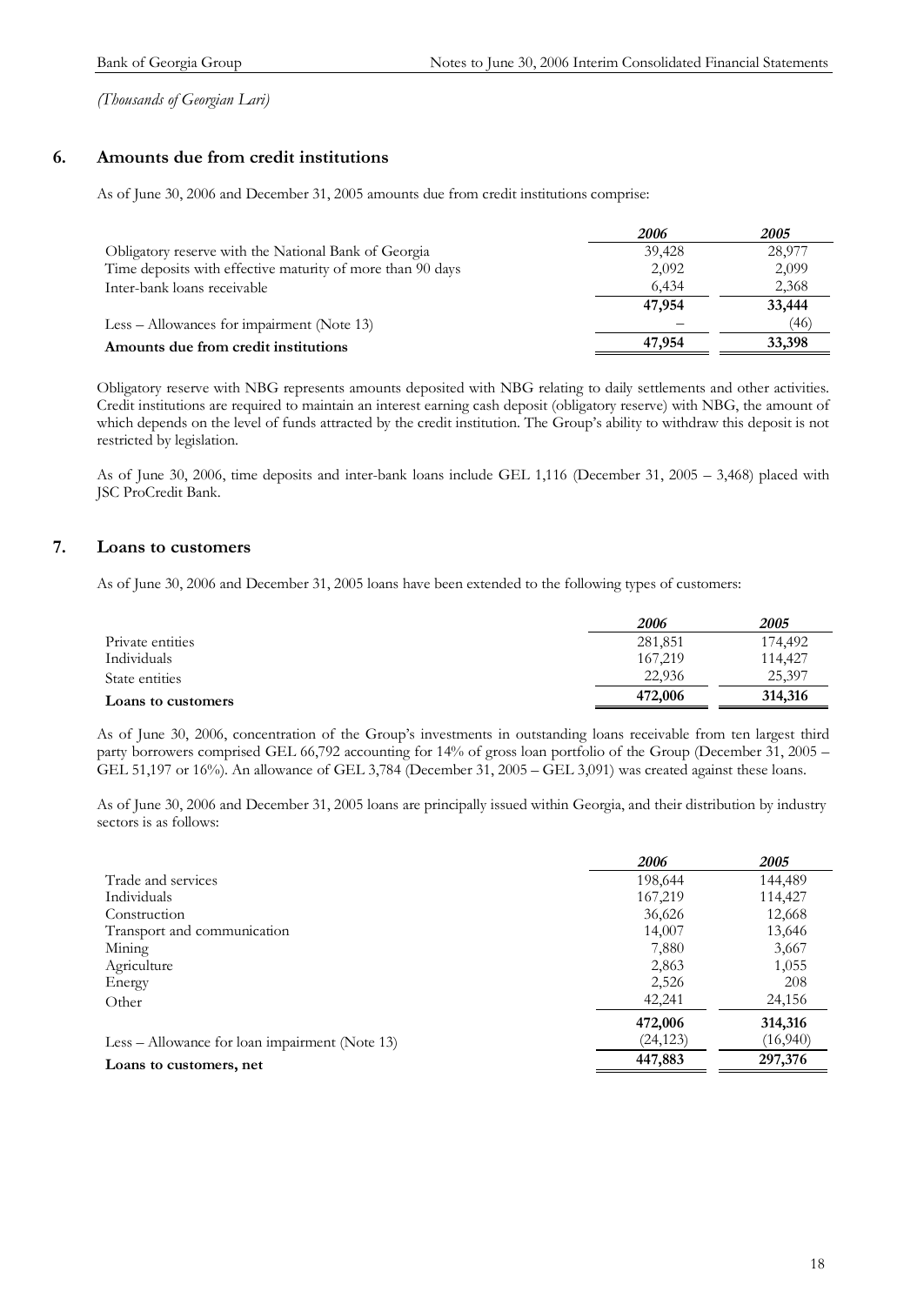### **8. Net investment in lease**

As of June 30, 2006 and December 31, 2005 net investment in lease comprised the following:

|                                      | 2006    | 2005     |
|--------------------------------------|---------|----------|
| Minimum lease payments receivable    | 6,511   | 5,825    |
| Less - Unearned finance lease income | (1,503) | (1, 435) |
|                                      | 5,008   | 4,390    |
| Less - Allowance for impairment      | (50)    | 76)      |
| Net investment in lease              | 4,958   | 4.314    |

As of June 30, 2006, concentration of investments in five largest lessees comprised GEL 2,614 or 53% of total net investment in lease (December 31, 2005 – GEL 2,980 or 69%) and finance income received from them as of June 30, 2006 comprised GEL 293 or 36% of total finance income from lease. (December 31, 2005 – GEL 137 or 42%)

Future minimum lease payments to be received during the five years after June 30, 2006 and December 31, 2005, are disclosed below:

|                                   | 2006  | 2005  |
|-----------------------------------|-------|-------|
| Within 1 year                     | 45    |       |
| From 1 to 5 years                 | 5,003 | 5,326 |
| More than 5 years                 | 1,463 | 322   |
| Minimum lease payments receivable | 6,511 | 5,825 |

The difference between the minimum lease payments to be received in the future and the net investment in leases represents unearned finance income. The effective interest rate on the lease portfolio is 16% per annum. Minimum lease payments to be received after June 30, 2006 and December 31, 2005 are payable to the Company in the following currencies:

|                                   | 2005  | 2005  |
|-----------------------------------|-------|-------|
| US Dollars                        | 5,824 | 5,380 |
| Euros                             | 687   | 445   |
| Minimum lease payments receivable | 6,511 | 5,825 |

### **9. Investment securities**

As of June 30, 2006 and December 31, 2005 available-for-sale securities comprise:

|                                    | 2006  | 2005  |
|------------------------------------|-------|-------|
| Corporate bonds                    | 1,229 |       |
| Corporate shares                   | 854   | 508   |
| Ministry of Finance Treasury Bills |       | 7.819 |
| Available-for-sale securities      | 2.083 | 8,327 |

Nominal interest rates and maturities of these securities are as follows:

|                                    | 2006                             |      | 2005          |          |
|------------------------------------|----------------------------------|------|---------------|----------|
|                                    | $\frac{0}{a}$<br><i>Maturity</i> |      | $\frac{a}{a}$ | Maturity |
| Corporate bonds                    | $14.00\%$                        | 2006 | —             | -        |
| Ministry of Finance Treasury Bills | $\overline{\phantom{m}}$         | —    | $12.85\%$     | 2006     |

As of June 30, 2006 and December 31, 2005 held-to-maturity securities comprise:

|                                    |                | 2006                        | 2005                  |               |  |
|------------------------------------|----------------|-----------------------------|-----------------------|---------------|--|
|                                    | Carrying value | Nominal value               | <i>Carrying value</i> | Nominal value |  |
| Corporate bonds                    | 200            | 228                         | 2,168                 | 2,281         |  |
| Ministry of Finance Treasury Bills |                |                             |                       | 114           |  |
| Held-to-maturity securities        | 200            | $\sim$ $\sim$ $\sim$<br>228 | 2.280                 | 2,395         |  |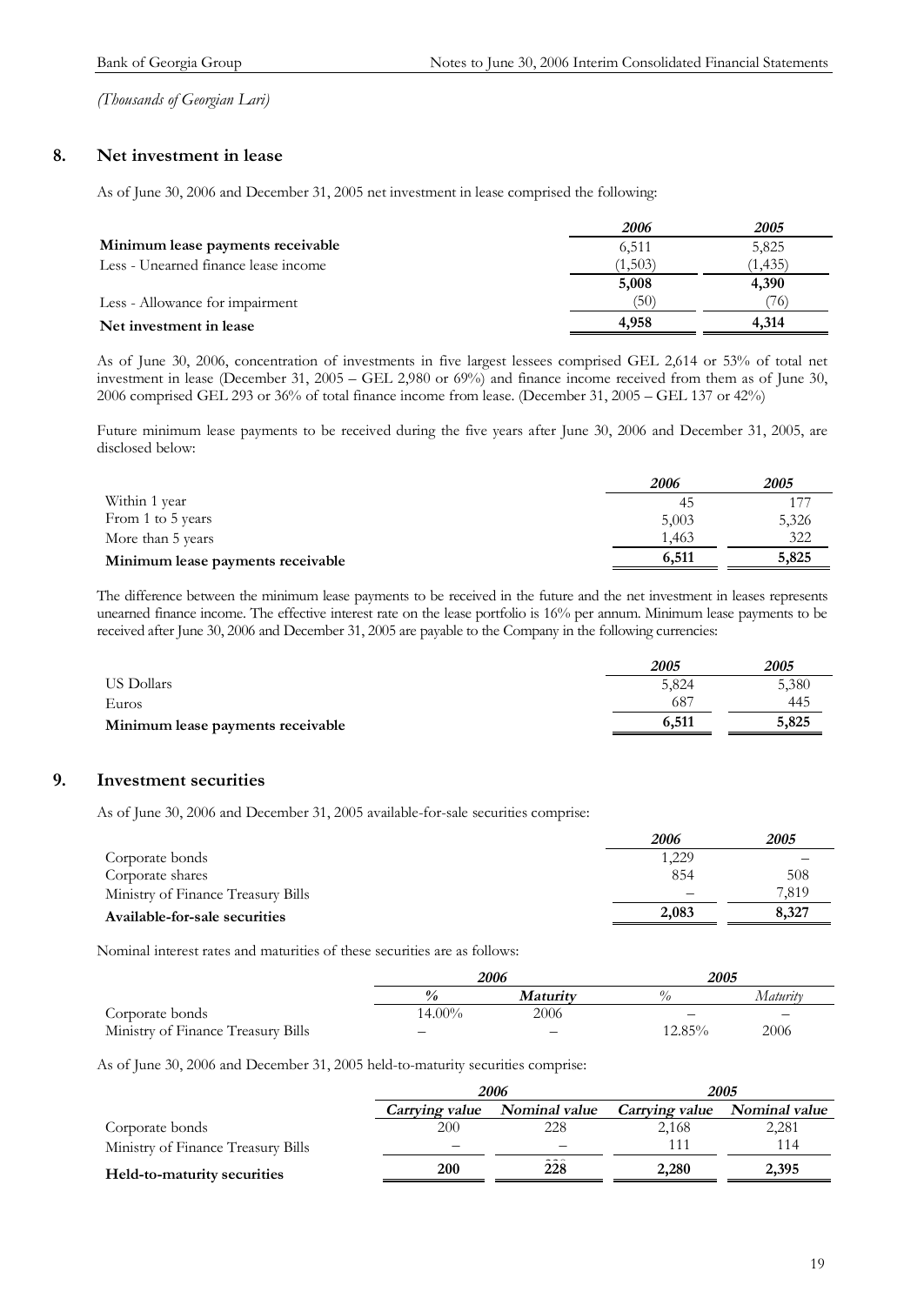### **9. Investment securities (continued)**

Nominal interest rates and maturities of these securities are as follows:

|                                    | 2006   |                 | 2005          |                 |
|------------------------------------|--------|-----------------|---------------|-----------------|
|                                    |        | <i>Maturity</i> | $\frac{0}{a}$ | <i>Maturity</i> |
| Corporate bonds                    | 14.00% | 2006            | $14.00\%$     | 2006            |
| Ministry of Finance Treasury Bills | -      | –               | $13.60\%$     | 2006            |

In 2006 group has sold corporate bonds of a local commercial bank, previously classified as Securities held-to–maturity in amount of 661 GEL. As a result, remaining balance of these corporate bonds in amount of 1,130 GEL has been classified as available-for-sale securities in 2006.

### **10. Property and equipment**

Movements in property and equipment during the six months of 2006 were as follows:

|                                                                     |        | Furniture<br><b>Buildings &amp; fixtures</b> | Computers &<br>equipment | <b>Motor</b><br>vehicles | Leasehold<br><i>improvements</i> | Assets under<br>construction | <b>Total</b> |
|---------------------------------------------------------------------|--------|----------------------------------------------|--------------------------|--------------------------|----------------------------------|------------------------------|--------------|
| Cost or revaluation                                                 |        |                                              |                          |                          |                                  |                              |              |
| December 31, 2005<br>Acquisition through<br>business combinations   | 22,262 | 11,354                                       | 8,636                    | 1,323                    | 1,314                            | 369                          | 45,258       |
| (Note 22)                                                           | 4,690  | 998                                          | 771                      | 125                      | 236                              |                              | 6,820        |
| Additions                                                           | 3,574  | 1,051                                        | 1,605                    | 6                        | 102                              | 1,663                        | 8,001        |
| Disposals                                                           | (63)   | (104)                                        | (1,889)                  | (249)                    | (6)                              | (2)                          | (2,313)      |
| Transfers                                                           | 313    |                                              |                          |                          | 195                              | (508)                        |              |
| June 30, 2006                                                       | 30,776 | 13,299                                       | 9,123                    | 1,205                    | 1,841                            | 1,522                        | 57,766       |
| Accumulated<br>impairment<br>June 30, 2006 and<br>December 31, 2005 | 467    |                                              |                          |                          |                                  |                              | 467          |
| Accumulated<br>depreciation<br>December 31, 2005                    | 719    | 3,054                                        | 4,087                    | 776                      | 340                              |                              | 8,976        |
| Charge for the year                                                 | 276    | 594                                          | 904                      | 129                      | 150                              |                              | 2,053        |
| Disposals                                                           | (6)    | (93)                                         | (1,891)                  | (243)                    | (6)                              |                              | (2,239)      |
| June 30, 2006                                                       | 989    | 3,555                                        | 3,100                    | 662                      | 484                              |                              | 8,790        |
| Net book value                                                      |        |                                              |                          |                          |                                  |                              |              |
| December 31, 2005                                                   | 21,076 | 8,300                                        | 4,549                    | 547                      | 974                              | 369                          | 35,815       |
| <b>June 30, 2006</b>                                                | 29,320 | 9,744                                        | 6,023                    | 543                      | 1,357                            | 1,522                        | 48,509       |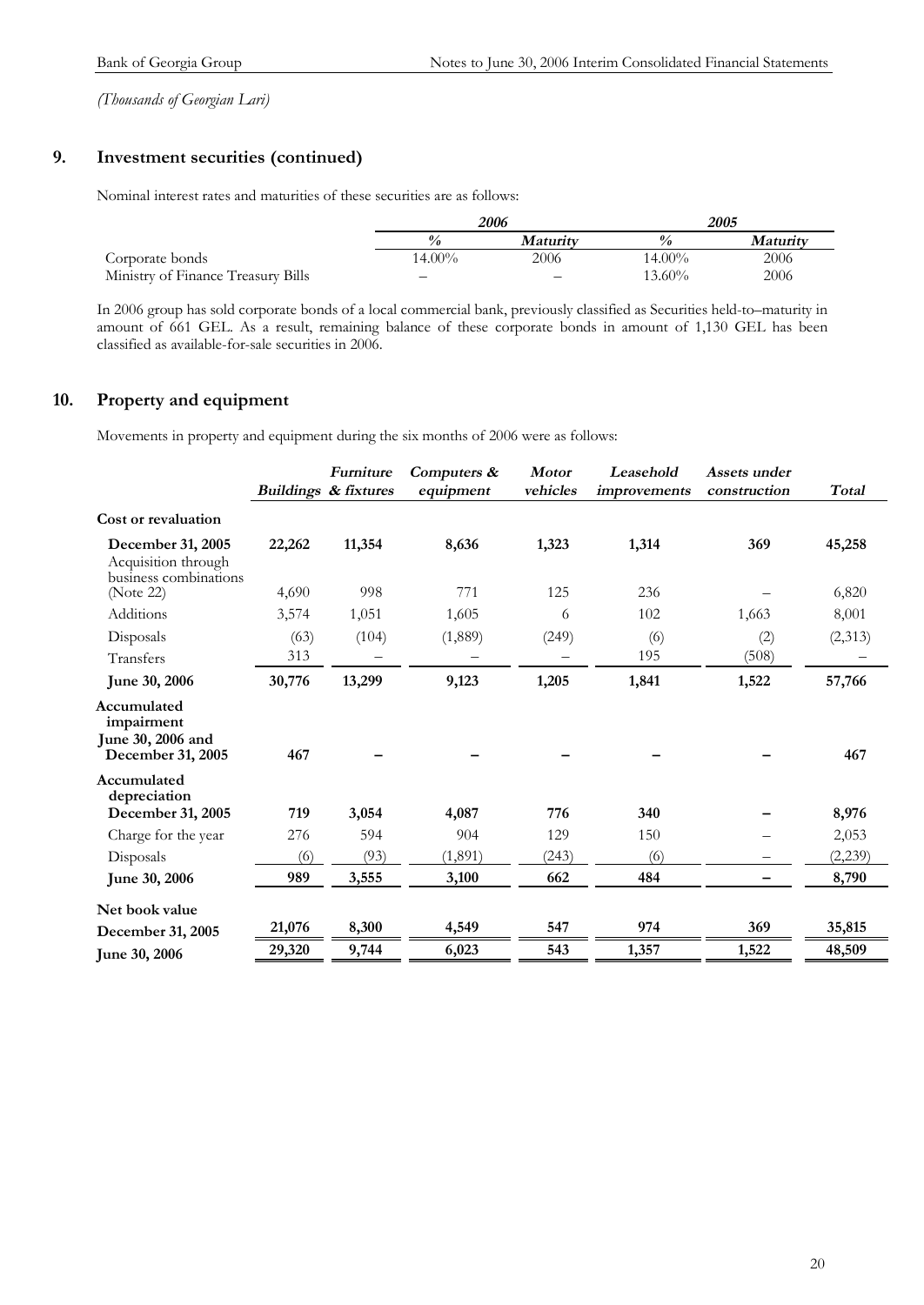### **10. Property and equipment (continued)**

Movements in property and equipment during six months of 2005 were as follows:

|                                                                     | <b>Buildings</b> | Furniture &<br>fixtures | Computers &<br>equipment | <b>Motor</b><br>vehicles | Leasehold<br>improvements construction | Assets under | <b>Total</b> |
|---------------------------------------------------------------------|------------------|-------------------------|--------------------------|--------------------------|----------------------------------------|--------------|--------------|
| Cost or revaluation                                                 |                  |                         |                          |                          |                                        |              |              |
| December 31, 2004                                                   | 17,456           | 8,025                   | 5,911                    | 1,249                    | 998                                    |              | 33,639       |
| Additions                                                           | 871              | 316                     | 654                      | 6                        | 76                                     | 469          | 2,392        |
| Disposals                                                           | (182)            | (6)                     | (1)                      | (66)                     | (15)                                   | (3)          | (273)        |
| Transfers                                                           | 193              | (176)                   | 58                       | 106                      | (130)                                  | (51)         |              |
| June 30, 2005                                                       | 18,338           | 8,159                   | 6,622                    | 1,295                    | 929                                    | 415          | 35,758       |
| Accumulated<br>impairment<br>December 31, 2004<br>and June 30, 2005 | 467              |                         |                          |                          |                                        |              | 467          |
| Accumulated<br>depreciation                                         |                  |                         |                          |                          |                                        |              |              |
| December 31, 2004                                                   | 320              | 2,197                   | 2,715                    | 575                      | 206                                    |              | 6,013        |
| Charge for the year                                                 | 164              | 401                     | 634                      | 116                      | 66                                     |              | 1,381        |
| Disposals                                                           | (5)              | (3)                     | (0)                      | (27)                     | (14)                                   |              | (49)         |
| Transfers                                                           |                  | (36)                    |                          |                          |                                        |              | (36)         |
| June 30, 2005                                                       | 479              | 2,559                   | 3,349                    | 664                      | 258                                    |              | 7,309        |
| Net book value                                                      |                  |                         |                          |                          |                                        |              |              |
| December 31, 2004                                                   | 16,669           | 5,828                   | 3,196                    | 674                      | 792                                    |              | 27,159       |
| June 30, 2005                                                       | 17,392           | 5,600                   | 3,273                    | 631                      | 671                                    | 415          | 27,982       |

During the six month ended June 30, 2006 Group wrote off fully depreciated assets in amount of GEL 2,230. From this amount GEL 1,889 represents computers & equipment, GEL 242 vehicles, GEL 6 leasehold improvements and GEL 93 furniture & fixtures.

The Group engaged an independent appraiser to determine the fair value of its buildings. Fair value is determined by reference to market-based evidence. The latest date of the revaluation was December 31, 2003. If the buildings were measured using the cost model, the carrying amounts would be as follows as of June 30, 2006 and December 31, 2005:

|                                         | 2006   | 2005   |
|-----------------------------------------|--------|--------|
| Cost                                    | 27,281 | 19.017 |
| Accumulated depreciation and impairment | 2.801  | 2.528  |
| Net carrying amount                     | 24,480 | 16,489 |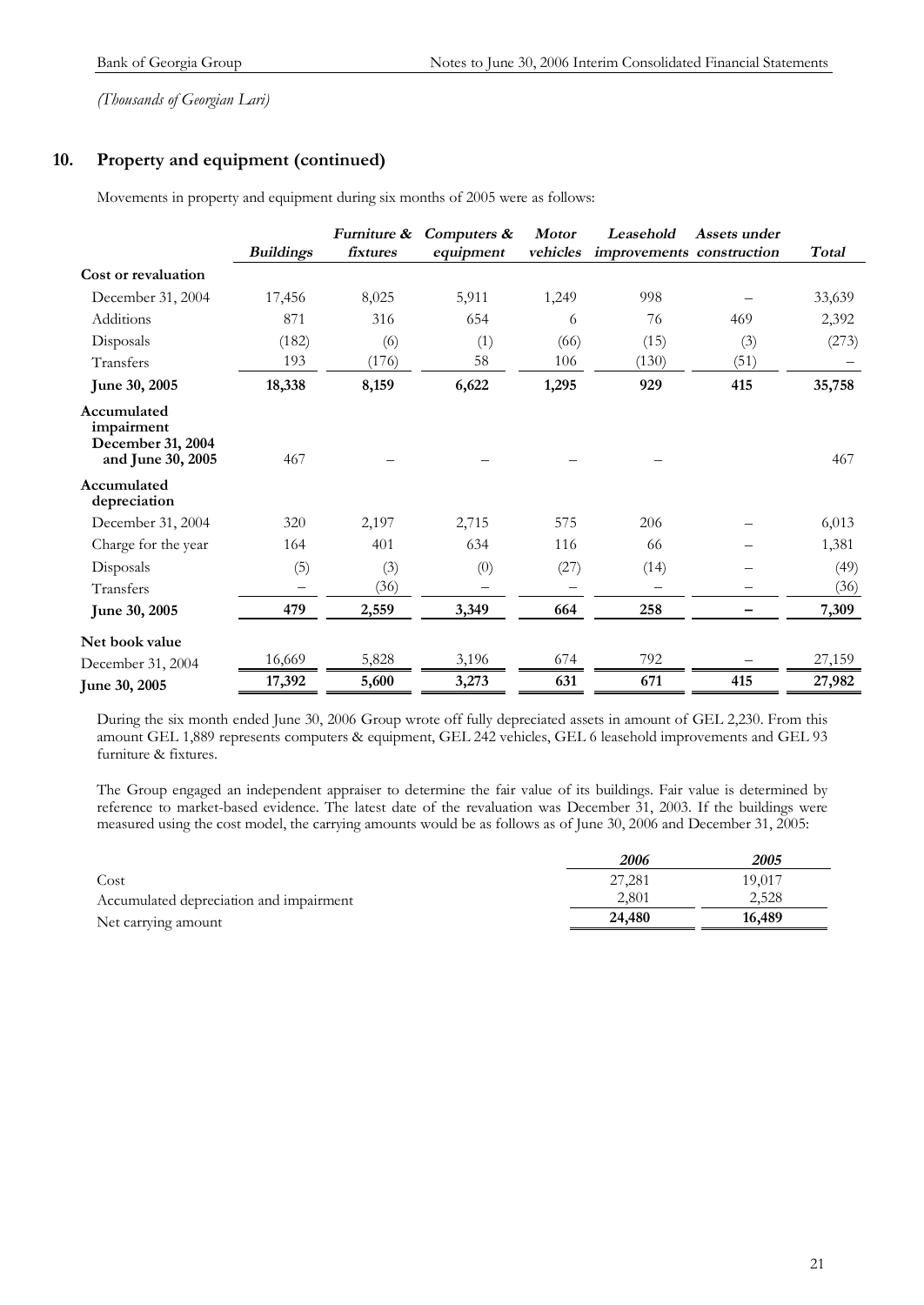### **11. Intangible assets**

Movements in intangible assets during six months of 2006 were as follows:

|                                                     |          | Computer |        |
|-----------------------------------------------------|----------|----------|--------|
|                                                     | Goodwill | software | Total  |
| Cost                                                |          |          |        |
| December 31, 2005                                   | 5,730    | 4,144    | 9,874  |
| Acquisition through business combinations (Note 22) | 17,707   | 191      | 17,898 |
| <b>Additions</b>                                    |          | 148      | 148    |
| Disposals                                           |          |          |        |
| June 30, 2006                                       | 23,437   | 4,483    | 27,920 |
| Accumulated amortization                            |          |          |        |
| December 31, 2005                                   |          | 2,189    | 2,189  |
| Charge for amortization                             |          | 477      | 477    |
| Disposals                                           |          |          |        |
| June 30, 2006                                       |          | 2,666    | 2,666  |
| Net book value:                                     |          |          |        |
| December 31, 2005                                   | 5,730    | 1,955    | 7,685  |
| June 30, 2006                                       | 23,437   | 1,817    | 25,254 |

Movements in intangible assets during six months of 2005 were as follows:

|                                 | Computer |          |       |
|---------------------------------|----------|----------|-------|
|                                 | Goodwill | software | Total |
| Cost                            |          |          |       |
| December 31, 2004               | 4,389    | 3,462    | 7,851 |
| <b>Additions</b>                | 81       | 344      | 425   |
| Disposals                       |          |          |       |
| June 30, 2005                   | 4,470    | 3,806    | 8,276 |
| Impairment charge               | 237      | 11       | 248   |
| <b>Accumulated amortization</b> |          |          |       |
| December 31, 2004               |          | 1,565    | 1,565 |
| Charge for the year             |          | 385      | 385   |
| Transfers                       |          | 36       | 36    |
| June 30, 2005                   |          | 1,986    | 1,986 |
| Net book value                  |          |          |       |
| December 31, 2004               | 4,389    | 1,897    | 6,286 |
| June 30, 2005                   | 4,233    | 1,809    | 6,042 |

As of June 30, 2006 Goodwill acquired through business combinations has been allocated to the following cashgenerating units for impairment testing purposes:

· JSC "Bank of Georgia"

· JSC "Insurance Company – BCI"

The recoverable amount of each cash-generating unit has been determined based on a value-in-use calculation through a cash flow projection based on the approved budget under the assumption that business will not grow and the cash flow will be stable. The discount rate applied to cash flow projections is the weighted average cost of capital ("WACC") of each particular cash-generating unit.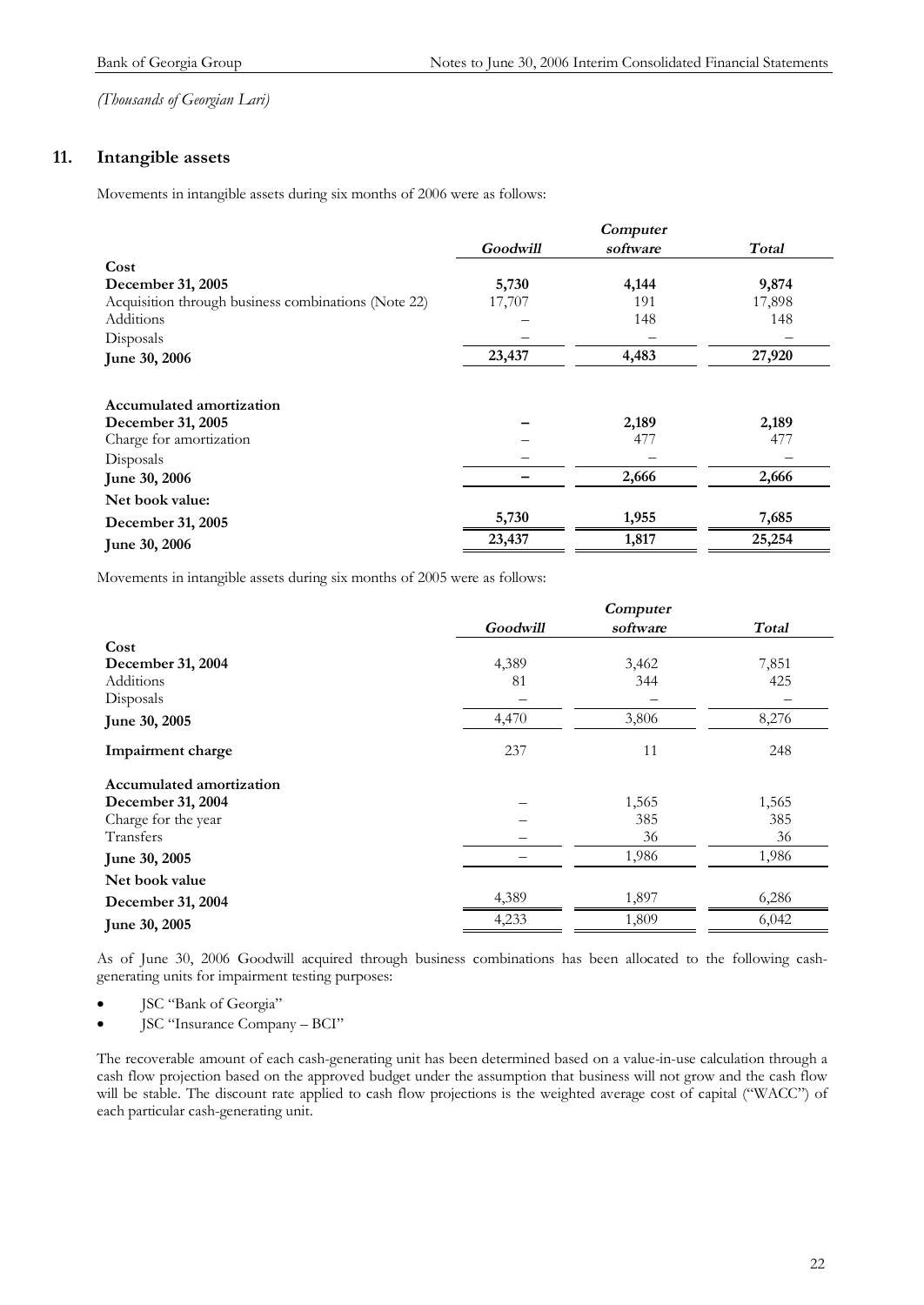### **11. Intangible assets (continued)**

As of June 30, 2006 and December 31, 2005 carrying amount of goodwill (less impairment) allocated to each of the cashgenerating units:

|                                        | <b>WACC</b> applied   | Carrying amount of goodwill |             |
|----------------------------------------|-----------------------|-----------------------------|-------------|
|                                        | for <i>impairment</i> | 2006                        | <i>2005</i> |
| JSC Bank of Georgia                    | $11\%$                | 19,235                      | 1,892       |
| JSC British Caucasus Insurance Company | $17\%$                | 2,341                       | 2,341       |
| Nautilus LLC                           | 25%                   | 89                          |             |
| Intertour LLC                          | 23%                   | 275                         |             |
| JSC Europace                           | $22\%$                | 1.497                       | 1.497       |
| Total                                  |                       | 23,437                      | 5,730       |

### **12. Taxation**

As of June 30 the corporate income tax expense comprises:

|                                    | 2006  | 2005 |
|------------------------------------|-------|------|
| Current tax charge                 | 2,580 |      |
| Deferred tax charge (benefit)      | 346   | 577  |
| Current tax charge of prior period | 285   |      |
| Income tax expense (gain)          | 3.211 | 593  |

Georgian legal entities must file individual tax declarations. The tax rate for banks for profits other than on state securities was 20% for 2006 and 2005. The tax rate for companies other than banks was also 20% for 2006 and 2005. The tax rate for interest income on state securities was 10% .

The effective income tax rate differs from the statutory income tax rates. As of June 30 a reconciliation of the income tax expense based on statutory rates with actual is as follows:

|                                                             | 2006   | 2005           |
|-------------------------------------------------------------|--------|----------------|
| Income (loss) before taxation                               | 14,237 | 6,762          |
| Statutory tax rate                                          | 20%    | 20%            |
| Theoretical income tax expense (gain) at the statutory rate | 2,847  | 1,352          |
| State securities at lower tax rate                          | (23)   | (138)          |
| Permanent differences                                       | (25)   | (746)          |
| Change in unrecognized deferred tax assets                  |        | 22             |
| Non-tax-deductible expenses:                                |        |                |
| - impairment of intangible assets                           |        | 48             |
| - other impairment losses                                   |        | 10             |
| - entertainment                                             | 46     | 43             |
| - fines                                                     | 10     |                |
| - other                                                     | 64     | $\overline{c}$ |
| Tax charge of prior periods                                 | 285    |                |
| Income tax expense                                          | 3,211  | 593            |

Georgia currently has a number of laws related to various taxes imposed by state authorities. Applicable taxes include value added tax, corporate income tax (profits tax), and payroll (social) taxes, together with others. Laws related to these taxes have not been in force for significant periods, in contrast to more developed market economies. Therefore, regulations are often unclear or nonexistent and few precedents have been established. This creates tax risks in Georgia substantially more significant than typically found in countries with more developed tax systems. Management believes that the Group is in substantial compliance with the tax laws affecting its operations. However, the risk remains that relevant authorities could take differing positions with regard to interpretive issues.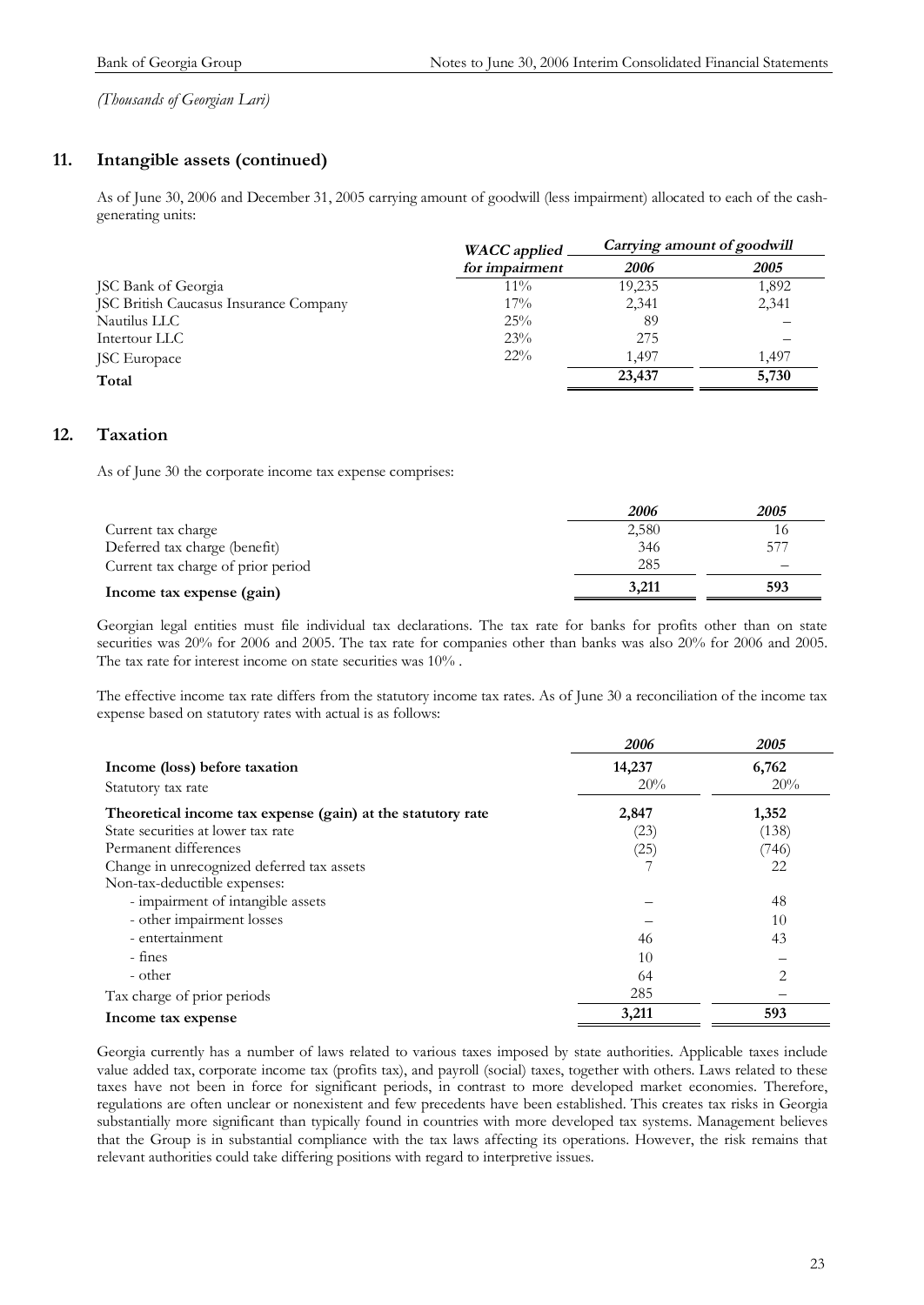### **12. Taxation (continued)**

Deferred tax assets and liabilities as of June 30, 2006 and December 31, 2005 comprise:

|                                                           | 2006     | 2005    |
|-----------------------------------------------------------|----------|---------|
| Tax effect of deductible temporary differences:           |          |         |
| Prepayments                                               | 403      |         |
| Tax loss carried forward                                  | 70       | 446     |
| Intangible assets                                         | 72       | 119     |
| Allowances for impairment and provisions for other losses |          | 59      |
| Property and equipment                                    |          | 30      |
| Net investment in lease                                   |          | 12      |
| Other assets                                              | 116      |         |
|                                                           | 661      | 666     |
| Unrecognized deferred tax assets                          | (70)     | (63)    |
| Deferred tax asset                                        | 591      | 603     |
| Tax effect of taxable temporary differences:              |          |         |
| Property and equipment                                    | 1,347    | 1,638   |
| Amounts owed to credit institutions                       | 775      |         |
| Loans to customers                                        | 580      | 665     |
| Allowances for receivables                                | 72       | 124     |
| Other liabilities                                         | 250      | 185     |
| Other assets                                              |          | 78      |
| Deferred tax liability                                    | 3,024    | 2,690   |
| Net deferred tax assets (liability)                       | (2, 433) | (2,087) |

As of June 30, 2006 and December 31, 2005 tax assets and liabilities consist of the following:

|                          | 2006  | 2005  |
|--------------------------|-------|-------|
| Current tax assets       | 225   | 2,570 |
| Deferred tax assets      | 84    |       |
| Tax assets               | 309   | 2,570 |
| Current tax liabilities  | 308   |       |
| Deferred tax liabilities | 2,517 | 2,087 |
| Tax liabilities          | 2,825 | 2,087 |

### **13. Allowances for impairment and provisions**

Movements in allowances for impairment of interest earning assets were as follows:

|                      | Due from credit<br><i>institutions</i> | Loans to<br>customers | Total  |
|----------------------|----------------------------------------|-----------------------|--------|
| December 31, 2005    | 46                                     | 16,940                | 16,986 |
| Charge (reversal)    | (46)                                   | 7,131                 | 7,085  |
| Write-offs           |                                        | (243)                 | (243)  |
| Recoveries           |                                        | 295                   | 295    |
| <b>June 30, 2006</b> |                                        | 24,123                | 24,123 |
|                      | Due from credit<br><i>institutions</i> | Loans to<br>customers | Total  |

| 19,128<br>December 31, 2004<br>$4^{\circ}$<br>19,081 |        |
|------------------------------------------------------|--------|
| (47<br>Charge (reversal)<br>3,669                    | 3,622  |
| (109)<br>Write-offs                                  | (109)  |
| 1.027<br>Recoveries<br>$\overline{\phantom{0}}$      | 1.027  |
| 23,668<br>June 30, 2005                              | 23,668 |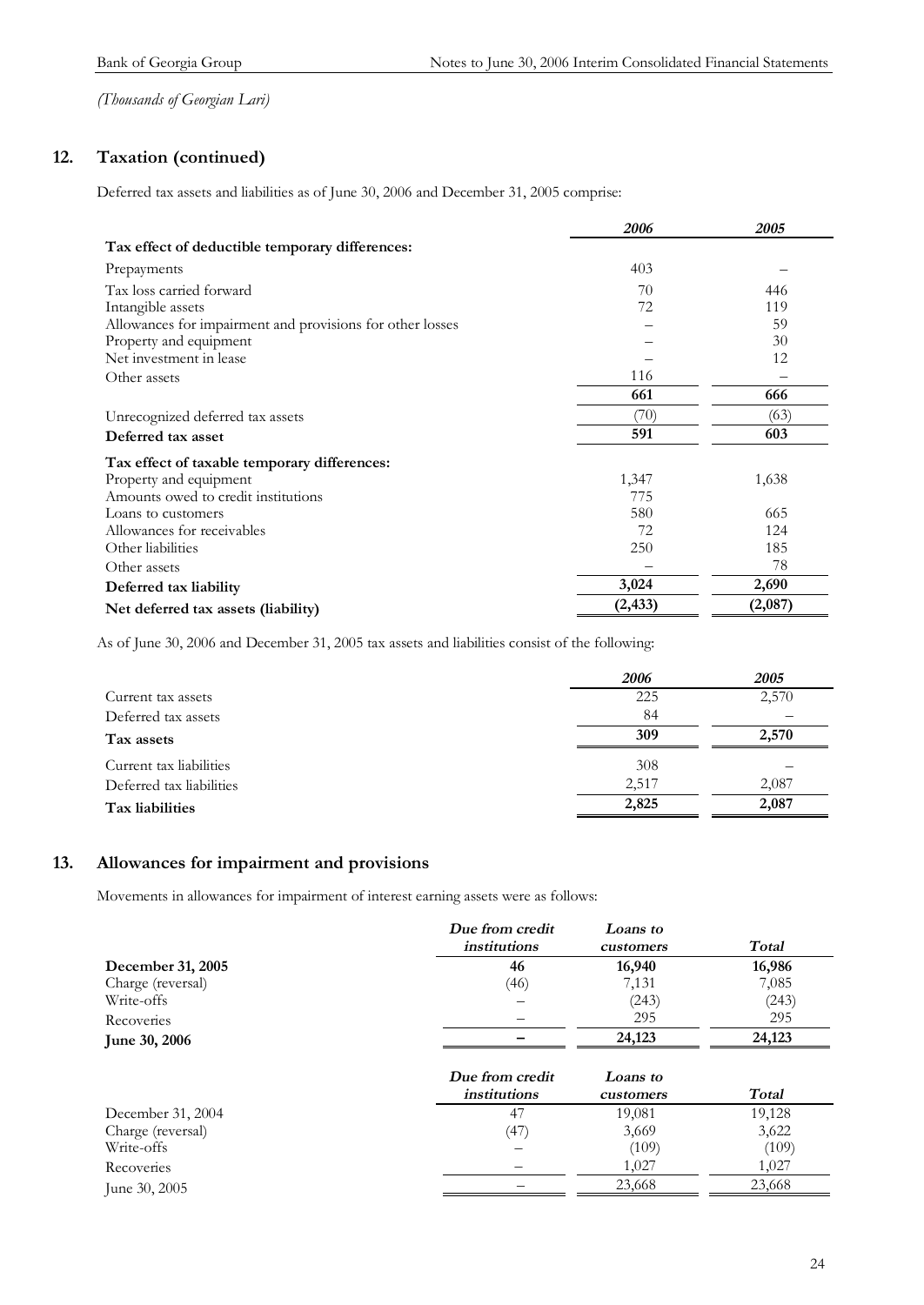### **13. Allowances for impairment and provisions (continued)**

Movements in allowances for other assets and provisions were as follows:

|                      | Investments in               | Other           | <b>Guarantees</b>                    |          |
|----------------------|------------------------------|-----------------|--------------------------------------|----------|
|                      | associates                   | assets          | and commitments                      | Total    |
| December 31, 2005    | 279                          | 919             | 975                                  | 2,173    |
| Charge (reversal)    | (51)                         | (130)           | (975)                                | (1, 155) |
| Write-offs           |                              | (57)            |                                      | (57)     |
| Recoveries           |                              | 36              |                                      | 36       |
| <b>June 30, 2006</b> | 228                          | 769             |                                      | 997      |
|                      | Investments in<br>associates | Other<br>assets | <b>Guarantees</b><br>and commitments | Total    |
| December 31, 2004    | 103                          | 1,303           | 971                                  | 2,377    |
| Charge (reversal)    |                              | 41              | (596)                                | (555)    |
| Write-offs           |                              | (84)            | (167)                                | (251)    |
| Recoveries           |                              | 10              |                                      | 10       |
| June 30, 2005        | 103                          | 1,270           | 208                                  | 1,581    |

Allowances for impairment of assets are deducted from the related assets. Provisions for guarantees and commitments are recorded in liabilities. In accordance with the Georgian legislation, loans must be written off if overdue for more than 150 days.

### **14. Other assets and liabilities**

As of June 30, 2006 and December 31, 2005 other assets comprise:

|                                                           | 2006   | 2005   |
|-----------------------------------------------------------|--------|--------|
| Prepayment for purchase of fixed assets                   | 10,255 | 1,064  |
| Insurance premiums receivable                             | 5,146  | 3,300  |
| Receivable from money transfers                           | 3,369  | 2,184  |
| Foreclosed assets                                         | 2,813  | 2,474  |
| Operating taxes receivable                                | 1,158  | 613    |
| Investment in associates, net                             | 922    | 520    |
| Lease receivable                                          | 528    | 504    |
| Settlements on operations with securities                 | 686    | 536    |
| Other                                                     | 2,891  | 838    |
|                                                           | 27,768 | 12,033 |
| Less – Allowance for impairment of other assets (Note 13) | (769)  | (919)  |
| Other assets                                              | 26,999 | 11,114 |

Foreclosed assets represent assets repossessed from the borrowers of the Bank. These assets are not used for their intended purposes and are being held for short-term purposes with intent of sale.

Investment in associates includes allowance for impairment in value of amount of GEL 228 (December 31, 2005 – GEL 279), (Note 13).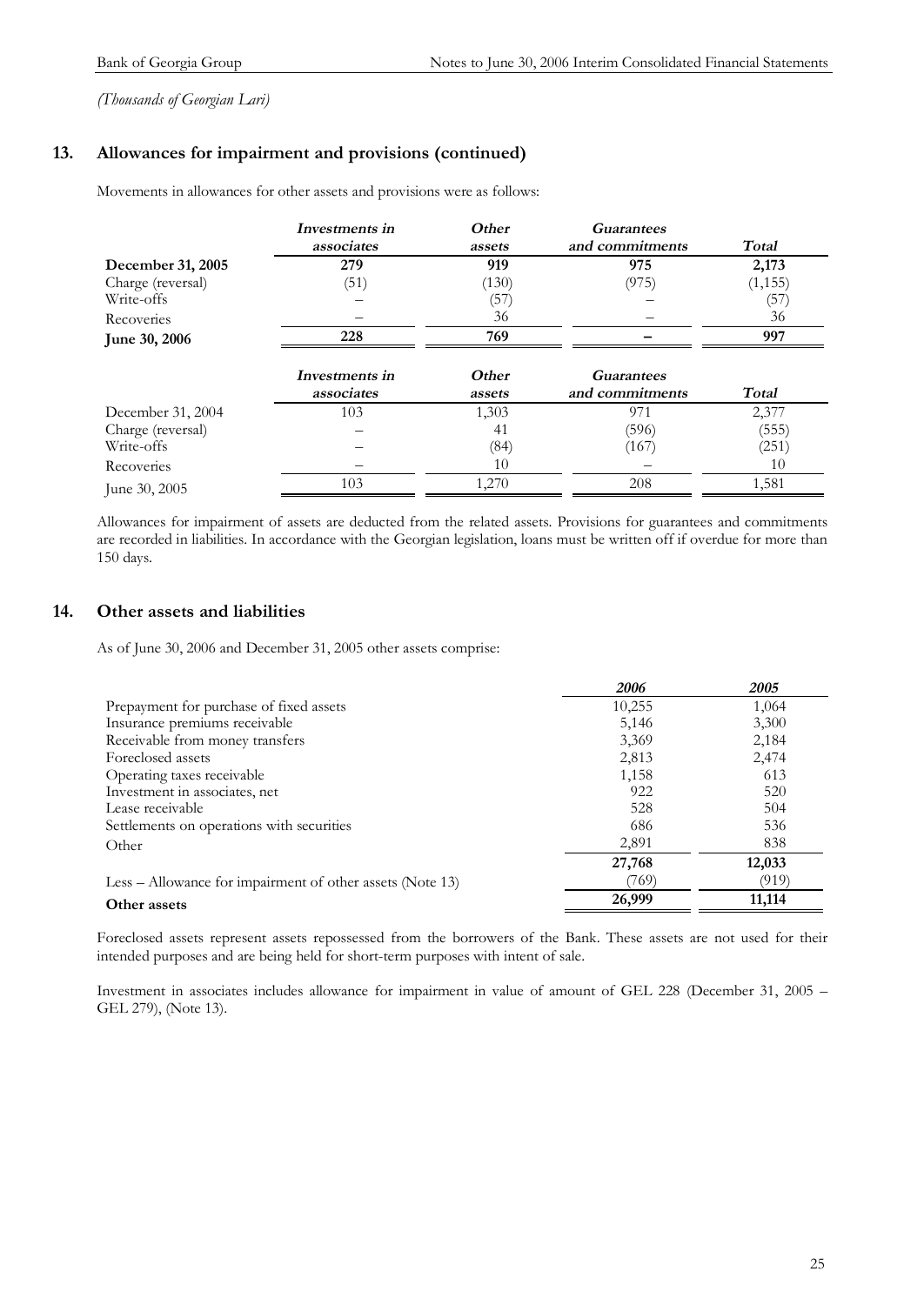### **14. Other assets and liabilities (continued)**

As of June 30, 2006 and December 31, 2005 other liabilities comprise:

|                                    | 2006   | 2005   |
|------------------------------------|--------|--------|
| Creditors                          | 8,506  | 3,857  |
| Accruals for employee compensation | 3,491  | 4,967  |
| Reinsurance accounts payable       | 3,007  | 1,680  |
| Unearned premiums reserve          | 2,866  | 2,154  |
| Amounts payable for acquisitions   | 841    | 841    |
| Other taxes payable                | 756    | 555    |
| Insurance claims reserves          | 583    | 545    |
| Dividends payable                  | 341    | 115    |
| Fines and penalties payable        |        | 671    |
| Other                              | 946    | 693    |
| Other liabilities                  | 21,337 | 16,078 |

### **15. Amounts owed to credit institutions**

As of June 30, 2006 and December 31, 2005 amounts owed to credit institutions comprise:

|                                                      | 2006    | <i>2005</i> |
|------------------------------------------------------|---------|-------------|
| Current accounts                                     | 365     | 144         |
| Time deposits and loans                              | 109,383 | 37,007      |
| Borrowings from international financial institutions | 28,560  | 41.722      |
| Amounts owed to credit institutions                  | 138,308 | 78,873      |

During six months of 2006, the Group received short-term funds from Georgian banks in different currencies. As of June 30, 2006, the Group had an equivalent of GEL 12,698 (December 31, 2005 – nil) in US Dollars received as deposits from Georgian banks.

During the six month of 2006, the group has obtained 18 month facility from Citibank N.A. in amount of USD 25,000 (GEL 44,325) and 10 year facility from World Business Capital (WBC) in amount of USD 10,000 (GEL 17,730). The loans were granted on market terms.

As of June 30, 2006 and December 31, 2005, borrowings from international financial institutions included borrowings from DEG, IFC, EBRD, BSTDB, and AKA. All these loans bear floating interest rates tied either to LIBOR or EURIBOR, ranging from LIBOR plus 2% to LIBOR plus 5.25% (December 31, 2005 – 2% to 5.25%), for USD borrowings and, from EURIBOR plus 4.25% to EURIBOR plus 4.5% (December 31, 2005 – 4.25% to 6%), for EURO borrowings. Contractual maturities of these facilities range from 5 to 10 years (December 31, 2005 – 5 to 10 years) while expected maturities range from 2 to 5 years (December 31, 2005 – 2 to 6 years).

Borrowing agreements contain various covenants, which establish limits for capital adequacy, liquidity, currency position, credit exposures and other measurements. As of June 30, 2006, the Group was not in compliance with certain covenants related to its borrowings from EBRD, BSTDB, DEG, IFC and WBC. Subsequent to June 30, 2006 the Group obtained compliance waivers from the relevant institutions which applied retroactively to June 30, 2006.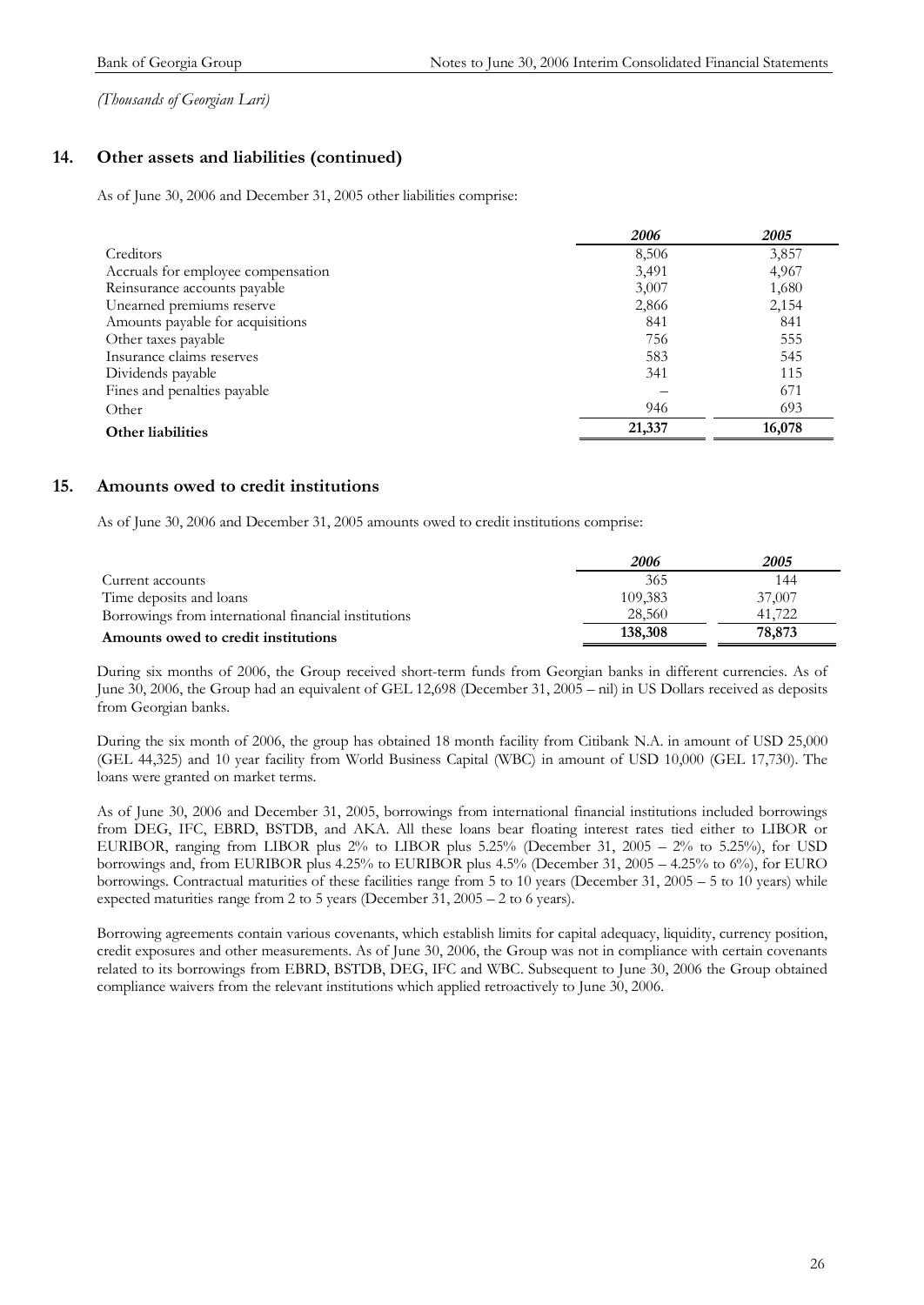### **16. Amounts owed to customers**

As of June 30, 2006 and December 31, 2005 amounts owed to customers include the following:

|                                            | 2006    | 2005    |
|--------------------------------------------|---------|---------|
| Current accounts                           | 258,494 | 137,296 |
| Time deposits                              | 186,395 | 132.656 |
| Amounts owed to customers                  | 444,889 | 269,952 |
| Held as security against letters of credit | 1,370   | 652     |
| Held as security against guarantees        | 6,217   | 1,422   |

As of June 30, 2006, amounts owed to customers of GEL 106,887 (24%) were due to the ten largest third party customers (December 31, 2005 - GEL 35,577 (13%)).

As of June 30, 2006 and December 31, 2005 amounts owed to customers comprise the following:

|                                   | 2006    | <i>2005</i> |
|-----------------------------------|---------|-------------|
| Individuals                       | 196,600 | 154,564     |
| Private enterprises               | 168,488 | 86,123      |
| State and budgetary organizations | 77,464  | 27,456      |
| Employees                         | 2,337   | 1.809       |
| Amounts owed to customers         | 444,889 | 269,952     |

As of June 30, 2006 and December 31, 2005 customer accounts by industry sector is as follows:

|                             | 2006    | 2005    |
|-----------------------------|---------|---------|
| Individuals                 | 198,937 | 156,373 |
| Trade and services          | 66,253  | 38,262  |
| Transport and communication | 52,064  | 17,396  |
| Mining                      | 16,644  | 6,974   |
| Construction                | 13,485  | 8,018   |
| Energy                      | 6,604   | 14,044  |
| Agriculture                 | 536     | 343     |
| Other                       | 90,366  | 28,542  |
| Amounts owed to customers   | 444,889 | 269,952 |

### **17. Debt securities issued**

As of June 30, 2006 and December 31, 2005 debt securities issued consisted of the following:

|                         | 2006           | 2005  |
|-------------------------|----------------|-------|
| Promissory notes issued | 1.332<br>1.JJJ | 1,143 |
| Debt securities issued  | 1,333          | 1,143 |

Interest-bearing callable bonds that were issued by the Group as of June 30, 2006 had an aggregate nominal value of GEL 1,250 and mature in September 2007. (December 31, 2005 – GEL 1,126, September 2007) Original term of the bonds is 2 years (callable in 1 year) and the applicable interest rate is 11% per annum.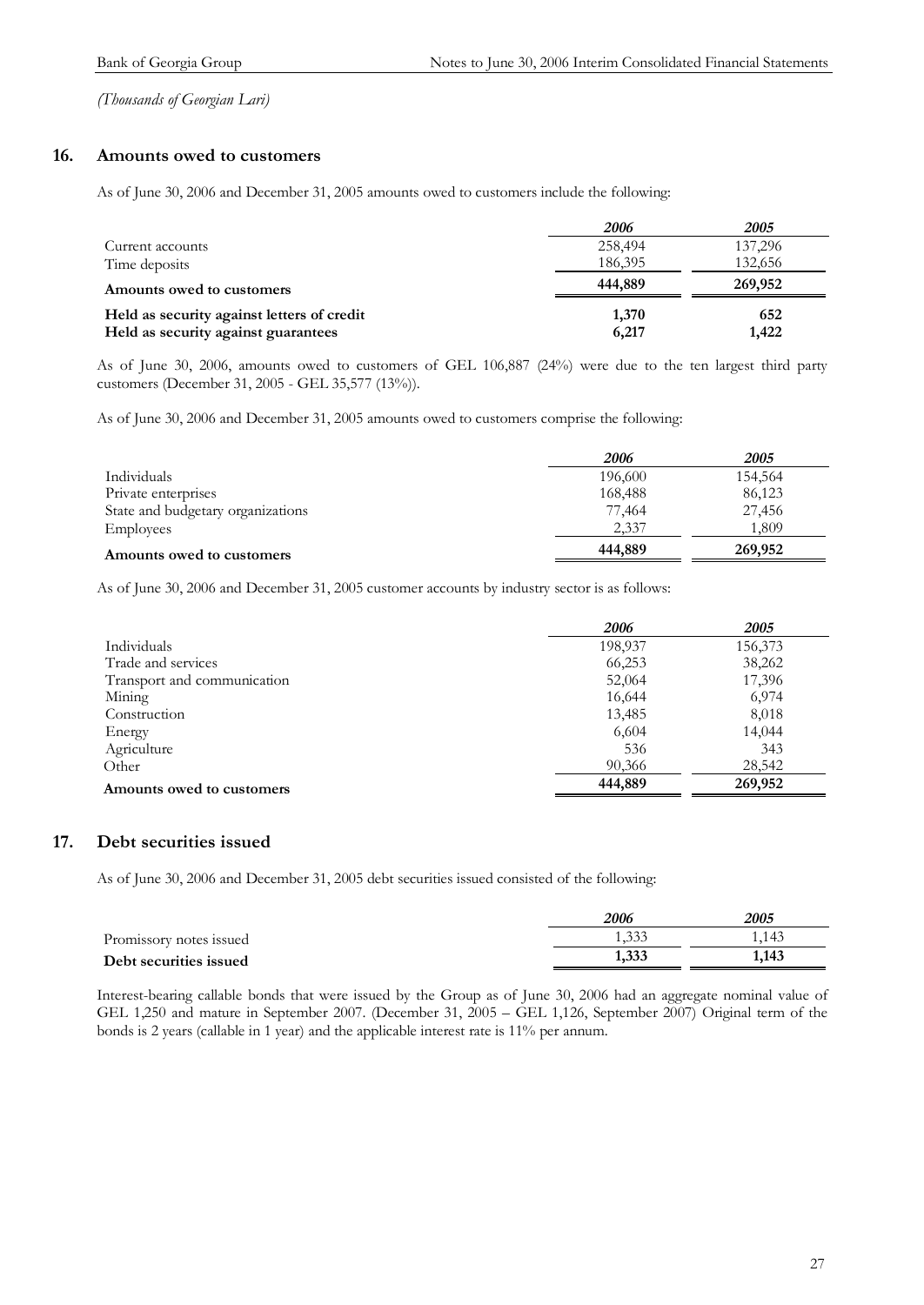### **18. Equity**

As of June 30, 2006, authorized share capital comprised 19,783,409 common shares, of which 15,537,971 were issued and fully paid (December 31, 2005 – 19,783,409 common shares, of which 14,728,784 were issued and fully paid, June 30, 2005 – 14,783,409 common shares, of which 11,465,214 were issued and fully paid). Each share has a nominal value of one (1) Georgian Lari. Shares issued and outstanding as of June 30, 2006 and 2005 are described below.

Movements for the six month ended June 30, 2006 in shares outstanding, issued and fully paid were as follows:

|                                         | <b>Number of shares</b> | <b>Amount of shares</b> |
|-----------------------------------------|-------------------------|-------------------------|
|                                         | Ordinary                | <i><b>Ordinary</b></i>  |
| December 31, 2005<br>Issuance of shares | 14,728,784<br>809,187   | 14,729<br>809           |
| <b>June 30, 2006</b>                    | 15,537,971              | 15,538                  |

Movements for the six month ended June 30, 2005 in shares outstanding, issued and fully paid were as follows:

|                    | Number of shares<br>Ordinary | <b>Amount of shares</b> |
|--------------------|------------------------------|-------------------------|
|                    |                              | <i><b>Ordinary</b></i>  |
| December 31, 2004  | 11,273,386                   | 11,273                  |
| Issuance of shares | 191,828                      | 192                     |
| June 30, 2005      | 11,465,214                   | 11,465                  |
|                    |                              |                         |

Share capital of the Group was contributed by the shareholders in Georgian Lari and US Dollars and they are entitled to dividends and capital distributions in Georgian Lari. As of June 30, 2006, net income attributable to ordinary shareholders and the weighted average number of ordinary shares outstanding during the period were GEL 11,121 and 15,223,447, respectively amounting to basic and diluted earnings per share of GEL 0.00073.(2005 – GEL 6,288 and 11,362,987, respectively and EPS of GEL 0.00055).

On December 22, 2005 shareholders of the Bank approved an increase of share capital of an additional 5,000,000 ordinary shares. In March 2006, the Group issued 11,640 shares in exchange for 25% equity interest in an existing subsidiary Georgian Leasing Company LLC.

As of June 30, 2006, treasury shares of GEL 155 at par value and share premium of GEL 1,147 comprise the Group's shares owned by its subsidiary, Galt & Taggart Securities, purchased in the open market. (2005 –treasury shares GEL 62 at par and share premium GEL 180).

During the six month ended June 30, 2006 no shares were granted as management compensation due to expected public offering (refer Note 27). During the year ended December 31, 2005 shares of GEL 308 at par value and share premium of GEL 709 were granted as compensation to top management. (June 30, 2005 – shares of GEL 100 at par value and share premium of GEL 230).

During the six months ended June 30, 2006 at the Shareholders' Meeting in April 2006, the Group declared dividends of GEL 776 in respect of 2005 being GEL 0.00005 per share. (March, 2004 - GEL 2,500 in respect of 2003 being GEL 0.00025 per share) .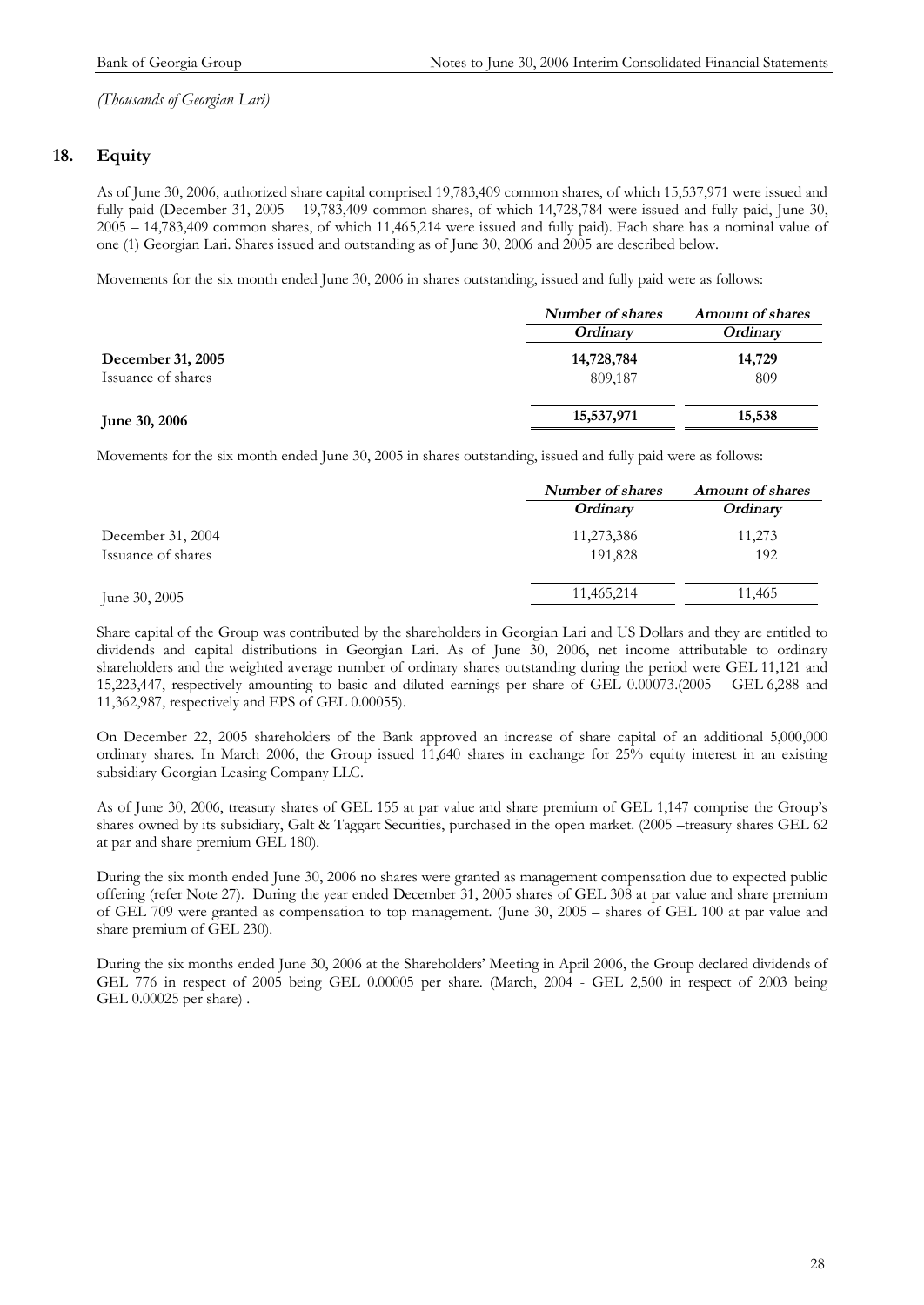### **18. Equity (continued)**

Movements for the six month ended June 30, 2006 in other reserves were as follows:

|                                                    | <b>Revaluation reserve</b><br>for property<br>and equipment<br>Total |       |
|----------------------------------------------------|----------------------------------------------------------------------|-------|
| As of December 31, 2005                            | 5,369                                                                | 5,369 |
| Depreciation of revaluation reserve,<br>net of tax | (56)                                                                 | (56)  |
| As of June 30, 2006                                | 5,313                                                                | 5,313 |

Movements for the six month ended June 30, 2005 in other reserves were as follows:

|                                                    | <b>Revaluation reserve</b><br>for property<br>and equipment<br>Total |       |
|----------------------------------------------------|----------------------------------------------------------------------|-------|
| As of December 31, 2004                            | 5,492                                                                | 5,492 |
| Depreciation of revaluation reserve,<br>net of tax | (56)                                                                 | (56)  |
| As of June 30, 2005                                | 5,436                                                                | 5,436 |

#### **Nature and purpose of other reserves**

#### *Revaluation reserve for property and equipment*

The revaluation reserve for property and equipment is used to record increases in the fair value of buildings and decreases to the extent that such decrease relates to an increase on the same asset previously recognized in equity.

### **19. Commitments and contingencies**

#### **Operating environment**

Georgia continues to undergo substantial political, economic and social changes. As an emerging market, Georgia does not possess a well-developed business and regulatory infrastructure that would generally exist in a more mature market economy. Furthermore, the Georgian Government has not yet fully implemented the reforms necessary to create banking, judicial, taxation and regulatory systems that usually exist in more developed markets. As a result, operations in Georgia involve risks that are not typically associated with those in developed markets. Such risks persist in the current environment with results that include but are not limited to, a currency that is not freely convertible outside, onerous currency controls and low liquidity levels for debt and equity markets.

The Group could be affected, for the foreseeable future, by these risks and their consequences. As a result, there are significant uncertainties that may affect future operations, the recoverability of the Group's assets, and the ability of the Group to maintain or pay its debts as they mature. The accompanying financial statements do not include any adjustments that may result from the future clarification of these uncertainties. Such adjustments, if any, will be reported in the Group's financial statements in the period when they become known and estimable.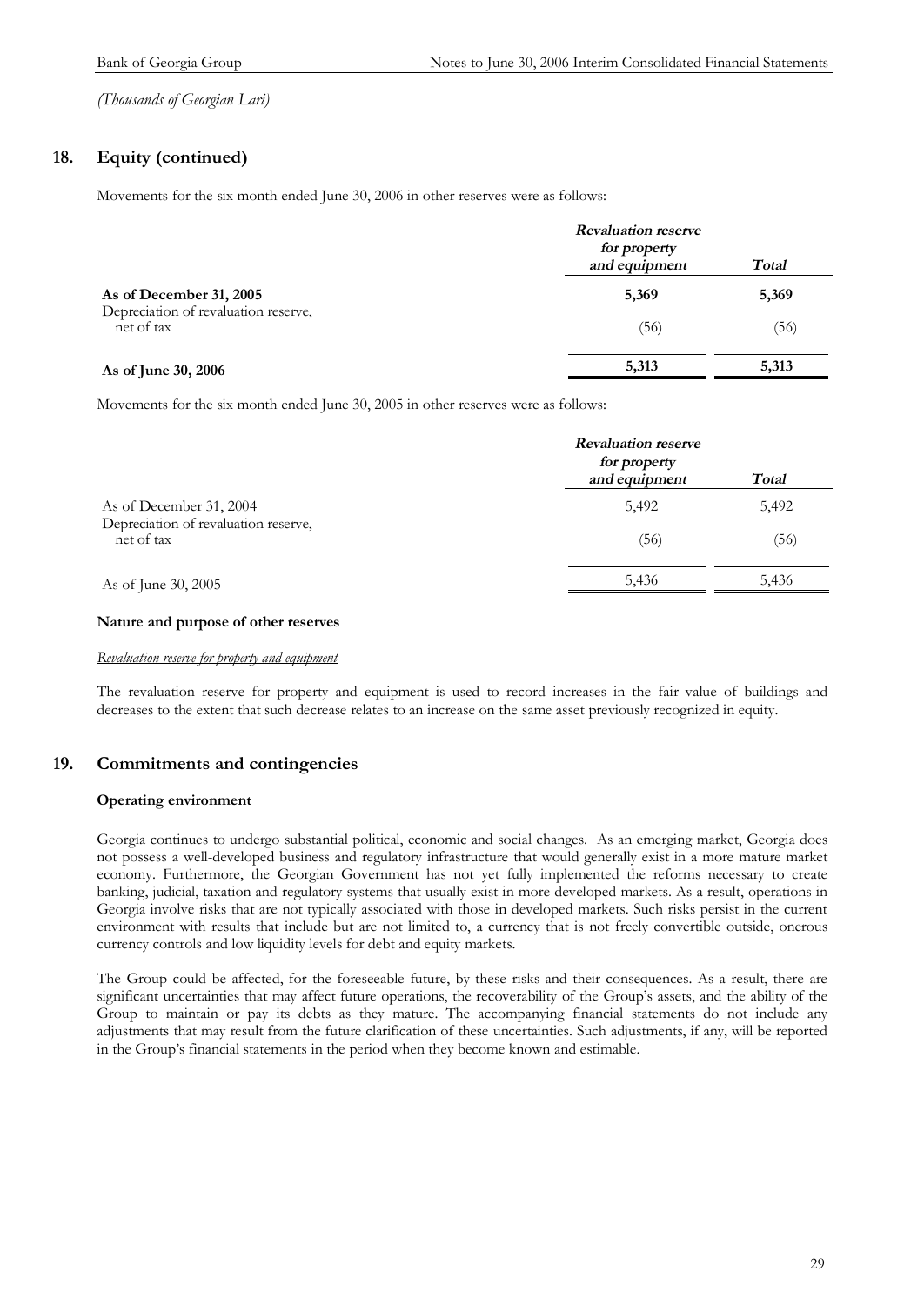### **19. Commitments and contingencies (continued)**

#### **Legal**

In the ordinary course of business, the Group is subject to legal actions and complaints. Management believes that the ultimate liability, if any, arising from such actions or complaints will not have a material adverse effect on the financial condition or the results of future operations of the Group.

#### **Financial commitments and contingencies**

As of June 30, 2006 and December 31, 2005 the Group's financial commitments and contingencies comprised the following:

|                                                                       | 2006    | 2005    |
|-----------------------------------------------------------------------|---------|---------|
| Credit related commitments                                            |         |         |
| Undrawn loan commitments                                              | 22,130  | 15,751  |
| Letters of credit                                                     | 55,423  | 20,888  |
| Guarantees                                                            | 56,686  | 34,777  |
|                                                                       | 134,239 | 71,416  |
| <b>Operating lease commitments</b>                                    |         |         |
| Not later than 1 year                                                 | 1,631   | 1,238   |
| Later than 1 year but not later than 5 years                          | 4,022   | 3,323   |
| Later than 5 years                                                    | 945     | 1,052   |
|                                                                       | 6,598   | 5,613   |
| Capital expenditure commitments                                       | 392     | 216     |
| $Less - Provisions$                                                   |         | (975)   |
| Less – Cash held as security against letters of credit and guarantees | (7,587) | (2,073) |
| Financial commitments and contingencies                               | 133,642 | 74,197  |

#### **Insurance**

The Group's premises are insured for GEL 31,586 (December 31, 2005 – GEL 23,142). As of June 30, 2006, the Group had Bankers Blanket Bond insurance and Directors and Officers liability insurance coverage.

#### **20. Net fees and commission income**

During the six month ended June 30 net fees and commission income comprises:

|                                  | 2006   | 2005  |
|----------------------------------|--------|-------|
| Settlements operations           | 6,517  | 4,083 |
| Guarantees and letters of credit | 2,167  | 1,251 |
| Cash collection                  | 1,782  | 1,205 |
| Brokerage service fees           | 766    | 162   |
| Currency conversion operations   | 352    | 375   |
| Advisory                         | 71     | 26    |
| Other                            | 257    | 10    |
| Fees and commission income       | 11,912 | 7,112 |
| Settlements operations           | 1,005  | 482   |
| Guarantees and letters of credit | 580    | 330   |
| Cash operations                  | 55     | 132   |
| Currency conversion operations   | 25     | 29    |
| Other                            |        | 92    |
| Fees and commission expense      | 1,665  | 1,065 |
| Net fees and commission income   | 10,247 | 6,047 |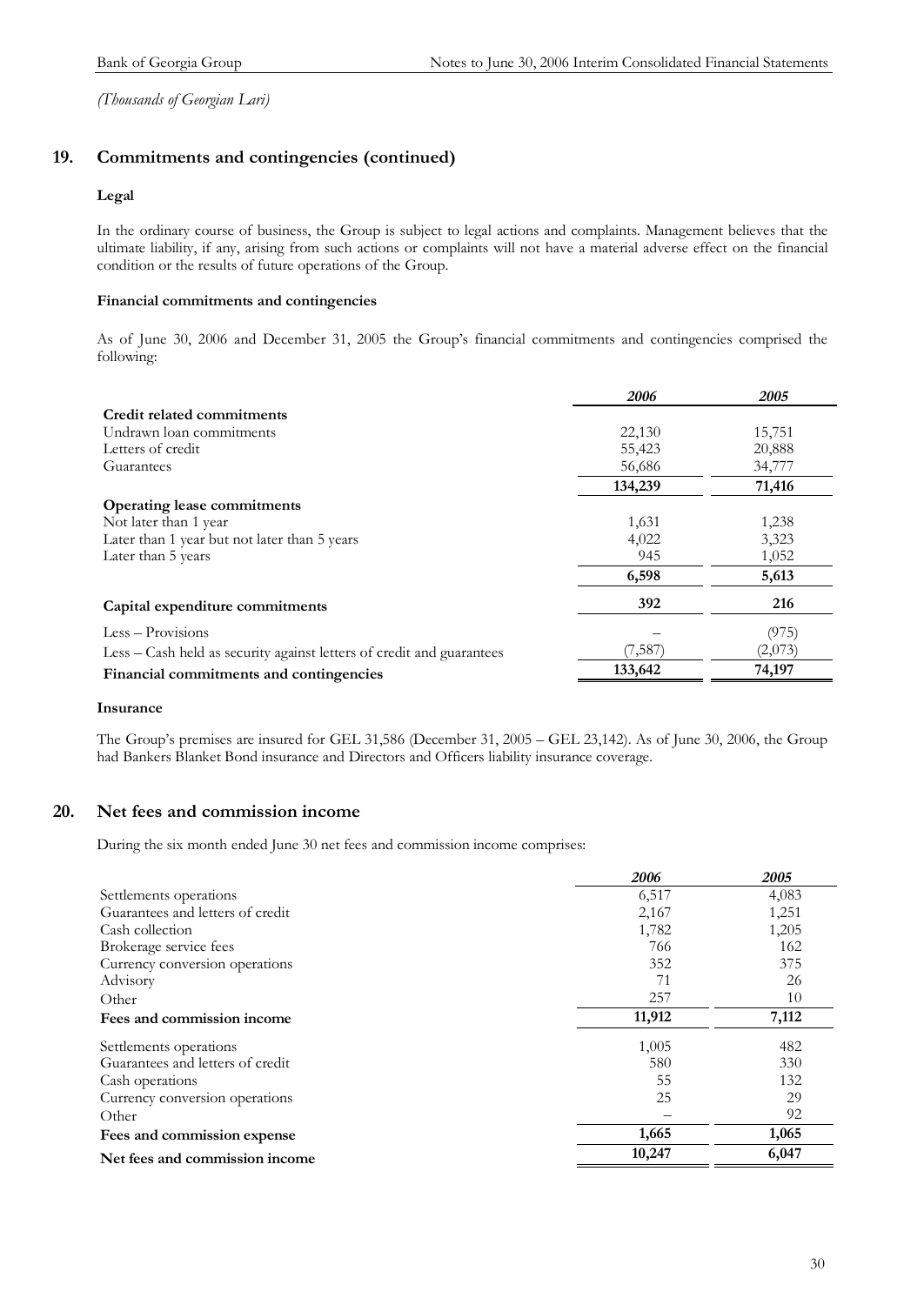### **21. Salaries and administrative expenses**

During the six month ended June 30 salaries and other employee benefits, as well as administrative expenses comprise:

|                                         | 2006   | 2005   |
|-----------------------------------------|--------|--------|
| Salaries and bonuses                    | 11,302 | 9,295  |
| Social security costs                   | 2,049  | 1,712  |
| Salaries and other employee benefits    | 13,351 | 11,007 |
| Occupancy and rent                      | 1,277  | 933    |
| Security                                | 737    | 600    |
| Marketing and advertising               | 1,182  | 568    |
| Communications                          | 675    | 412    |
| Operating taxes                         | 319    | 582    |
| Legal and other professional services   | 1,008  | 223    |
| Office supplies                         | 724    | 418    |
| Repair and maintenance                  | 559    | 344    |
| Personnel training and recruitment      | 200    | 411    |
| Travel expenses                         | 503    | 136    |
| Corporate hospitality and entertainment | 168    | 77     |
| <b>Banking services</b>                 | 206    | 69     |
| Insurance                               | 308    | 164    |
| Other                                   | 388    | 171    |
| Administrative expenses                 | 8,254  | 5,108  |

### **22. Business combination**

The fair value of identifiable assets, liabilities and contingent liabilities of major business combinations occurred during the six months ended June 30, 2006 (i.e. Intellect Bank, Intertour LLC and Nautilus LLC) in aggregate as of the date of acquisition were provisionally estimated at:

|                                                                            | Recognized on<br>acquisition | Carrying<br>value |
|----------------------------------------------------------------------------|------------------------------|-------------------|
| Cash and cash equivalents                                                  | 10,373                       | 10,373            |
| Due from credit institutions                                               | 3,246                        | 3,246             |
| Deposits with banks                                                        | 59                           | 59                |
| Investment securities:                                                     |                              |                   |
| - held-to-maturity                                                         |                              |                   |
| - available-for-sale                                                       | 33                           | 33                |
| Investments in associates                                                  | 1,238                        | 1,238             |
| Loans to customers                                                         | 8,644                        | 8,644             |
| Other debtors and receivable                                               | 2,119                        | 2,119             |
| Property and equipment (Note 10)                                           | 6,810                        | 5,303             |
| Intangible assets (Note 11)                                                | 191                          | 191               |
| Capitalization of the gain on initial recognition of the facility received | 1,960                        |                   |
| Other assets                                                               | 1,706                        | 1,706             |
|                                                                            | 36,379                       | 32,912            |
| Amounts owed to credit institutions                                        | 7,620                        | 7,620             |
| Amounts owed to customers                                                  | 37,419                       | 37,419            |
| Accounts payable                                                           | 2,182                        | 2,182             |
| Advances received                                                          | 590                          | 590               |
| Loans                                                                      | 3,622                        | 3,622             |
| Tax liabilities                                                            | 265                          | 265               |
| Other liabilities                                                          | 2,063                        | 2,063             |
|                                                                            | 53,761                       | 53,761            |
| Fair value of net assets                                                   | (17, 382)                    | (20, 849)         |
| Minority interest                                                          | (6)                          |                   |
| Goodwill arising on acquisition (Note 11)                                  | 17,707                       |                   |
| Consideration paid                                                         | 319                          |                   |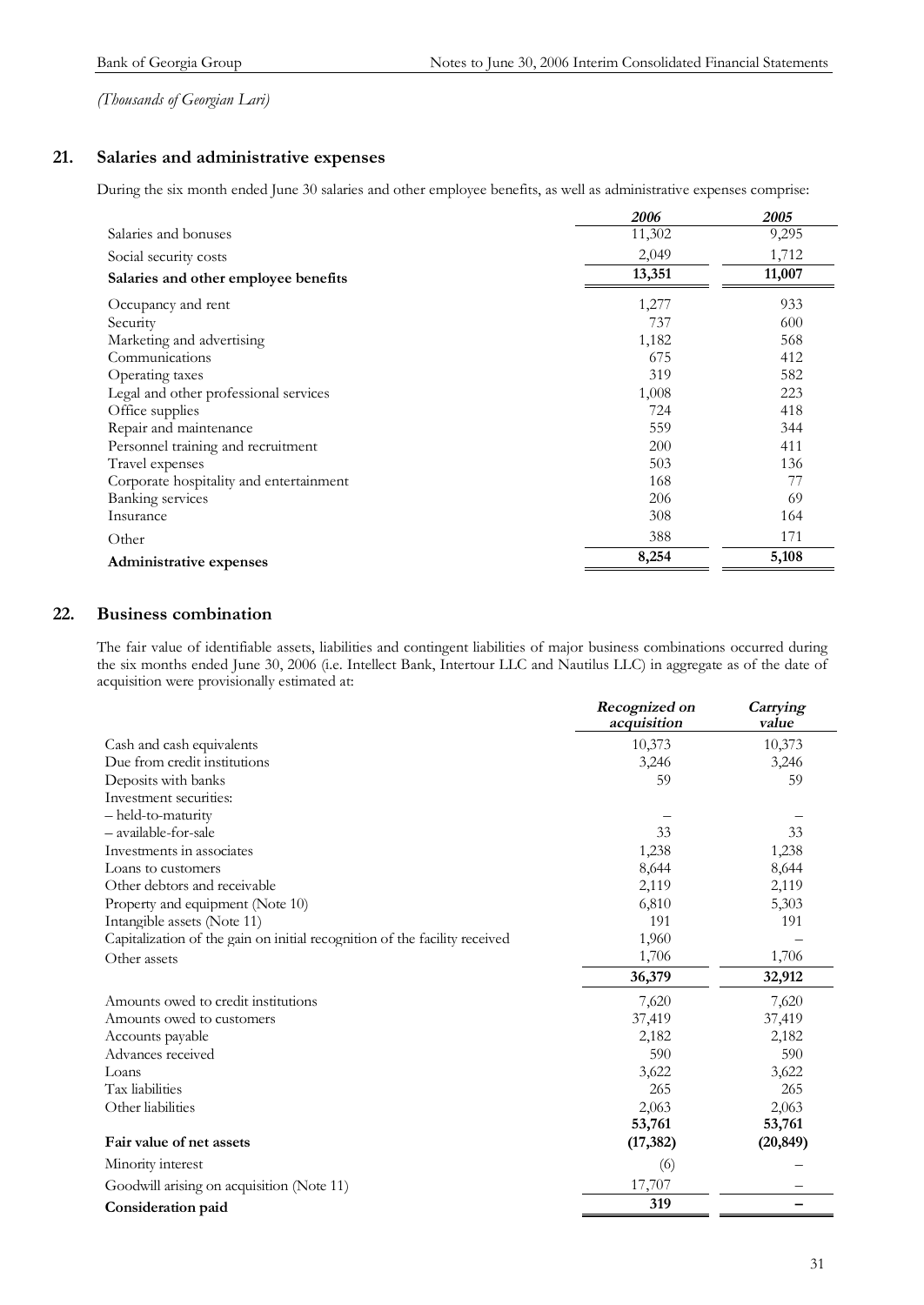### **22. Business combination (continued)**

The net cash outflow on acquisitions was as follows:

|                                         | 2006      |
|-----------------------------------------|-----------|
| Cash paid                               | 319       |
| Less: cash acquired with the subsidiary | 10.373    |
| Net cash outflow (inflow)               | (10, 054) |

If the combinations had taken place at the beginning of the period, the net income (loss) of the Group would have been GEL 11,176 and the total revenue would have been GEL 115,960. The profit of the acquired subsidiary consolidated since the acquisition date was only from Intertour LLC and amounted of GEL 38 of income.

#### **JSC Intellect Bank**

On February 20, 2006 the Group acquired all the assets and liabilities of JSC Intellect Bank (the "IB"), a banking institution. The sale was conducted by the temporary administrator of IB, the National Bank of Georgia (NBG). JSC Intellect Bank was placed in temporary administration as it was experiencing financial difficulties and liquidity problems. To avoid the possible bankruptcy of the IB, NBG conducted an auction sale of the IB. The Group was successful with the winning bid.

As part of the transaction NBG granted a two year facility to the Group in the amount of GEL 20,000 at substantially below market rates and granted a 12 month waiver for the breaches of prudential ratios resulting from the acquisition of the Bank.

The fair value of identifiable assets, liabilities and contingent liabilities of the IB as of the date of acquisition were provisionally estimated at:

|                                                                            | Recognized on<br>acquisition | Carrying<br>value |
|----------------------------------------------------------------------------|------------------------------|-------------------|
| Cash and cash equivalents                                                  | 10,312                       | 10,312            |
| Due from credit institutions                                               | 3,246                        | 3,246             |
| Investment securities:                                                     |                              |                   |
| - held-to-maturity                                                         |                              |                   |
| - available-for-sale                                                       | 33                           | 33                |
| Investments in associates                                                  | 1,238                        | 1,238             |
| Loans to customers                                                         | 8,644                        | 8,644             |
| Property and equipment (Note 10)                                           | 2,796                        | 2,214             |
| Intangible assets (Note 11)                                                | 190                          | 190               |
| Capitalization of the gain on initial recognition of the facility received | 1,960                        |                   |
| Other assets                                                               | 1,514                        | 1,514             |
|                                                                            | 29,933                       | 27,391            |
| Amounts owed to credit institutions                                        | 7,620                        | 7,620             |
| Amounts owed to customers                                                  | 37,419                       | 37,419            |
| Tax liabilities                                                            | 242                          | 242               |
| Other liabilities                                                          | 1,995                        | 1,995             |
|                                                                            | 47,276                       | 47,276            |
| Fair value of net assets                                                   | (17, 343)                    | (19, 885)         |
| Goodwill arising on acquisition (Note 11)                                  | 17,343                       |                   |
| Consideration paid                                                         |                              |                   |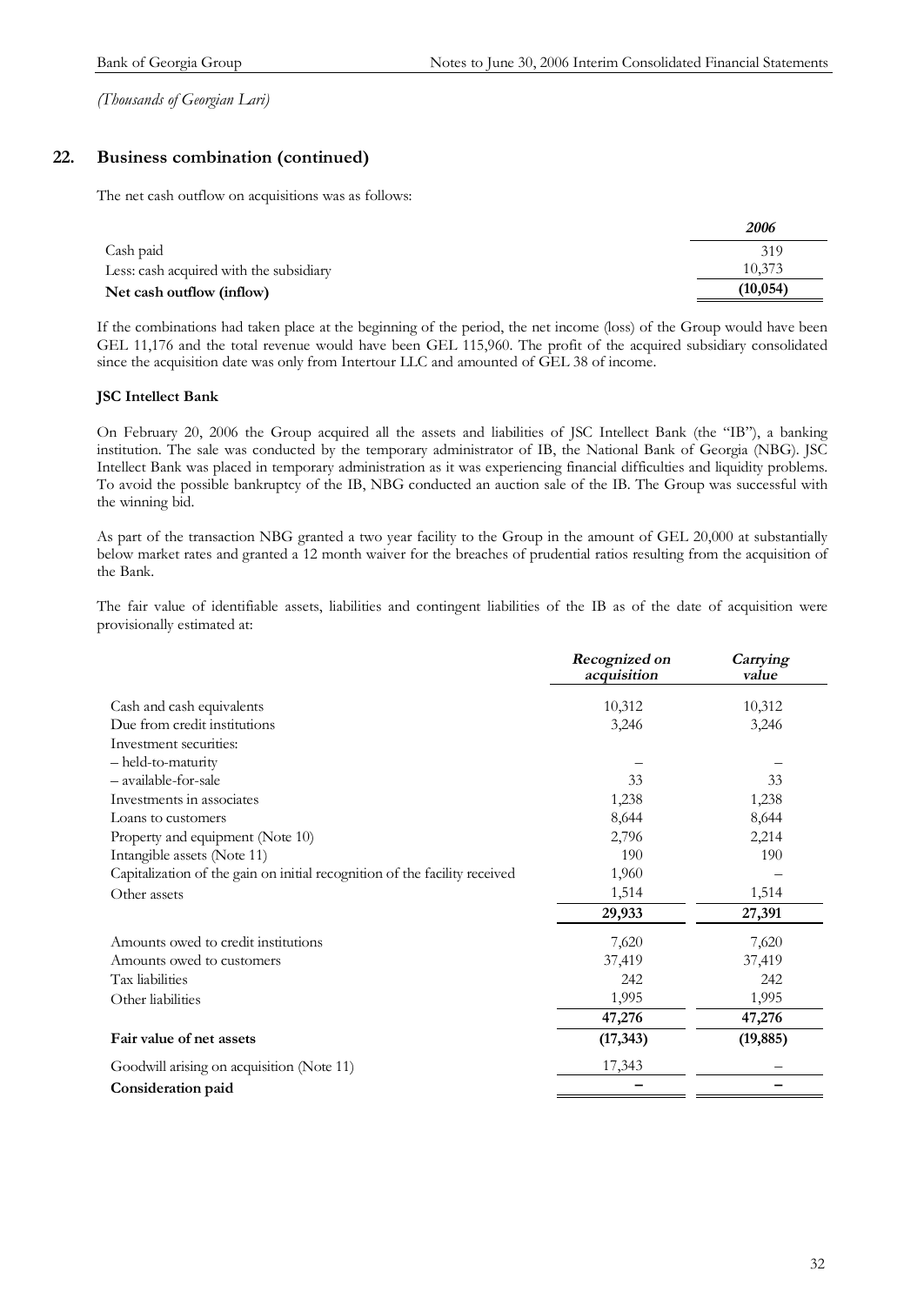### **22. Business combination (continued)**

#### **JSC Intellect Bank (continued)**

The net cash outflow on acquisition was as follows:

|                                         | 2006     |
|-----------------------------------------|----------|
| Cash paid                               |          |
| Less: cash acquired with the subsidiary | 10.312   |
| Net cash outflow (inflow)               | (10,312) |

If the combination had taken place at the beginning of the period, the net income (loss) of the Group would have been GEL (10,983) and the total revenue would have been GEL 38,705.

#### **Intertour LLC**

On April 25, 2006 the Group acquired a controlling interest (87.5%) in Intertour LLC - tourist agency. The fair value of identifiable assets, liabilities and contingent liabilities of Intertour LLC as of the date of acquisition were provisionally estimated at:

|                                           | Recognized on<br>acquisition | Carrying<br>value |
|-------------------------------------------|------------------------------|-------------------|
| Cash and cash equivalents                 | 60                           | 60                |
| Deposits with Banks                       | 58                           | 58                |
| Other debtors and receivable              | 2,033                        | 2,033             |
| Property and equipment (Note 10)          | 22                           | 22                |
| Intangible assets (Note 11)               |                              |                   |
| Other assets                              | 91                           | 91                |
|                                           | 2,265                        | 2,265             |
| Accounts payable                          | 2,157                        | 2,157             |
| Tax liabilities                           | 22                           | 22                |
| Other liabilities                         | 37                           | 37                |
|                                           | 2,216                        | 2,216             |
| Fair value of net assets                  | 49                           | 49                |
| Minority interest                         | (6)                          |                   |
| Goodwill arising on acquisition (Note 11) | 275                          |                   |
| Consideration paid                        | 318                          |                   |

The total cost of the combination was GEL 318 which was paid fully with cash. The net cash outflow on acquisition was as follows:

|                                         | 2006 |
|-----------------------------------------|------|
| Cash paid                               | 318  |
| Less: cash acquired with the subsidiary | 60   |
| Net cash outflow (inflow)               | 258  |

If the combination had taken place at the beginning of the period, the net income of the Group would have been GEL 11,103 and the total revenue would have been GEL 38,623. The profit of the acquired subsidiary was consolidated since the acquisition date and amounted of GEL 38 of income.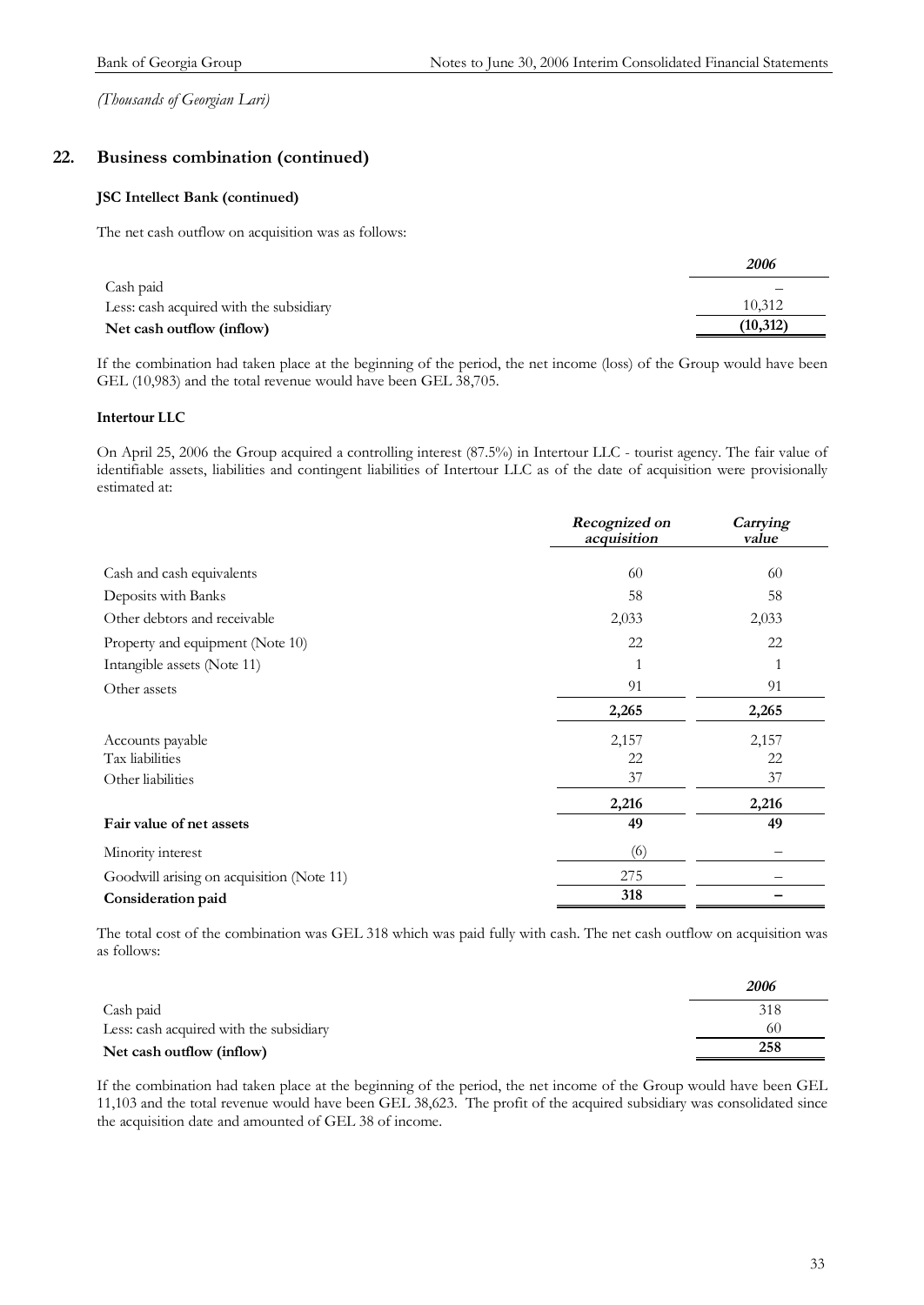### **22. Business combination (continued)**

#### **Nautilus LLC**

On March 14, 2006 the Group obtained a controlling interest (100%) in Nautilus LLC (the "Company") – fitness centre. The Company had outstanding liabilities of GEL 4,212 to the Group and was not able to repay them. The Group was interested in the business of the company and decided to capitalize the loan into investment and obtained the control over the company. The fair value of identifiable assets, liabilities and contingent liabilities of "Nautilus" LLC as of the date of acquisition were provisionally estimated at:

|                                           | Recognized on<br>acquisition | Carrying<br>value |
|-------------------------------------------|------------------------------|-------------------|
| Cash and cash equivalents                 |                              |                   |
| Deposits with Banks                       |                              |                   |
| Other debtors and receivable              | 86                           | 86                |
| Property and equipment (Note 10)          | 3,992                        | 3,067             |
| Other assets                              | 101                          | 101               |
|                                           | 4,181                        | 3,256             |
| Accounts payable                          | 25                           | 25                |
| Advances received                         | 590                          | 590               |
| Loans                                     | 3,622                        | 3,622             |
| Tax liabilities                           |                              |                   |
| Other liabilities                         | 31                           | 31                |
|                                           | 4,269                        | 4,269             |
| Fair value of net assets                  | (88)                         | (1,013)           |
| Goodwill arising on acquisition (Note 11) | 89                           |                   |
| Consideration paid                        | 1                            |                   |

The total cost of the combination was GEL 1 which was paid fully with cash. The net cash outflow on acquisition was as follows:

|                                         | 2006 |
|-----------------------------------------|------|
| Cash paid                               |      |
| Less: cash acquired with the subsidiary |      |
| Net cash outflow (inflow)               |      |

If the combination had taken place at the beginning of the year, the net income of the Group would have been GEL 11,056 and the total revenue would have been GEL 38,632.

During six months ended June 30, 2006 Group acquired two small brokerage companies namely Heji LLC and Tavazi LLC. These companies were acquired by Insurance Company BCI and Georgian Leasing Company respectively.

Hedji LLC (company) was acquired (100%) on April 17, 2006 by the Group for GEL 2.4. Fair value of the assets of the company estimated provisionally as of the acquisition date amounted to GEL 4 while liabilities to GEL 2. Company did not conduct any operations during the six months of 2006. The provisional goodwill on acquisition amounted to GEL 0.4 as of June 30, 2006 and the net cash outflow from acquisition amounted to GEL 2.4.

Tavazi LLC (company) was acquired (100%) on April 20, 2006 by the Group for GEL 2.7. Fair value of the assets of the company estimated provisionally as of the acquisition date amounted to GEL 12 (GEL 10 represents fixed assets) while liabilities to GEL 2. Company did not conduct any operations during the six months of 2006. The provisional negative goodwill on acquisition amounted to GEL 7.3 as of June 30, 2006 and the net cash outflow from acquisition amounted to GEL 2.1.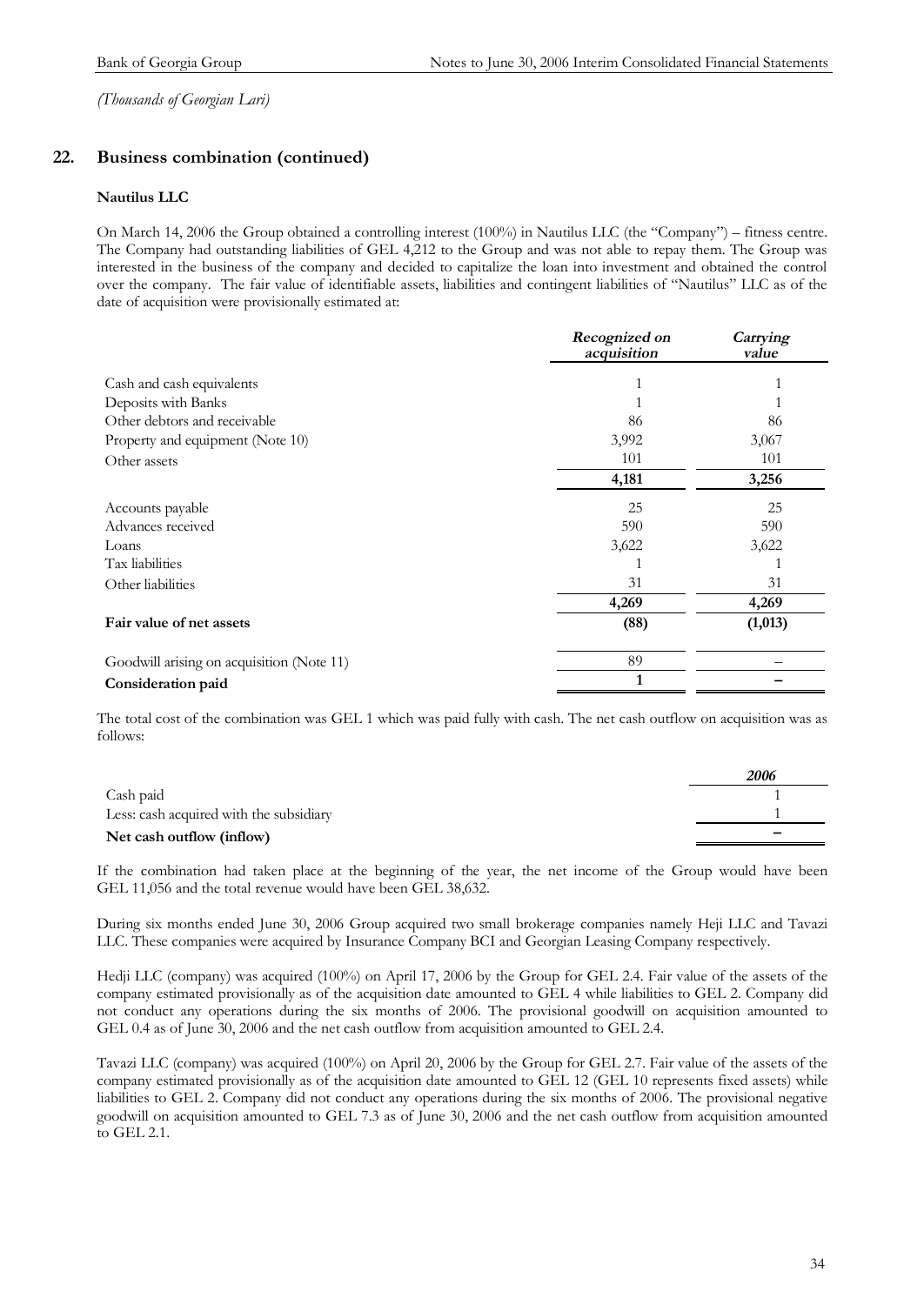### **23. Financial risk management**

Management of risk is fundamental to the banking business and is an essential element of the Group's operations. The main financial risks inherent to the Group's operations are those related to credit, liquidity and market movements in interest and foreign exchange rates and equity prices. A summary description of the Group's risk management policies in relation to these risks follows.

#### **Credit risk**

The Group is exposed to credit risk which is the risk that a counter party will be unable to pay amounts in full when due. The Group structures the levels of credit risk it undertakes by placing limits on the amount of risk accepted in relation to one borrower, or groups of borrowers. Limits on the level of credit risk by borrower and product are approved monthly by the Board of Directors. Where appropriate, and in the case of most loans, the Group obtains collateral. Such risks are monitored on a continuous basis and subject to annual or more frequent reviews.

The exposure to any one borrower is further restricted by sub-limits covering on and off-balance sheet exposures which are set by the Credit Committee. The maximum credit risk exposure, ignoring the fair value of any collateral, in the event other parties fail to meet their obligations under financial instruments is equal to the carrying value of financial assets as presented in the accompanying financial statements and the disclosed financial commitments.

With respect to undrawn loan commitments the Group is potentially exposed to loss in an amount equal to the total amount of such commitments. However, the likely amount of loss is less than that, since most commitments are contingent upon certain conditions set out in the loan agreements.

#### **Geographical concentration**

The geographical concentration of Bank's monetary assets and liabilities is set out below:

|                              | <b>June 30, 2006</b> |             |                                      |              | December 31, 2005 |             |                                      |              |
|------------------------------|----------------------|-------------|--------------------------------------|--------------|-------------------|-------------|--------------------------------------|--------------|
|                              | Georgia              | <b>OECD</b> | CIS and<br>other<br>foreign<br>banks | <b>Total</b> | Georgia           | <b>OECD</b> | CIS and<br>other<br>foreign<br>banks | <b>Total</b> |
| Assets:                      |                      |             |                                      |              |                   |             |                                      |              |
| Cash and cash equivalents    | 75,751               | 29,169      | 3,240                                | 108,160      | 46,787            | 9,291       | 1,158                                | 57,236       |
| Due from credit institutions | 47,278               | 676         |                                      | 47,954       | 32,710            | 688         |                                      | 33,398       |
| Loans to customers           | 447,883              |             | —                                    | 447,883      | 297,376           |             |                                      | 297,376      |
| Net investments in lease     | 4,958                |             |                                      | 4,958        | 4,314             |             |                                      | 4,314        |
| Investment securities:       |                      |             |                                      |              |                   |             |                                      |              |
| - available-for-sale         | 2,083                |             |                                      | 2,083        | 8,327             |             |                                      | 8,327        |
| - held-to-maturity           | 200                  |             |                                      | 200          | 2,280             |             |                                      | 2,280        |
| All other assets             | 103,277              | 887         | 181                                  | 104,345      | 57,102            | 171         | 366                                  | 57,639       |
|                              | 681,430              | 30,732      | 3,421                                | 715,583      | 448,896           | 10,150      | 1,524                                | 460,570      |
| Liabilities:                 |                      |             |                                      |              |                   |             |                                      |              |
| Owed to credit institutions  | 42,430               | 95,878      | —                                    | 138,308      | 29,316            | 49,557      |                                      | 78,873       |
| Owed to customers            | 444,202              | 687         | $\overline{\phantom{0}}$             | 444,889      | 269,952           |             |                                      | 269,952      |
| Debt securities issued       | 1,333                |             | —                                    | 1,333        | 1,143             |             |                                      | 1,143        |
| All other liabilities        | 23,200               | 962         | $\overline{\phantom{0}}$             | 24,162       | 15,720            | 3,196       | 224                                  | 19,140       |
|                              | 511,165              | 97,527      | -                                    | 608,692      | 316,131           | 52,753      | 224                                  | 369,108      |
| Net balance sheet position   | 170,265              | (66, 795)   | 3,421                                | 106,891      | 132,765           | (42, 603)   | 1,300                                | 91,462       |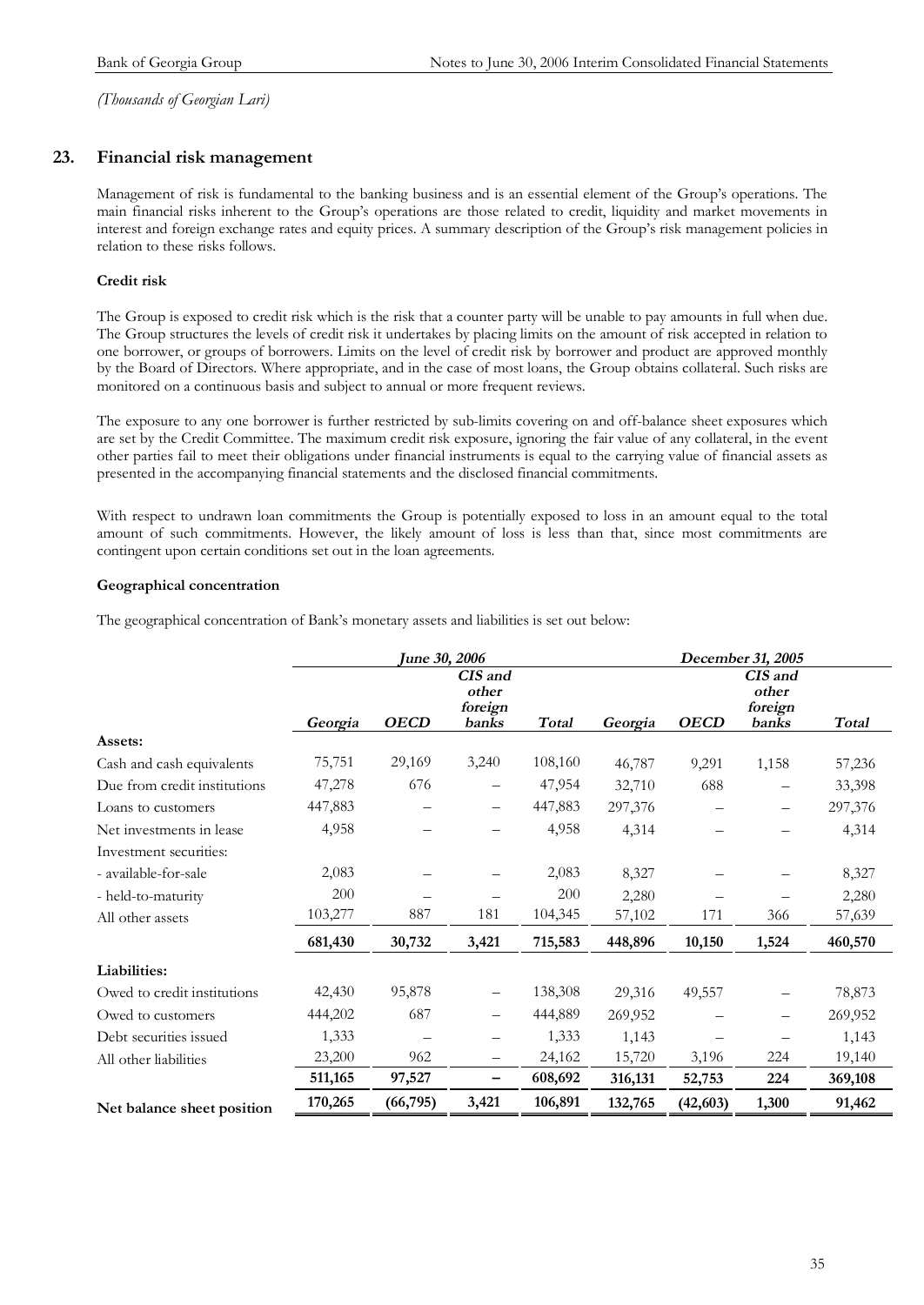### **23. Financial risk management (continued)**

### **Market risk**

The Group is exposed to market risks. Market risks arise from open positions in interest rate and currency products, all of which are exposed to general and specific market movements. The Group manages market risk through periodic estimation of potential losses that could arise from adverse changes in market conditions and establishing and maintaining appropriate stop-loss limits and margin and collateral requirements.

### **Currency risk**

The Group is exposed to effects of fluctuation in the prevailing foreign currency exchange rates on its financial position and cash flows. The Asset & Liability Management Committee (ALCO) sets limits on the level of exposure by currencies (primarily USD), by branches and in total. These limits also comply with the minimum requirements of NBG. The Group's exposure to foreign currency exchange rate risk follows:

|                              | <b>June 30, 2006</b> |                       |                    |         | December 31, 2005 |          |                                       |              |
|------------------------------|----------------------|-----------------------|--------------------|---------|-------------------|----------|---------------------------------------|--------------|
|                              | GEL                  | Freely<br>convertible | Non<br>convertible | Total   | GEL               | Freely   | <b>Non</b><br>convertible convertible | <b>Total</b> |
| Assets:                      |                      |                       |                    |         |                   |          |                                       |              |
| Cash and cash equivalents    | 90,251               | 17,437                | 472                | 108,160 | 24,086            | 31,671   | 1,479                                 | 57,236       |
| Due from credit institutions | 7,358                | 39,812                | 784                | 47,954  | 32,402            | 957      | 39                                    | 33,398       |
| Loans to customers           | 121,899              | 325,984               |                    | 447,883 | 85,189            | 212,187  | -                                     | 297,376      |
| Net investment in lease      |                      | 4,958                 |                    | 4,958   |                   | 4,314    |                                       | 4,314        |
| Investment securities:       |                      |                       |                    |         |                   |          |                                       |              |
| - available-for-sale         | 2,083                |                       |                    | 2,083   | 8,327             |          |                                       | 8,327        |
| - held-to-maturity           | 200                  |                       |                    | 200     | 2,280             |          |                                       | 2,280        |
| All other assets             | 91,582               | 12,627                | 136                | 104,345 | 52,472            | 5,083    | 84                                    | 57,639       |
|                              | 313,373              | 400,818               | 1,392              | 715,583 | 204,756           | 254,212  | 1,602                                 | 460,570      |
| Liabilities:                 |                      |                       |                    |         |                   |          |                                       |              |
| Owed to credit institutions  | 15,537               | 122,771               |                    | 138,308 | 5,023             | 73,823   | 27                                    | 78,873       |
| Owed to customers            | 149,389              | 295,438               | 62                 | 444,889 | 76,495            | 193,416  | 41                                    | 269,952      |
| Debt securities issued       | 1,333                |                       |                    | 1,333   | 1,143             |          |                                       | 1,143        |
| All other liabilities        | 13,907               | 9,950                 | 305                | 24,162  | 14,227            | 4,913    | $\overline{\phantom{0}}$              | 19,140       |
|                              | 180,166              | 427,177               | 1,349              | 608,692 | 96,888            | 272,152  | 68                                    | 369,108      |
| Net balance sheet position   | 133,207              | (26,359)              | 43                 | 106,891 | 107,868           | (17,940) | 1,534                                 | 91,462       |

Freely convertible currencies represent mainly US Dollar amounts, but also include currencies from other OECD countries. Non-freely convertible amounts relate to currencies of CIS countries, excluding Georgia.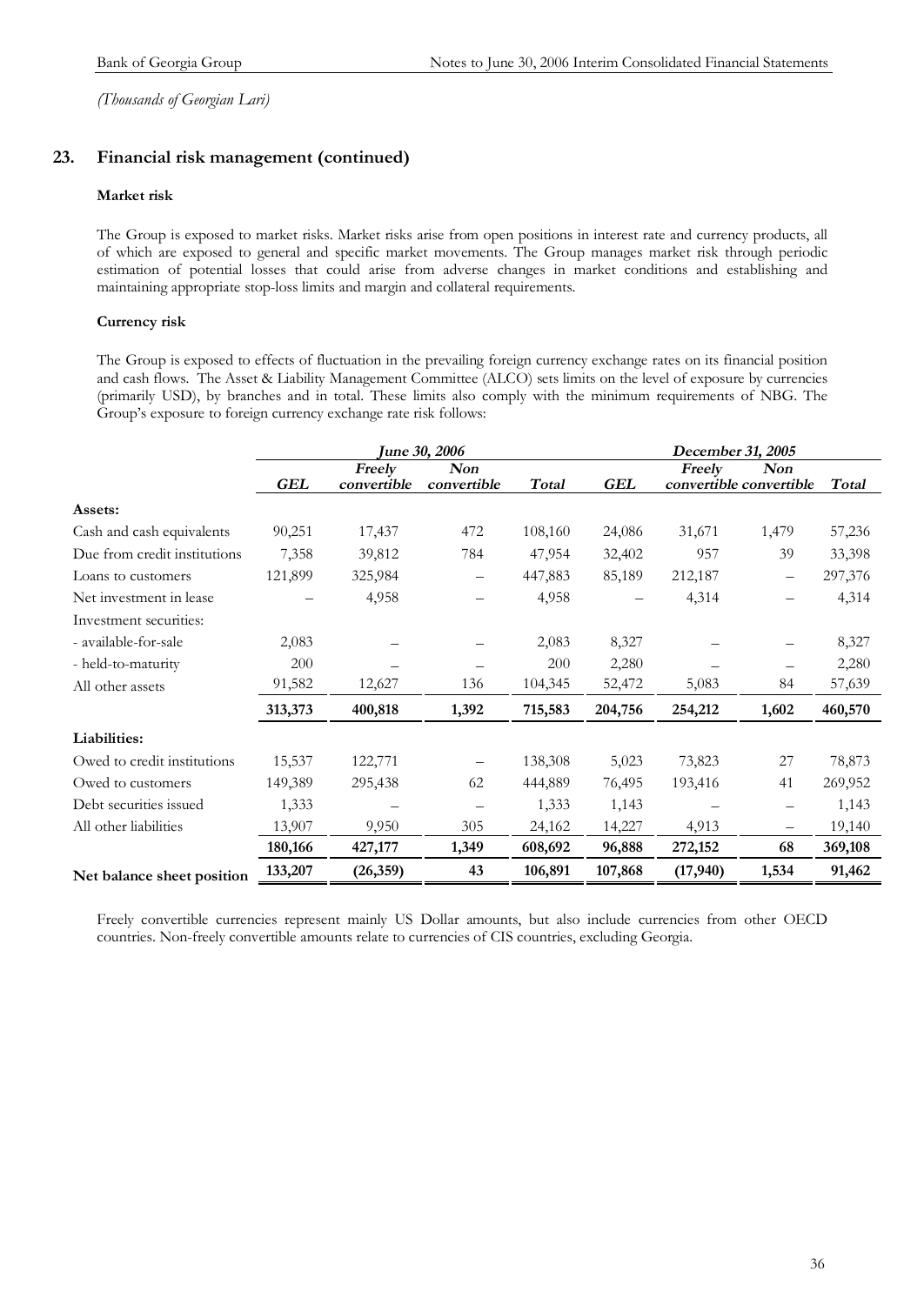### **23. Financial risk management (continued)**

#### **Interest rate risk**

The table below summarizes the Group's exposure to interest rate risk as at June 30, 2006 and December 31, 2005. Included in the table are the Group's monetary assets and liabilities at carrying amounts, classified by the earlier of contractual repricing or expected maturity dates.

|                              |                                |                         |                  | <b>June 30, 2006</b>  |                 |                 |              |
|------------------------------|--------------------------------|-------------------------|------------------|-----------------------|-----------------|-----------------|--------------|
|                              | $Non -$<br>interest<br>bearing | Less<br>than<br>1 month | 1 to<br>3 months | 3 months<br>to 1 year | 1 to<br>5 years | Over<br>5 years | <b>Total</b> |
| Assets:                      |                                |                         |                  |                       |                 |                 |              |
| Cash and cash equivalents    | 54,661                         | 52,076                  | 1,423            |                       |                 |                 | 108,160      |
| Due from credit institutions | 214                            | 28,187                  | 3,658            | 11,546                | 4,211           | 138             | 47,954       |
| Loans to customers           |                                | 47,027                  | 55,499           | 132,871               | 162,086         | 50,400          | 447,883      |
| Net investment in lease      |                                |                         |                  | 54                    | 3,926           | 978             | 4,958        |
| Investment securities:       |                                |                         |                  |                       |                 |                 |              |
| - available-for-sale         | 588                            |                         |                  | 1,229                 | 3               | 263             | 2,083        |
| - held-to-maturity           |                                |                         |                  | 200                   |                 |                 | 200          |
|                              | 55,463                         | 127,290                 | 60,580           | 145,900               | 170,226         | 51,779          | 611,238      |
| Liabilities:                 |                                |                         |                  |                       |                 |                 |              |
| Owed to credit institutions  | 365                            | 3,811                   | 70,001           | 30,114                | 32,188          | 1,829           | 138,308      |
| Owed to customers            | 214,139                        | 87,384                  | 34,018           | 68,411                | 39,384          | 1,553           | 444,889      |
| Debt securities issued       |                                |                         |                  |                       | 1,333           |                 | 1,333        |
|                              | 214,504                        | 91,195                  | 104,019          | 98,525                | 72,905          | 3,382           | 584,530      |
| Net position                 | (159, 041)                     | 36,095                  | (43, 439)        | 47,375                | 97,321          | 48,397          | 26,708       |

|                              | December 31, 2005              |                         |                  |                       |                 |                 |              |  |
|------------------------------|--------------------------------|-------------------------|------------------|-----------------------|-----------------|-----------------|--------------|--|
|                              | $Non -$<br>interest<br>bearing | Less<br>than<br>1 month | 1 to<br>3 months | 3 months<br>to 1 year | 1 to<br>5 years | Over<br>5 years | <b>Total</b> |  |
| Assets:                      |                                |                         |                  |                       |                 |                 |              |  |
| Cash and cash equivalents    | 32,863                         | 21,711                  | 2,662            |                       |                 |                 | 57,236       |  |
| Due from credit institutions |                                | 16,387                  | 2,902            | 6,838                 | 7,246           | 25              | 33,398       |  |
| Loans to customers           |                                | 39,093                  | 29,968           | 75,655                | 120,779         | 31,881          | 297,376      |  |
| Net investment in lease      |                                | 108                     |                  | 24                    | 3,949           | 233             | 4,314        |  |
| Investment securities:       |                                |                         |                  |                       |                 |                 |              |  |
| - available-for-sale         |                                | 944                     | 4,379            | 2,498                 |                 | 506             | 8,327        |  |
| - held-to-maturity           |                                |                         | 111              | 2,169                 |                 |                 | 2,280        |  |
|                              | 32,863                         | 78,243                  | 40,022           | 87,184                | 131,974         | 32,645          | 402,931      |  |
| Liabilities:                 |                                |                         |                  |                       |                 |                 |              |  |
| Owed to credit institutions  | 144                            | 28,661                  | 14,007           | 36,061                |                 |                 | 78,873       |  |
| Owed to customers            | 32,669                         | 120,001                 | 25,773           | 35,889                | 55,391          | 229             | 269,952      |  |
| Debt securities issued       |                                |                         |                  |                       | 1,143           |                 | 1,143        |  |
|                              | 32,813                         | 148,662                 | 39,780           | 71,950                | 56,534          | 229             | 349,968      |  |
| Net position                 | 50                             | (70, 419)               | 242              | 15,234                | 75,440          | 32,416          | 52,963       |  |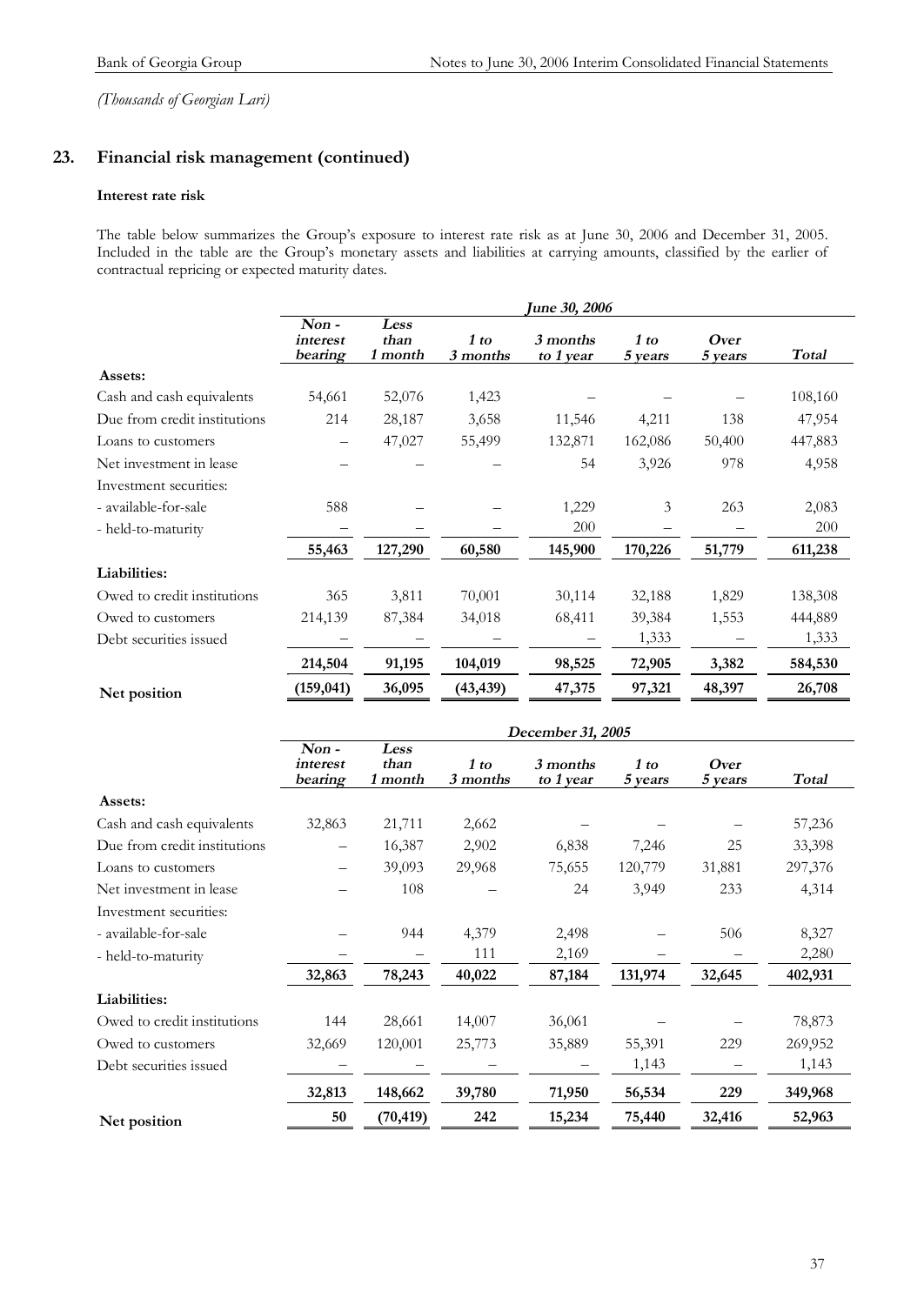### **23. Financial risk management (continued)**

#### **Interest rate risk (continued)**

As of June 30, 2006 and December 31, 2005 the effective average interest rates by currencies for interest generating/ bearing monetary financial instruments were as follows:

|                                                        |     | 2006                  | 2005   |                       |  |  |
|--------------------------------------------------------|-----|-----------------------|--------|-----------------------|--|--|
|                                                        | GEL | Foreign<br>currencies | GEL    | Foreign<br>currencies |  |  |
| Due from credit institutions<br>Investment securities: | 9%  | $4\%$                 | $8\%$  | $2\%$                 |  |  |
| - held-to-maturity                                     | 14% |                       | $14\%$ |                       |  |  |
| - Available-for-sale                                   | 14% |                       | 13%    |                       |  |  |
| Loans to customers                                     | 19% | 18%                   | $21\%$ | 15%                   |  |  |
| Owed to credit institutions                            | 6%  | 9%                    | 10%    | $7\%$                 |  |  |
| Owed to customers                                      | 8%  | 9%                    | 10%    | $8\%$                 |  |  |

#### **Liquidity risk**

Liquidity risk refers to the availability of sufficient funds to meet deposit withdrawals and other financial commitments associated with financial instruments as they actually fall due. This risk of liquidity is managed through the Asset & Liabilities Management Committee ("ALCO") approved liquidity framework. Group Treasury manages liquidity on a daily basis and submits monthly reports to ALCO. In order to manage liquidity risk, the Group performs daily monitoring of future expected cash flows on clients' and banking operations, which is a part of the assets/liabilities management process. The ALCO sets limits on the minimum proportion of maturing funds available to meet deposit withdrawals and on the minimum level on inter bank and other borrowing facilities that should be in place to cover withdrawals at unexpected levels of demand.

The liquidity risk management framework models the ability of the Group to fund under both normal conditions and during a crisis situation. This approach is designed to ensure that the funding framework is sufficiently flexible to ensure liquidity under a wide range of market conditions. The liquidity management framework is reviewed annually to ensure it is appropriate to the Group's current and planned activities. The annual review encompasses the funding scenarios modeled, the modeling approach, wholesale funding capacity, limit determination and minimum holdings of liquid assets. The liquidity framework is reviewed by the ALCO prior to approval by the Board of Directors.

Group Treasury also undertakes an annual funding review that outlines the current funding strategy for the coming year. This review encompasses trends in global debt markets, funding alternatives, peer analysis, estimation of the Group's upcoming funding requirements, estimated market funding capacity and a funding risk analysis. The annual funding plan is reviewed by the ALCO prior to approval by the Board of Directors.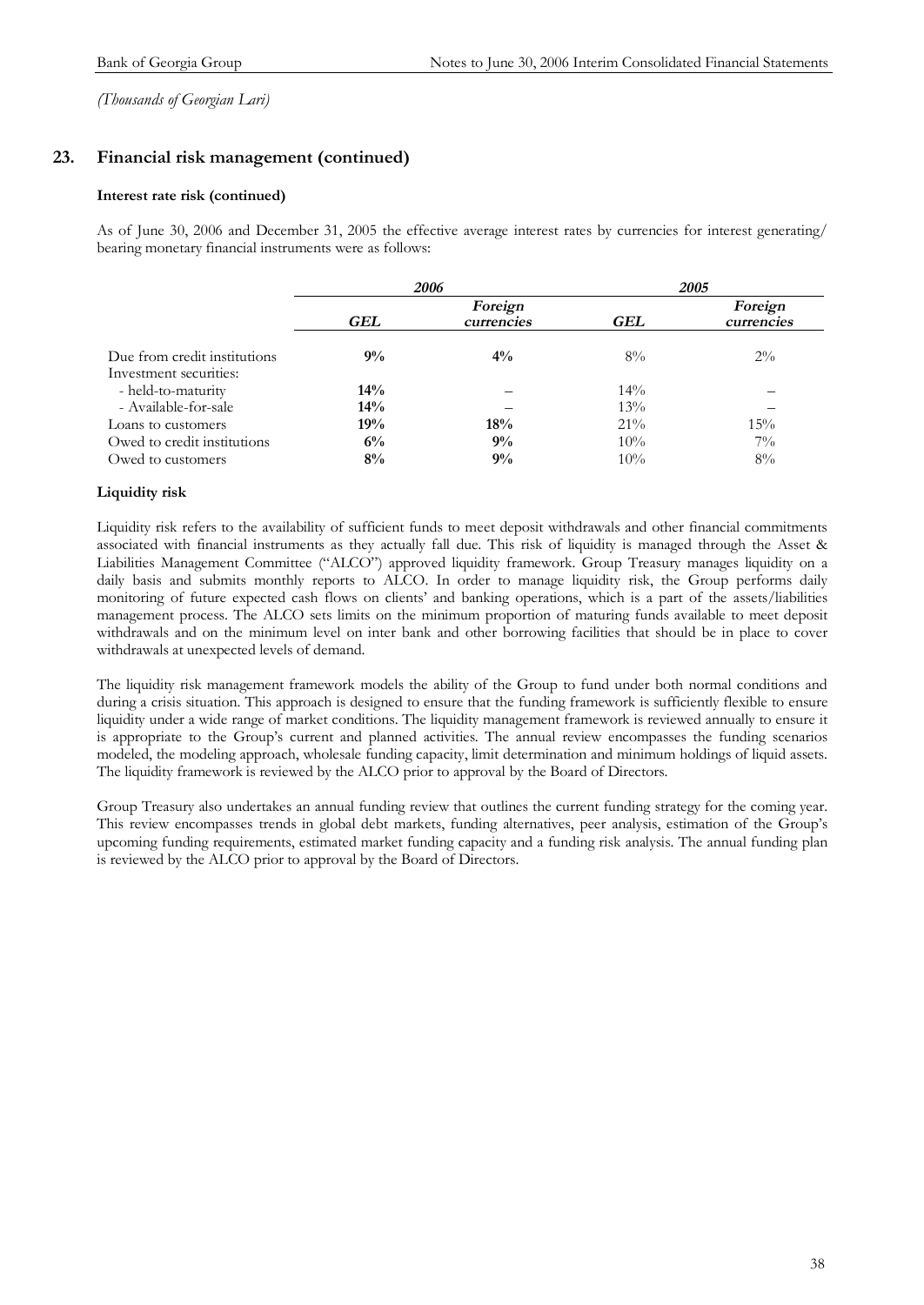### **23. Financial risk management (continued)**

#### **Liquidity risk (continued)**

The tables on the following page provide an analysis of banking assets and liabilities grouped on the basis of the remaining period from the balance sheet date to the contractual maturity.

|                              | <b>June 30, 2006</b> |                         |                  |                       |                 |                 |             |              |
|------------------------------|----------------------|-------------------------|------------------|-----------------------|-----------------|-----------------|-------------|--------------|
|                              | On<br>demand         | Less<br>than<br>1 month | 1 to<br>3 months | 3 months<br>to 1 year | 1 to<br>5 years | Over<br>5 years | Past<br>due | <b>Total</b> |
| Assets:                      |                      |                         |                  |                       |                 |                 |             |              |
| Cash and cash equivalents    | 54,661               | 52,076                  | 1,423            |                       |                 |                 |             | 108,160      |
| Due from credit institutions | 39,642               | 1,465                   | 643              | 5,483                 | 721             |                 |             | 47,954       |
| Loans to customers           |                      | 47,027                  | 55,499           | 132,871               | 162,086         | 35,662          | 14,738      | 447,883      |
| Net investment in lease      |                      |                         |                  | 54                    | 3,926           | 978             |             | 4,958        |
| Investment securities:       |                      |                         |                  |                       |                 |                 |             |              |
| - available-for-sale         | 588                  |                         |                  | 1,229                 | 3               | 263             |             | 2,083        |
| - held-to-maturity           | $\theta$             |                         | -                | 200                   |                 |                 |             | <b>200</b>   |
|                              | 94,891               | 100,568                 | 57,565           | 139,837               | 166,736         | 36,903          | 14,738      | 611,238      |
| Liabilities:                 |                      |                         |                  |                       |                 |                 |             |              |
| Owed to credit institutions  | 37,336               | 3,457                   | 733              | 6,572                 | 88,381          | 1,829           |             | 138,308      |
| Owed to customers            | 274,654              | 11,800                  | 41,503           | 74,932                | 40,447          | 1,553           |             | 444,889      |
| Debt securities issued       |                      |                         |                  |                       | 1,333           |                 | —           | 1,333        |
|                              | 311,990              | 15,257                  | 42,236           | 81,504                | 130,161         | 3,382           |             | 584,530      |
| Net position                 | (217,099)            | 85,311                  | 15,329           | 58,333                | 36,575          | 33,521          | 14,738      | 26,708       |
| Accumulated gap              | (217,099)            | (131, 788)              | (116, 459)       | (58, 126)             | (21, 551)       | 11,970          | 26,708      |              |

|                              | December 31, 2005 |                         |                  |                       |                 |                 |             |         |
|------------------------------|-------------------|-------------------------|------------------|-----------------------|-----------------|-----------------|-------------|---------|
|                              | On<br>demand      | Less<br>than<br>1 month | 1 to<br>3 months | 3 months<br>to 1 year | 1 to<br>5 years | Over<br>5 years | Past<br>due | Total   |
| Assets:                      |                   |                         |                  |                       |                 |                 |             |         |
| Cash and cash equivalents    | 32,863            | 21,711                  | 2,662            |                       |                 |                 |             | 57,236  |
| Due from credit institutions | 28,976            |                         | 136              | 2,986                 | 1,300           |                 |             | 33,398  |
| Loans to customers           |                   | 39,093                  | 29,968           | 75,655                | 120,779         | 27,145          | 4,736       | 297,376 |
| Net investment in lease      |                   | 108                     |                  | 24                    | 3,949           | 233             |             | 4,314   |
| Investment securities:       |                   |                         |                  |                       |                 |                 |             |         |
| - available-for-sale         |                   | 944                     | 4,379            | 2,498                 |                 | 506             |             | 8,327   |
| - held-to-maturity           |                   |                         | 111              | 2,169                 |                 |                 |             | 2,280   |
|                              | 61,839            | 61,856                  | 37,256           | 83,332                | 126,028         | 27,884          | 4,736       | 402,931 |
| Liabilities:                 |                   |                         |                  |                       |                 |                 |             |         |
| Owed to credit institutions  | 41,781            | 22,572                  | 2,401            | 3,560                 | 8,559           |                 |             | 78,873  |
| Owed to customers            | 145,051           | 7,619                   | 25,773           | 35,889                | 55,392          | 228             |             | 269,952 |
| Debt securities issued       |                   |                         |                  |                       | 1,143           |                 | -           | 1,143   |
|                              | 186,832           | 30,191                  | 28,174           | 39,449                | 65,094          | 228             |             | 349,968 |
| Net position                 | (124, 993)        | 31,665                  | 9,082            | 43,883                | 60,934          | 27,656          | 4,736       | 52,963  |
| Accumulated gap              | (124, 993)        | (93, 328)               | (84,246)         | (40, 363)             | 20,571          | 48,227          | 52,963      |         |

The Group's capability to discharge its liabilities relies on its ability to realize an equivalent amount of assets within the same period of time. In the Georgian marketplace, many short-term credits are granted with the expectation of renewing the loans at maturity. As such, the ultimate maturity of assets may be different from the analysis presented above. In addition, the maturity gap analysis does not reflect the historical stability of current accounts. Their liquidation has historically taken place over a longer period than indicated in the tables above. These balances are included in amounts due in less than one month in the tables above.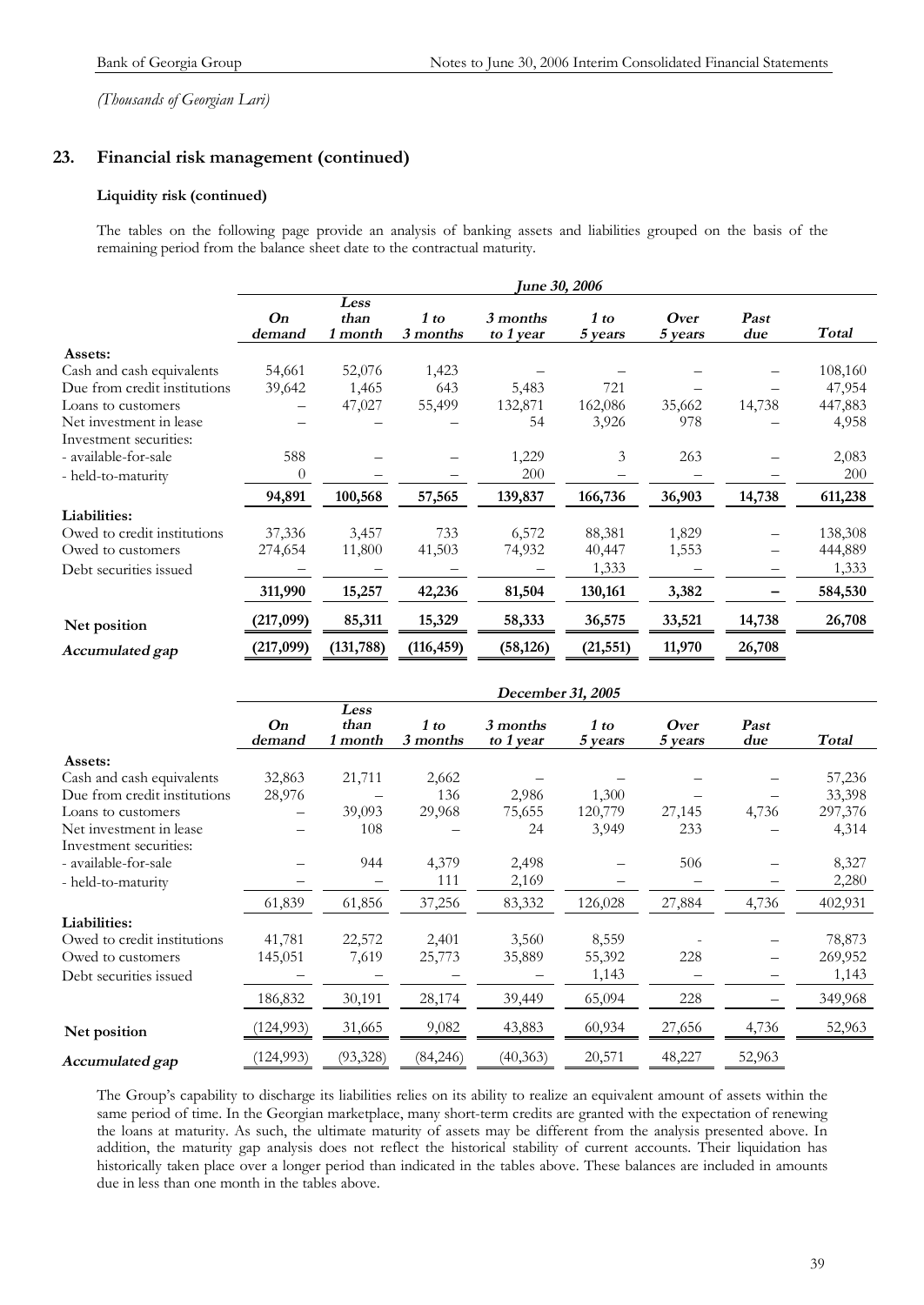### **23. Financial risk management (continued)**

#### **Liquidity risk (continued)**

The Group's capability to discharge its liabilities relies on its ability to realize an equivalent amount of assets within the same period of time. In the Georgian marketplace, many short-term credits are granted with the expectation of renewing the loans at maturity. As such, the ultimate maturity of assets may be different from the analysis presented above. In addition, the maturity gap analysis does not reflect the historical stability of current accounts. Their liquidation has historically taken place over a longer period than indicated in the tables above. These balances are included in amounts due in less than one month in the tables above.

The Bank was in breach of several debt covenants as of June 30, 2006. Subsequent to June 30, 2006 the Bank received compliance waivers from the respective financial institutions. As the compliance waivers were received after June 30, 2006 and as required by IAS 1, loans from financial institutions of GEL 29,539 (December 31, 2005 – GEL 16,431) with contractual maturities ranging from 13 to 84 months (December 31, 2005 – 13 – 57 months) were presented in on demand category. As of June 30, 2006, before considering the impact of the required presentation of such loans in accordance with IAS 1, the Group's accumulated negative liquidity gap for the maturities up to 1 year totals GEL 28,587. (December 31, 2005 – GEL 23,932)

The Group's principal sources of liquidity are as follows:

- deposits;
- debt issues;
- proceeds from sale of securities;
- inter-bank deposit agreement;
- principal repayments on loans;
- interest income; and
- fees and commissions income.

The management of the Group has adopted the following action plan to improve the liquidity position of the Group:

- In August 2006, the Group achieved agreement with Merrill Lynch to borrow funds of USD 25.0 million (GEL 44,325) with maturity of one years;
- In August 2006, the Group achieved agreement with Thames River Capital on subordinated loan facility in amount of USD 5.0 million (GEL 8,865) with maturity of ten years;
- In September 2006, the Group has entered into a USD 25 million (GEL 44,325) ten-year convertible subordinated loan facility agreement with a fund advised by HBK Investments L.P. Subordinated loan, which has been fully disbursed, has the annual interest rate of 4% (four percent). HBK has an option to convert the Convertible Loan into shares of Bank of Georgia over two years from the date of the disbursement at a 20% premium to a future event-driven reference market price.

As of June 30, 2006, deposits amounted to GEL 444,889 (December 31, 2005 – GEL 269,952) and represented 73% (December 31, 2005 – 73%) of our total liabilities. These borrowings continue to provide a substantial majority of the Group's funding and represent a well-diversified and stable source of funds. As of June 30, 2006, amounts owed to other credit institutions accounted for GEL 138,308 (December 31, 2005 – GEL 78,873) and represented 23% (December 31, 2005 – 21%) of total liabilities. Amounts owed to other financial institutions are taken from a wide range of counterparties.

In management's opinion, liquidity is sufficient to meet our present requirements.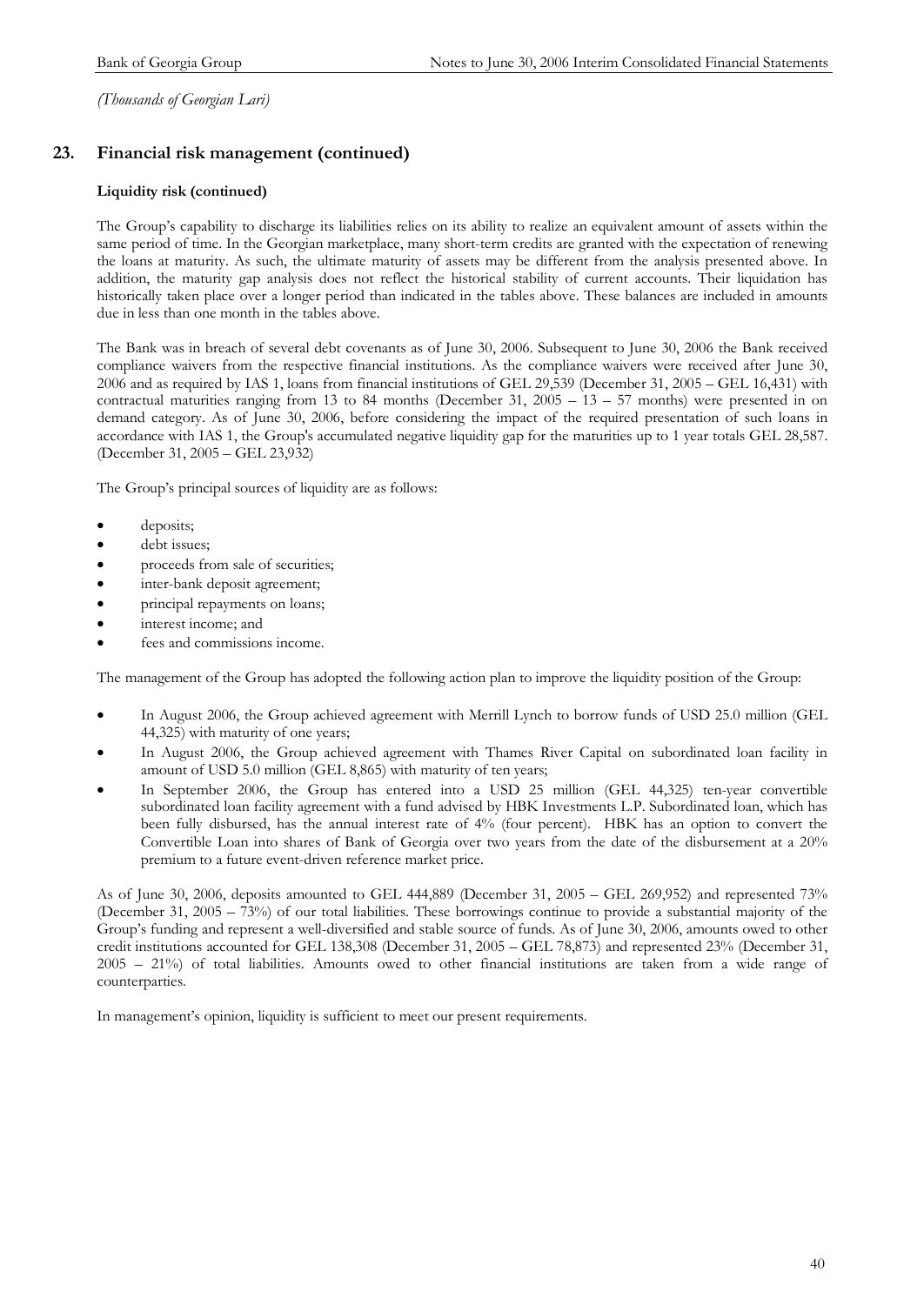### **24. Fair values of financial instruments**

The following disclosure of the estimated fair value of financial instruments is made in accordance with the requirements of IAS 32 "Financial Instruments: Disclosure and Presentation". Fair value is defined as the amount at which the instrument could be exchanged in a current transaction between knowledgeable willing parties on arm's length conditions, other than in forced or liquidation sale. As no readily available market exists for a large part of the Group's financial instruments, judgment is necessary in arriving at fair value, based on current economic conditions and the specific risks attributable to the instrument. The estimates presented herein are not necessarily indicative of the amounts the Group could realize in a market exchange from the sale of its full holdings of a particular instrument.

The following methods and assumptions are used by the Group to estimate the fair value of these financial instruments:

#### **Amounts due from and owed to credit institutions**

For assets maturing within one month, the carrying amount approximates fair value due to the relatively short- term maturity of these financial instruments. For the assets maturing in over one month, the fair value represents the present value of estimated future cash flows discounted at the average year-end market rates. For longer-term deposits, the interest rates applicable as of June 30, 2006 and December 31, 2005 reflect market rates and, consequently, the fair value approximates the carrying amounts.

#### **Investment securities**

Held-to-maturity investment securities comprise securities with fixed interest rates, which reflect market interest rates and, consequently, the fair value approximates the carrying amounts.

The fair value of available-for-sale investments equals their carrying value.

#### **Loans to customers**

The estimate was made by discounting of scheduled future cash flows of the individual loans through the estimated maturity using prevailing market rates as of the respective year-end. As of June 30, 2006 and December 31, 2005, fair value of loans to customers approximates their carrying value.

#### **Amounts owed to customers**

For balances maturing within one month the carrying amount approximates fair value due to the relatively short term maturity of these financial instruments. For longer term fixed interest bearing deposits and other borrowings the estimated fair value is based on discounted cash flows using interest rates for new debts with similar remaining maturity. As of June 30, 2006 and December 31, 2005, fair value of amounts owed to customers approximates their carrying value.

The following table summarizes the carrying amounts and fair values of those financial assets and liabilities not presented on the Group's balance sheet at fair value.

|                                        |          | 2006              | 2005     |                   |  |
|----------------------------------------|----------|-------------------|----------|-------------------|--|
|                                        | Carrying |                   | Carrying |                   |  |
|                                        | Amount   | <b>Fair Value</b> | Amount   | <b>Fair Value</b> |  |
| Financial assets                       |          |                   |          |                   |  |
| Amounts due from credit institutions   | 47,901   | 47,901            | 33,398   | 33,398            |  |
| Loans to customers                     | 447,883  | 447,883           | 297,376  | 297,376           |  |
| Investment securities held-to-maturity | 242      | 242               | 2,280    | 2,280             |  |
| Financial liabilities                  |          |                   |          |                   |  |
| Due to credit institutions             | 138,308  | 138,308           | 78,873   | 78,873            |  |
| Due to customers                       | 444,889  | 444,889           | 269,952  | 269,952           |  |
| Debt securities issued                 | 1,333    | 1,333             | 1,143    | 1,143             |  |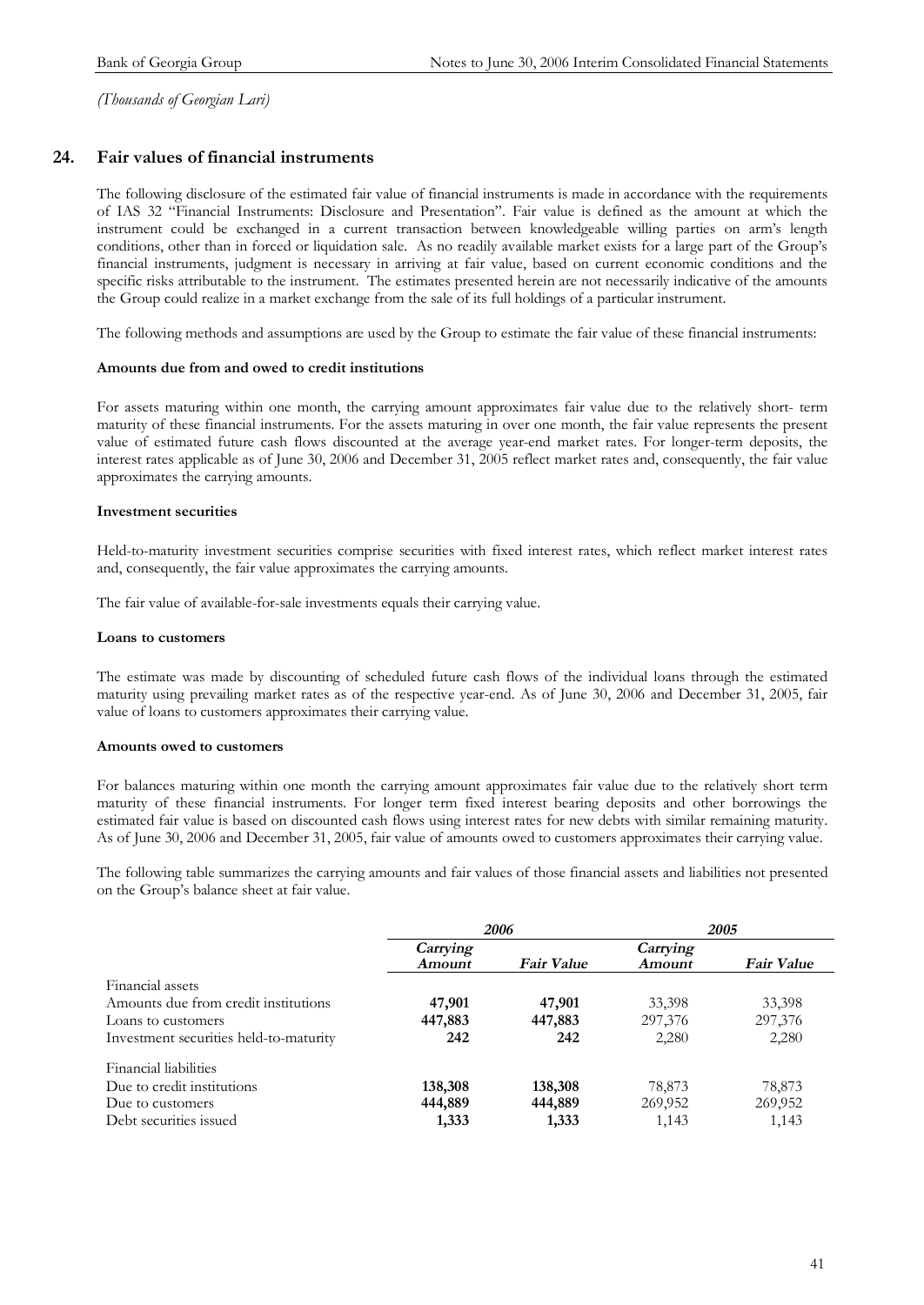### **25. Related party transactions**

In accordance with IAS 24 "Related Party Disclosures", parties are considered to be related if one party has the ability to control the other party or exercise significant influence over the other party in making financial or operational decisions. In considering each possible related party relationship, attention is directed to the substance of the relationship, not merely the legal form.

Related parties may enter into transactions which unrelated parties might not, and transactions between related parties may not be effected on the same terms, conditions and amounts as transactions between unrelated parties. The volumes of related party transactions, outstanding balances at the period end, and related expense and income for the period are as follows:

|                                 | <b>June 30, 2006</b>     |                 |                   |            | <b>June 30, 2005</b> |                  |                   |                |  |
|---------------------------------|--------------------------|-----------------|-------------------|------------|----------------------|------------------|-------------------|----------------|--|
|                                 |                          | <b>Entities</b> |                   | <b>Top</b> |                      | <b>Entities</b>  |                   | Top            |  |
|                                 |                          | under           |                   | manage-    |                      | under            |                   | manage-        |  |
|                                 | Share-                   | common          |                   | ment       | Share-               | common           |                   | ment           |  |
|                                 | holders                  | control         | <b>Associates</b> | personnel  | holders              | control          | <b>Associates</b> | personnel      |  |
| Loans outstanding               |                          |                 |                   |            |                      |                  |                   |                |  |
| as of January 1, gross          |                          | 16,733          | 3,272             | 1,143      |                      | 6,190            | 966               | 652            |  |
| Loans granted during the period |                          | 17,038          | 15,689            | 2,012      |                      | 1,069            | 1,528             | 510            |  |
| Loan repayments during the      |                          |                 |                   |            |                      |                  |                   |                |  |
| period                          | $\overline{\phantom{m}}$ | (29, 829)       | (14, 797)         | (2, 840)   |                      | (4,083)          | (762)             | (332)          |  |
| Loans outstanding               |                          |                 |                   |            |                      |                  |                   |                |  |
| as of June 30, gross            |                          | 3,942           | 4,164             | 315        |                      | 3,176            | 1,732             | 830            |  |
| Less: Allowance                 |                          |                 |                   |            |                      |                  |                   |                |  |
| for impairment as of June 30    |                          | (37)            | (137)             | (10)       |                      | (77)             | (57)              | (27)           |  |
| Loans outstanding               |                          |                 |                   |            |                      |                  |                   |                |  |
| as of June 30, net              |                          | 3,905           | 4,027             | 305        |                      | 3,099            | 1,675             | 803            |  |
| Deposits as of January 1        |                          | 252             | 1,751             | 113        |                      | $\boldsymbol{2}$ | 1,837             | 12             |  |
| Deposits received               |                          |                 |                   |            |                      |                  |                   |                |  |
| during the period               |                          | 66,587          | 21,373            | 25,906     | 34,564               |                  | 13,031            | 2,531          |  |
| Deposits repaid                 |                          |                 |                   |            |                      |                  |                   |                |  |
| during the period               |                          | 62,344          | 20,758            | 23,683     | 23,448               | 6                | 13,777            | 1,667          |  |
| Deposits as of June 30          | -                        | 4,495           | 2,366             | 2,336      | 11,117               | 8                | 1,091             | 876            |  |
| Interest income on loans        |                          | 3,686           | 628               | 103        |                      | 1,177            | 147               | 57             |  |
| Impairment of loans             |                          | (842)           | 43                | (17)       |                      |                  |                   |                |  |
| Interest expense on deposits    |                          |                 | 65                | 54         |                      |                  | 33                | 25             |  |
| Commitments                     |                          |                 |                   |            |                      |                  |                   |                |  |
| and guarantees received         |                          | 12              |                   |            |                      |                  |                   |                |  |
| Fee and commission income       |                          | 148             | 56                | 23         |                      |                  | 60                | $\overline{2}$ |  |

All transactions with related parties were conducted on market conditions except for some of the loans issued to associates that were granted with principal and interest payable at maturity.

As of June 30 compensation of top management personnel comprised the following:

|                                        | 2006  | 2005  |
|----------------------------------------|-------|-------|
| Salaries and other short-term benefits | 1.223 | 755   |
| Share based compensation               | 275   | 742   |
| Social security costs                  | 290   | 298   |
| Total top management compensation      | 1,788 | 1.795 |

During the six month period the Group provided its top management with share based compensation. The total amount of compensation under that plan during the six month period ended June 30, 2006 totaled to GEL 275 or 83,334 ordinary shares of the Bank. (June 30, 2005 – GEL 742 or 225,001 ordinary shares) All shares are fully vested ordinary shares. The fair value of the shares at the grant date (August 18, 2004) was 3.299 Georgian Lari per share. The fair value of the shares was based on the weighted average observable market prices for the shares traded at Georgian Stock Exchange at the grant date.

The total quantity of the shares granted at the grant date was 600,000 newly issued ordinary shares of which 500,000 shares are to vest over 3 year period starting August 18, 2004. The remaining 100,000 shares are fully vested at June 30, 2005.